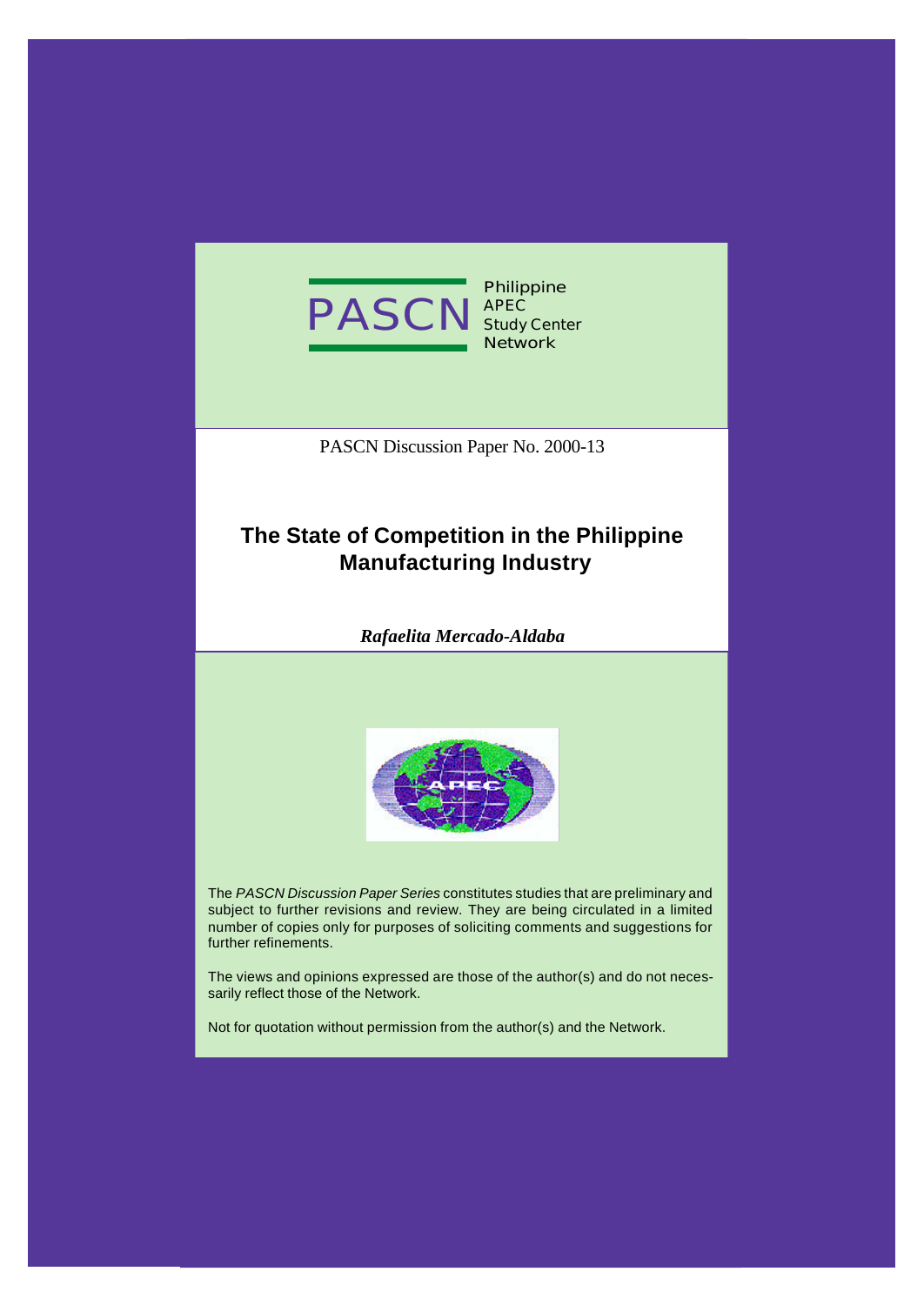

PHILIPPINE APEC STUDY CENTER **NETWORK** 

PASCN Discussion Paper No. 2000-13

# **The State of Competition in the Philippine Manufacturing Industry**

## *Rafaelita A. Mercado-Aldaba*

Philippine Institute for Development Studies

December 2000

The *PASCN Discussion Paper Series* constitutes studies that are preliminary and subject to further revisions and review. They are being circulated in a limited number of copies only for purposes of soliciting comments and suggestions for further refinements.

The views and opinions expressed are those of the author(s) and do not necessarily reflect those of the Network.

Not for quotation without permission from the author(s) and the Network.

For comments, suggestions or further inquiries, please contact:

**The PASCN Secretariat** Philippine Institute for Development Studies NEDA sa Makati Building, 106 Amorsolo Street Legaspi Village, Makati City, Philippines Tel. Nos. 893-9588 and 892-5817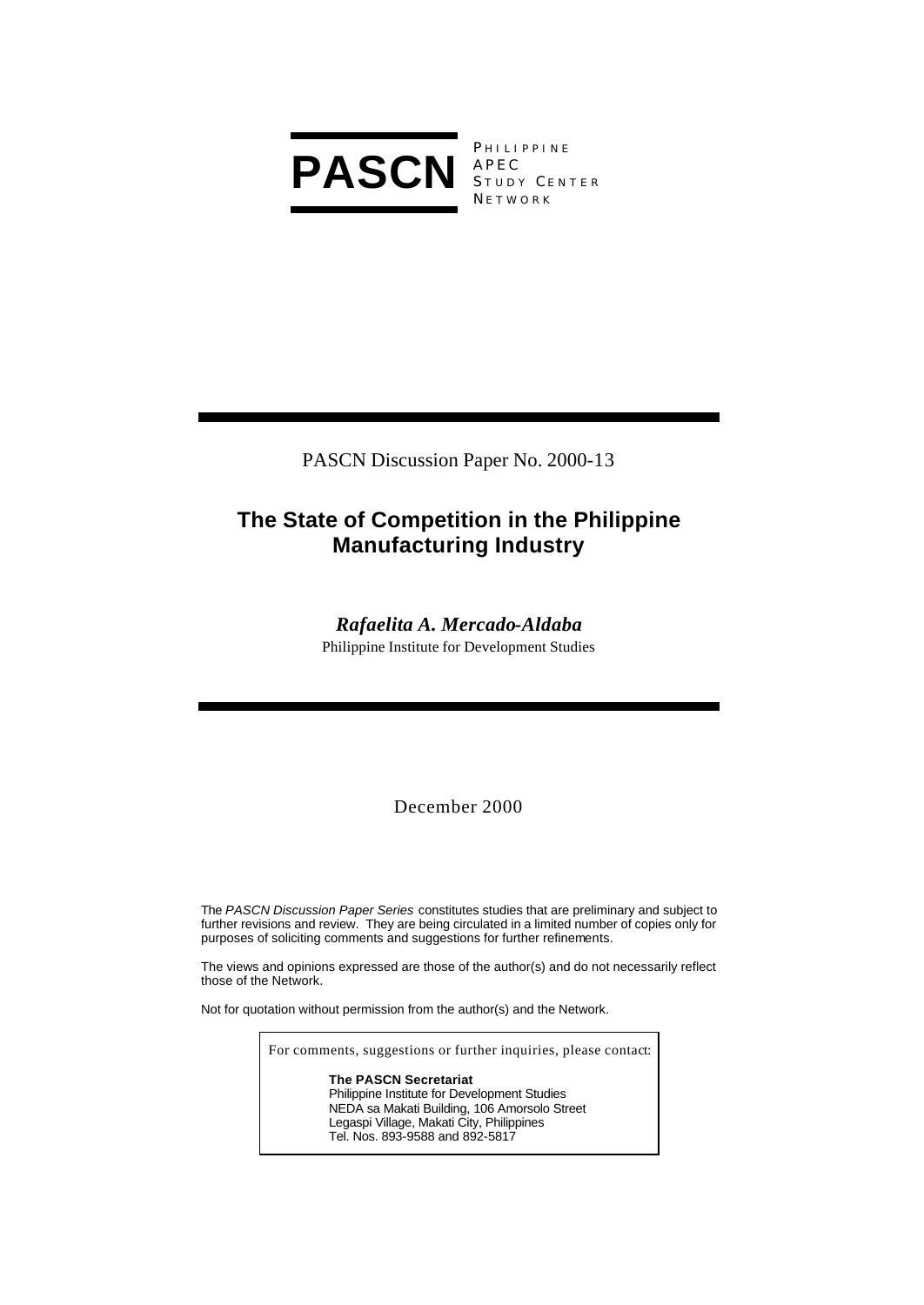#### **Abstract**

Competition policy is integral to the process of liberalization of international trade regime and deregulation in domestic markets. This paper shows that even if trade barriers are removed, there are other factors that can impede the pro-competitive effects of trade liberalization. These include the presence of non-tradables, absence of effective competition due to the ability of domestic firms to increase prices and still prevent imports from entering the market, and presence of cartels which may divide the markets through price-fixing or geographic market sharing agreements. The case study on cement provides some evidence that despite trade liberalization and deregulation, the highly concentrated nature of the industry enables coordination between firms and allows them to exercise market power. This prevents effective competition from taking place in the industry.

These barriers inhibit domestic and international prices from converging, thus muting the gains from trade liberalization. While liberalization may be a precondition for the growth of a free market, it does not, by itself, guarantee effective competition. In the absence of competition laws, there is a risk that liberalization may not be sufficient to foster effective competition and it would also be difficult to control possible abuses of dominant positions by large scale firms including multinationals. If effective competition has to emerge, trade reforms have to be accompanied by the creation of competitive market and industry structures.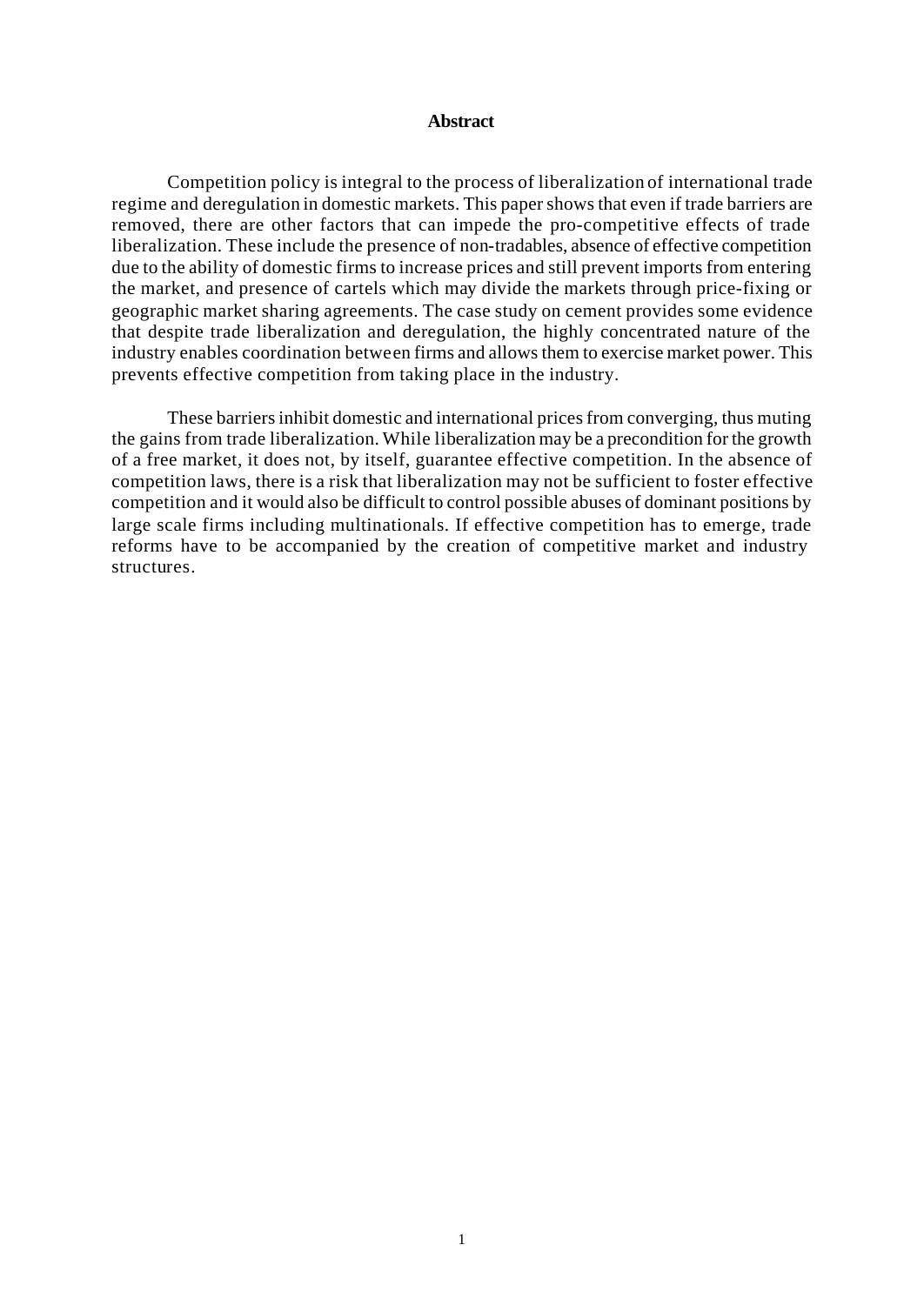#### **Executive Summary**

Empirical evidence suggests that the Philippine manufacturing industry developed under a complex array of policies of protection, regulation, and promotion. While these policies led to an increase in investments during the early years of industrialization, over the years, they have become barriers to resource mobility and competition and failed to provide an efficient mechanism for resource allocation. The government policy of regulation, promotion, and protection encouraged greater concentration as a way to compete against imports and achieve economies of scale. This resulted in a highly concentrated manufacturing industry with small groups of oligopolists being able to exercise market power.

After 20 or so years of implementing trade liberalization, the real growth of the manufacturing sector has been slow and no major increase in the size of industry and systematic movement of resources towards the manufacturing sector have been observed. One possible reason for this is that barriers to competition continue to exist and are preventing the manufacturing sector from maximizing the gains from trade liberalization.

The industry studies reviewed in this paper showed that manufacturing industries are characterized not only by heavy protection and regulation but also by high concentration. The studies also indicated the presence of largely regulatory barriers which included import restrictions and high tariffs as well as structural barriers such as economies of scale and huge capital requirement. Behavioral barriers like excess capacity and horizontal price fixing were also found. The presence of high trade barriers combined with generous long-term investment incentives contributed to the oligopolistic structure of Philippine manufacturing which impeded competition from abroad was impeded. This limited the potential for price competition among producers, thus failing to nurture the culture of competition in the country.

Present estimates showed that for the manufacturing industry as a whole, concentration in most sectors remained high from the late 1980s to the mid-1990s. The fourfirm concentration level for the whole manufacturing industry increased from 70.88 in 1988 to about 74 in 1994 to 1995. The estimated price cost margins, which are rough measures of profitability, moved in the same direction as concentration levels. The price cost margins (PCM) increased from 30 percent in 1988 to 34 percent in 1994 and to 36 percent in 1995. Some highly concentrated sub-sectors were found to have very high price cost margins such as tobacco (PCM: 57 percent), glass and glass products (PCM: 52 percent), food manufacturing (PCM: 41 percent), and other non-metallic mineral products (PCM: 40 percent). The regression results confirmed the positive correlation/relationship between concentration and profitability in Philippine manufacturing. Given the limited R&D and S&T activities in the country, particularly the underinvestment by the private sector in manufacturing and agriculture R&D/S&T activities, we are inclined to believe that the structuralist school is more applicable to us. Future studies should take a more in-depth analysis of this issue. The current paper only gives a general sense of the extent of competition in the manufacturing industry owing to the broad nature of the sector and the absence of reliable data. Further industry cases are needed not only to extend the variety of industries studied but to delve into details. This would entail collection of price data, monitoring behavi or of individual firms and identifying restrictive business practices and other barriers to competition. These are the only means through which conclusive evidence on the state of competition in manufacturing could be reached.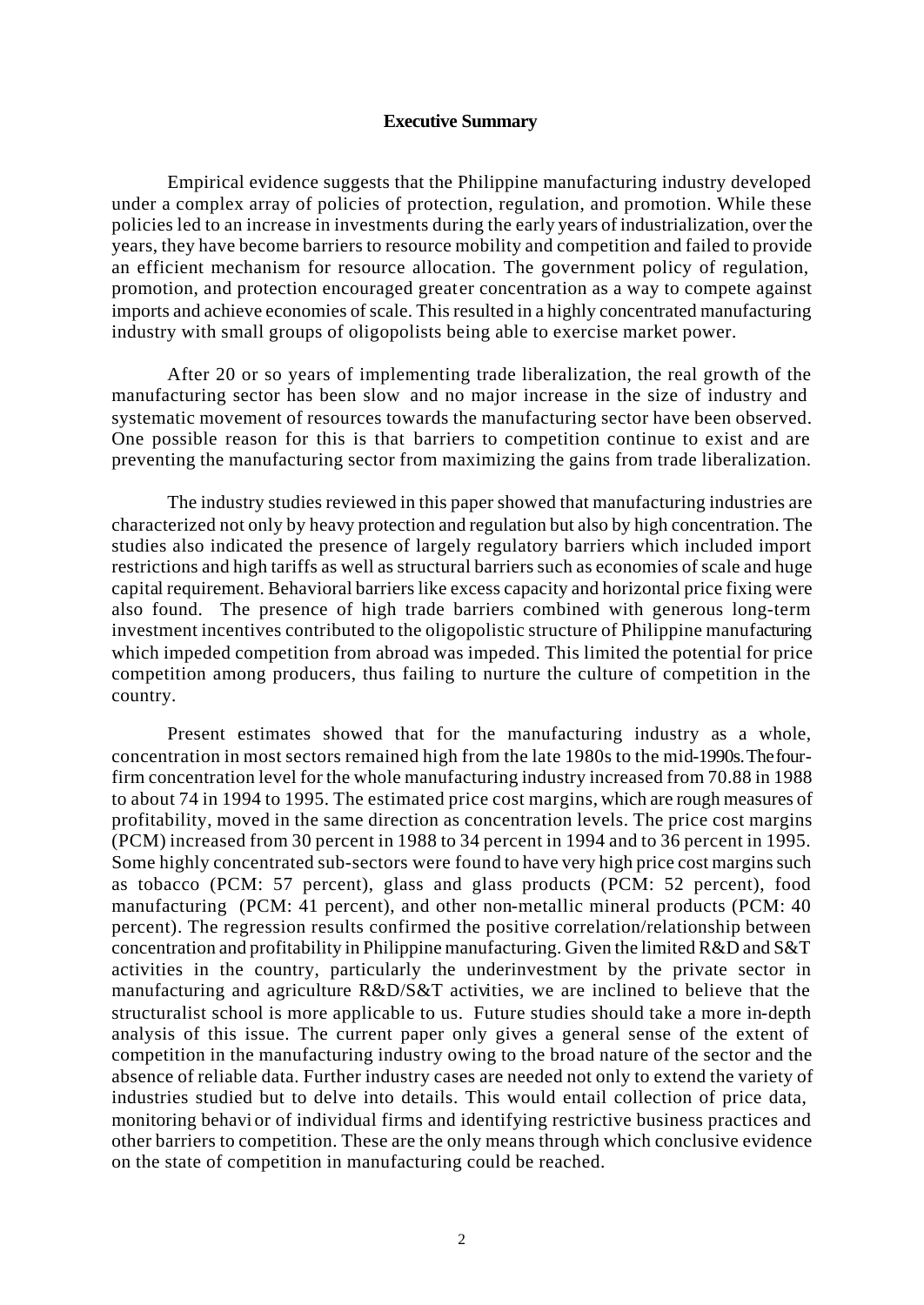This paper also explores the case of the cement industry to illustrate the behavior of firms after the implementation of deregulation and trade liberalization in the industry. Prior to these reforms, the industry was engaged in collusion facilitated by their market sharing agreements. These were accepted practices in the past as they were sanctioned by government regulations. Cement is a homogeneous product and there were relatively not too many firms in the industry. A strong trade association also existed in the industry. Although the import restrictions on cement were already lifted and tariffs were set at a low rate of five percent, its high weight-to-value nature with high transport and handling costs easily makes it a nontradable good. As such, competition from imports is limited. These characteristics of the industry bolster the presumption that the firms do not act on their own interest but coordinate their actions. Despite substantial market-oriented reforms in the industry, concentration levels remained high and major players continue to collude and exercise market power. The simultaneous price increases by firms in the face of excess supply, weak demand, and entry of imports is inconsistent with competitive behavior and could only be explained in a framework with coordination where firms pursue their own best communal interests.

While liberalization may be a precondition for the growth of a free market, it does not, by itself, guarantee effective competition. In the absence of competition laws, there is a risk that liberalization may not be sufficient to foster effective competition and it would also be difficult to control possible abuses of dominant positions by large scale firms including multinationals. If effective competition has to emerge, trade reforms have to be accompanied by the creation of competitive market and industry structures.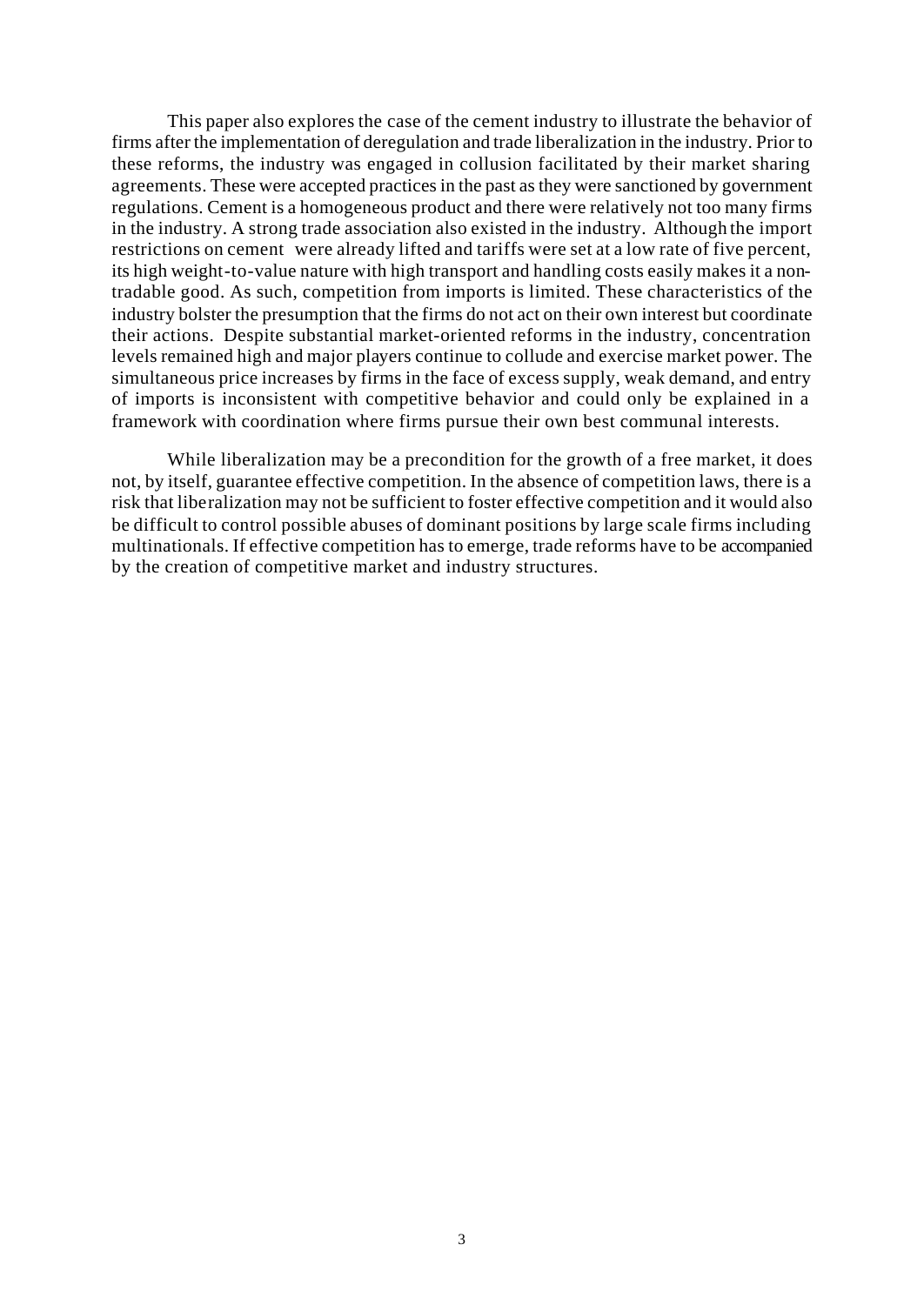## **Table of Contents**

|                | Abstract | <b>Executive Summary</b><br>List of Tables, Boxes, and Figures                                                                                                                                                   |                |
|----------------|----------|------------------------------------------------------------------------------------------------------------------------------------------------------------------------------------------------------------------|----------------|
| $\mathbf{I}$ . |          | Introduction                                                                                                                                                                                                     | $\mathbf{1}$   |
| I.             |          | Theoretical Underpinnings of Competition Policy                                                                                                                                                                  | $\overline{2}$ |
|                |          | A. Competiton, Market Power, and Barriers to Entry<br><b>B.</b> Theories on Competition<br>C. Measures of Concentration and Profitability                                                                        |                |
| П.             |          | <b>Review of Literature</b>                                                                                                                                                                                      | $\overline{7}$ |
| Π.             |          | Assessment of the Overall Performance of the<br>Manufacturing Sector Before and After Trade Policy Reforms                                                                                                       | 11             |
|                |          | A. An Overview of Trade Policy Reforms and Protection Structure<br>from the 80s to the 90s<br>B. Did the past trade reforms result in desired structural changes?                                                |                |
| III.           |          | Analysis of Industry Structure and Competition<br>in the Manufacturing Sector                                                                                                                                    | 15             |
|                |          | A. Industrial Structure and Performance<br>Domestic Competition and Concentration<br><b>B.</b>                                                                                                                   |                |
| IV.            |          | Cartel and Collusion in the Philippine Cement<br><b>Industry: A Case Study</b>                                                                                                                                   | 25             |
|                |          | A. Cartels and Collusion and Oligopoly Theory<br>B. An Overview of the Philippine Cement Industry<br>C. Competition Analysis<br>D. Anticompetitive Behavior in the Philippine Cement Industry<br>E. A Summing Up |                |
| V.             |          | <b>Conclusions and Policy Recommendations</b>                                                                                                                                                                    | 40             |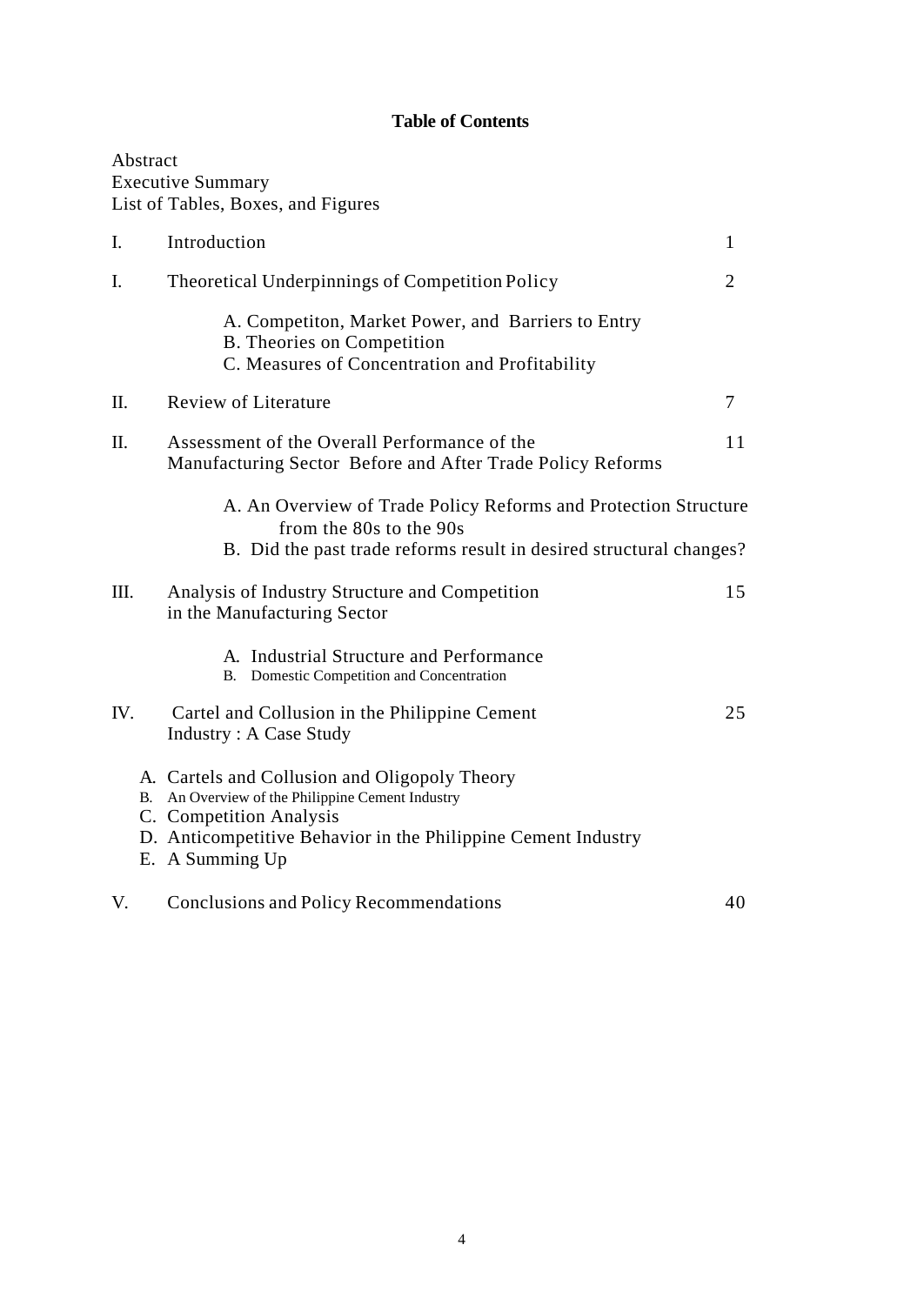#### **The State of Competition in the Philippine Manufacturing Industry**

#### **Rafaelita A. Mercado-Aldaba<sup>1</sup>**

#### **VI. Introduction**

As in most developing countries, the Philippines adopted the then predominant import substitution model in its quest for industrialization during the postwar years. A complex array of protective policies, investment incentive measures to promote selected industries, and regulatory controls emerged. While these instruments of protection, promotion, and regulation promoted and stimulated investments in the early stages of industrialization, over time, they came to impose barriers to resource mobility and competition. They became associated with the protection of entrenched incumbents and stimulated rent-seeking behaviour.

Being the darling of policymakers, domestic manufacturers in the country have received heavy protection through high tariffs, quantitative restrictions, and administrative allocations. These policies, however, failed to provide an efficient mechanism for allocating domestic resources among manufacturing subsectors (Bautista, Power et al). Instead, they have led to concentration of the manufacturing industry and sheltered domestic markets. In this environment, small groups of entrenched oligopolists have been able to extract monopoly power in the market. Not surprisingly, these groups tend to wield significant economic and political influence in the country.

With the demise of the import substitution model, the government was prompted to institute policy reforms consistent with the requirements of a competitive market environment. The government responded to the regulatory constraints imposed by the complex regulatory maze through deregulation and liberalization. It liberalized the trade regime by removing tariffs and non-tariff barriers, reducing the anti-export bias, and increasing import competition. It also deregulated the economy by changing the set of rules that governed economic activities. All these reforms were aimed at removing barriers to competition, factor mobility and firm growth.

Yet even in a liberalized environment the efficiency of markets is not always guaranteed (World Bank and OECD, 1998). While trade liberalization promotes competition in domestic markets, there exist various impediments that can dilute the pro-competitive effects of import competition. Note that the ability of economic agents to exercise monopoly power is derived from the presence of barriers to competition. These barriers may be natural (as a function for example of economies of scale), strategic (due to the presence of few agents in markets) or policy generated (erected by anticompetitive instruments of regulation, promotion, and protection of economic activity).

In the last twenty or so years, there has been real progress in the liberalization of tariff and non-tariff barriers. One important issue that needs to be addressed is whether this trade liberalization has resulted in increased market contestability in the manufacturing sector. The current study attempts to assess the general market conditions and current state of

<sup>&</sup>lt;sup>1</sup> This paper was funded by the Philippine APEC Study Center Network (PASCN). The author benefited from Dr. Gwen Tecson's insightful comments and suggestions on an earlier draft. The research assistance of Ms. Cora Pisano in the preparation of this paper is gratefully acknowledged.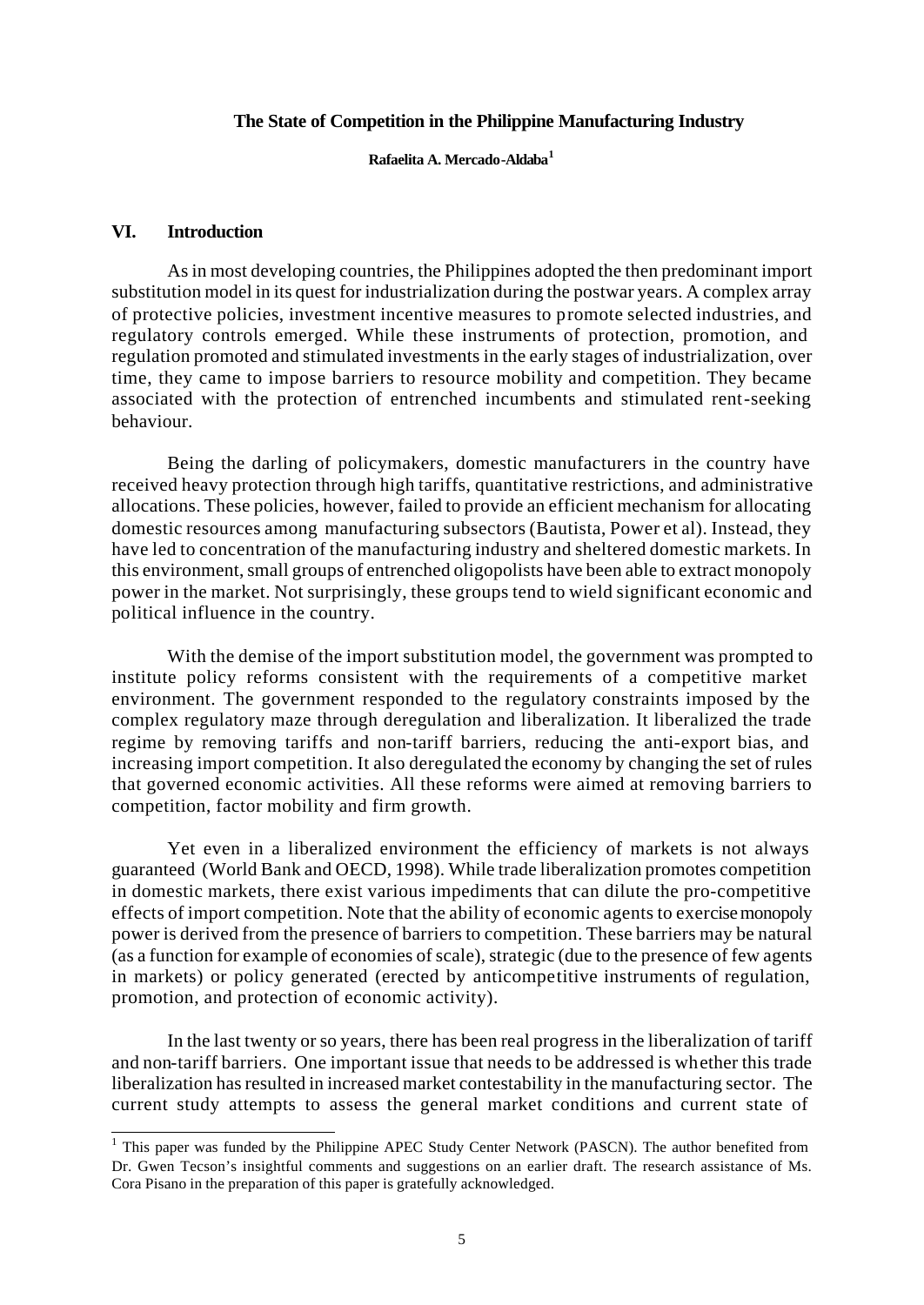competition in the manufacturing industry. It will also address the issue of whether trade liberalization has led to greater competition and market entry opportunities.

Section II briefly describes the major theories of competition policy. Section III reviews existing literature on the state of competition in P hilippine manufacturing industries. Section IV assesses the overall performance of the manufacturing sector before and after trade liberalization. Section V presents a more detailed analysis of industry structure and concentration in the manufacturing sector. Section VI provides a case study on cement manufacturing. Section VII presents the policy implications and recommendations of the paper.

## **VII. Theoretical Underpinnings of Competition Policy**

## **A. Competiton, Market Power, and Barriers to Entry**

Following the UNCTAD (1997), "competition" refers to the process of rivalry among firms and to market structures conducive to such rivalry or potential rivalry. Competitive rivalry may take place in terms of price, quantity, service, or combinations of these and other factors that customers may value (World Bank and OECD Study, 1998). "Competition policy" refers to policy aimed at preserving and promoting competition, both by enforcing competition law against restrictive business practices (RBPs) by firms and by influencing the design or implementation of other governmental policies or measures affecting competition (UNCTAD, 1997). Khemani and Dutz defined "competition policy" as government measures that directly affect the behavior of enterprises and the structure of industry. Competition policy includes both (1) policies that enhance competition in local and national markets such as liberalized trade policy, relaxed foreign investment and ownership requirements, and economic deregulation; and (2) competition (antitrust or antimonopoly law) designed to prevent anticompetitive business practices by firms and unnecessary government intervention in the marketplace.

Competition forces firms to become efficient and to sell a wider range of goods and services at lower prices. The World Bank and OECD Study (1998) noted that in a competitive economy, price and profit signals tend to be free of distortions and create incentives for firms to reallocate resources from lower to higher-valued uses. Decentralized decision making by firms promotes efficient allocation of society's resources, increases consumer welfare, and gives rise to dynamic efficiency in the form of innovation, technological change, and economic progress.

Firms, however, can have the incentive to obtain market power, i.e., the discretionary control over prices and other related factors determining business transactions. Market power refers to the ability of firm, unilaterally or in collusion with others, to profitably raise price and maintain it over a significant period of time without competitive response by other existing and/or potential firms (Khemani). Firms have market power individually or collectively when buyers do not have enough choice of alternative independent sellers. In a competitive market economy, consumers may buy from any firm and firms, in general, can enter any market. There can never be market power when entry is easy. As soon as one firm or a group of firms attempts to increase prices or lower quality from competitive levels, a new firm can come in to serve the market.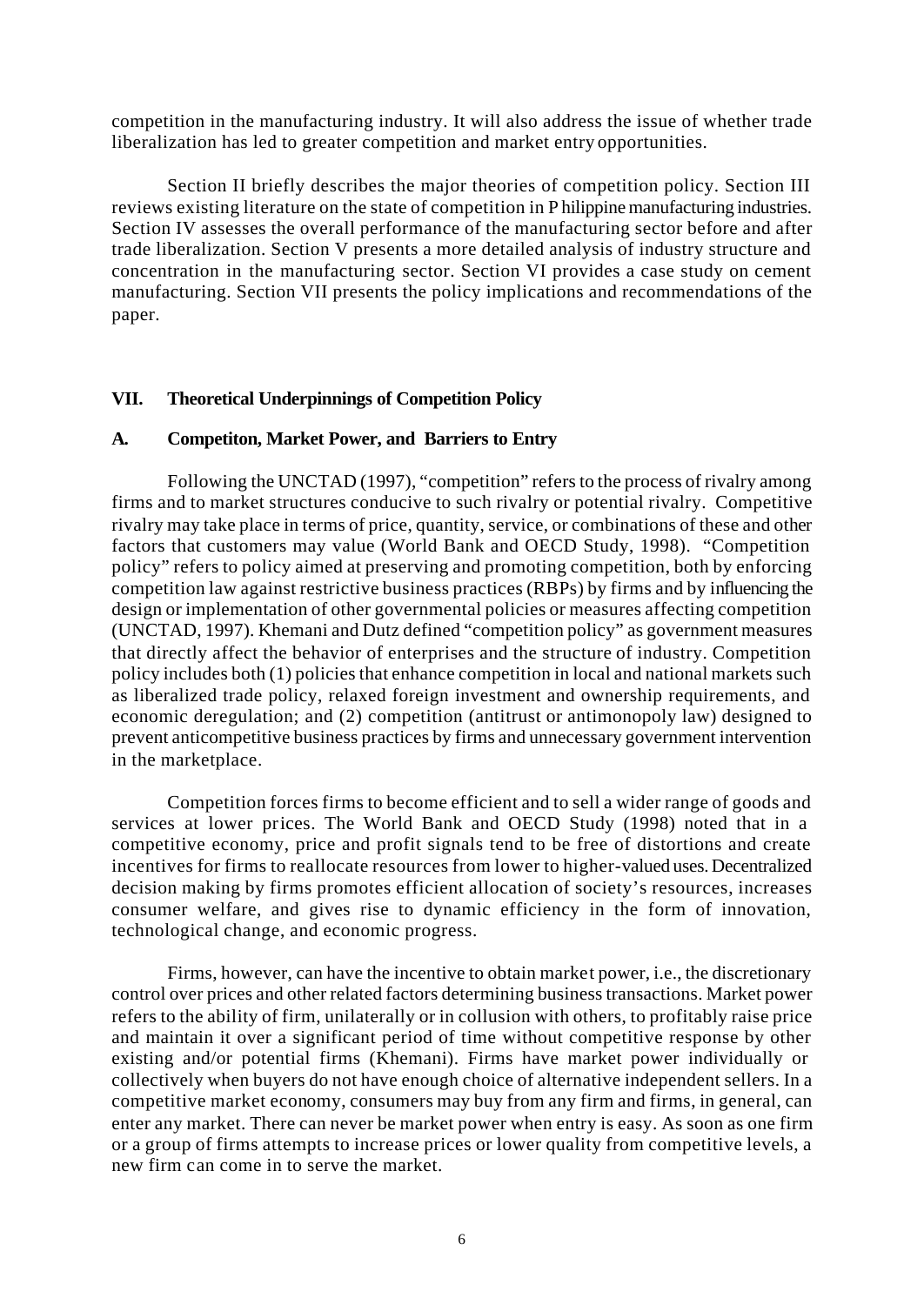Firms may gain market power by limiting competition, i.e., by erecting barriers to trade, entering into collusive arrangements to restrict prices and output, and engaging in other anticompetitive business practices. Barriers to entry are necessary for market power (refer to Box 1). Market power can be created through mergers or agreements between competitors not to compete or through restrictive vertical arrangements and predatory pricing which is an abuse of preexisting market power. A firm's exercise of market power can harm consumers and other producers through higher prices (rather than competitive prices), reduced output, and poorer quality products. In general, the above examples of imperfect competition are viewed as market failures that result in inefficient allocation of resources and negatively affect industry performance and economic welfare. These market failures enable firms to deliberately reduce output in order to extract higher prices at the expense of consumers and society in general (World Bank and OECD Study, 1998).

Barriers to entry can be categorized as either structural or behavioral. Behavioral barriers represent abuse of dominant position where "relatively large" firms engage in anticompetitive c onduct by preventing entry or forcing exit of competitors through various kinds of monopolistic conduct including predatory pricing, market foreclosure, etc (see Box 1). Behavioral restraints are classified into two: horizontal and vertical restraints. The former refer to agreements that are often referred to as "naked" restraints of trade, cartel behavior, or collusion. Examples are price-fixing, bid rigging, and allocation of territories or customers, and output restriction agreements. Vertical restraints are contractual agreements between supplier and purchasers/retailers in both upstream and downstream markets. Examples include:

- Resale price maintenance agreements: retail price is fixed by the producer or price floors or ceilings are imposed
- Exclusive distribution agreements: distributors are assigned exclusivity within a geographic area or over particular types of clients, or over specific products
- Exclusive dealing agreements: downstream firms are prohibited from dealing with competing producers or distributors
- Tie-in sale agreements: downstream firms are required to purchase a certain range of products before being allowed to purchase a particular product
- Quantity forcing: downstream firms are required to purchase a minimum quantity of a product.

## **B. Theories on Competition**

There are a number of theories in industrial organization economics explaining the need to preserve competition. The two major opposing schools of thought can be broadly classified into two:

• structuralist school as developed by Joe Bain and contemporaries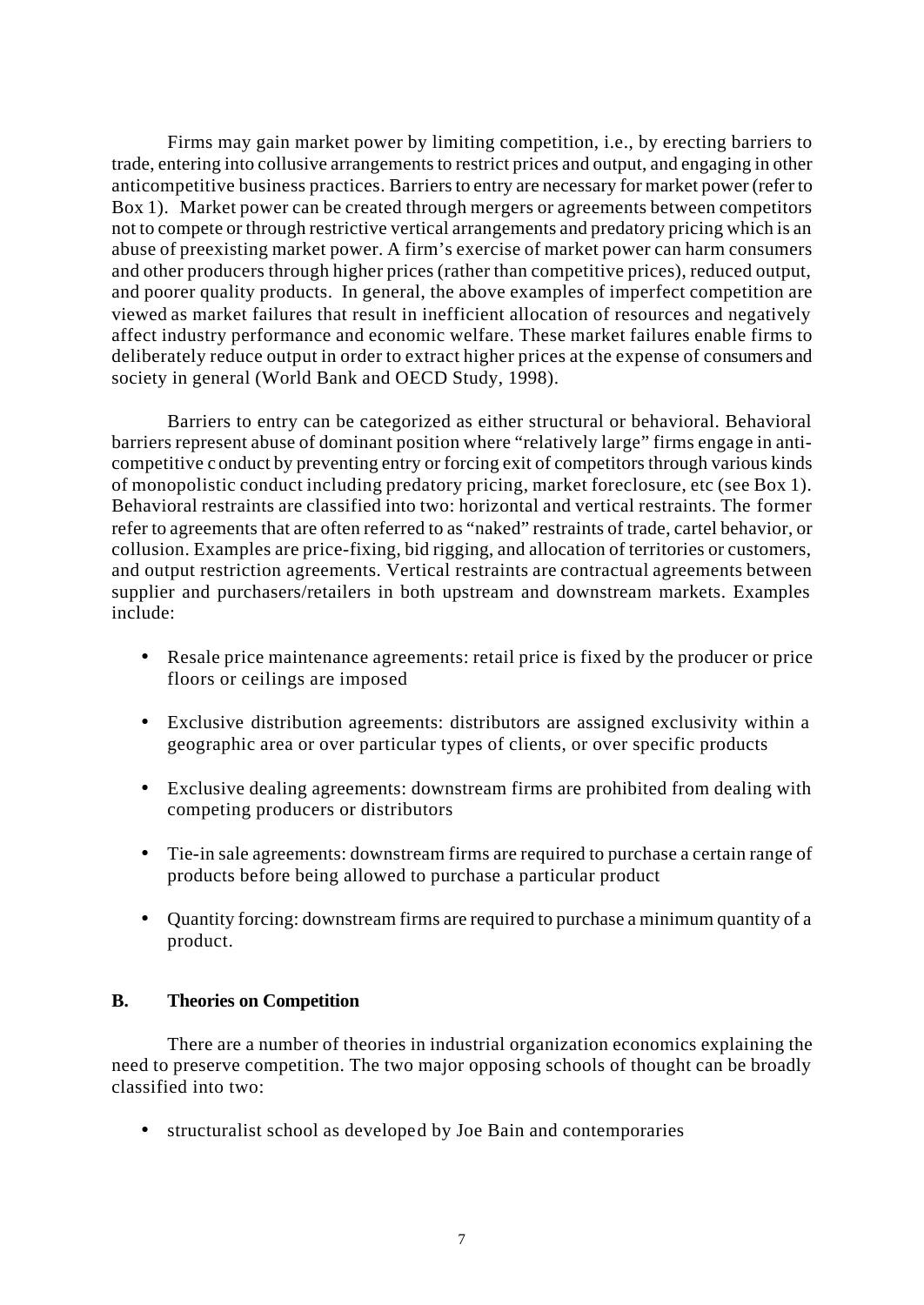• market efficiency model or Chicago school which is attributed to Stigler and Demsetz.

## **Box 1: Structural and Behavioral Barriers to Entry**

## **Structural**

Regulatory barriers on entry imposed by government policies

- Special permits, license to operate
- Regulations influencing the use of some inputs
- Tariffs, quotas, and other non-tariff barriers
- Anti-dumping and countervailing duties
- Discriminatory export practices
- Exclusionary lists
- Ownership restrictions

## Other barriers

- Sunk costs: costs that a firm cannot avoid by withdrawing from the market, they are a sort of entry fee
- Absolute cost advantage: access to natural resource or human resources
- Economies of scale: unit cost of production fall with increasing output
- Large capital requirements
- Network industries: firms that are competitors share some critical facility like transportation and telecommunications

## **Behavioral**

- Limit pricing: pricing by an incumbent firm of pricing so low that given the economies of scale in a market, there would be no room for an entrant if it believed the incumbent would maintain its pre entry level of output after entry
- Predatory pricing: practice of a dominant firm selling its products at prices so low as to drive competitors out of a market, prevent new entry, and successfully monopolize the market
- Excess capacity
- Product differentiation and advertising
- Horizontal restraints: collusion (price-fixing agreements, market sharing territorial arrangements, bid rigging), price discrimination
- Vertical restraints: resale price maintenance, exclusive dealing
- Foreclosure and exclusion
- Tactics to increase rivals' costs
- **Contracts**

Source: A Framework for the Design and Implementation of Competition Law and Policy, the World Bank and the Organisation for Economic Co-operation and Development, 1998.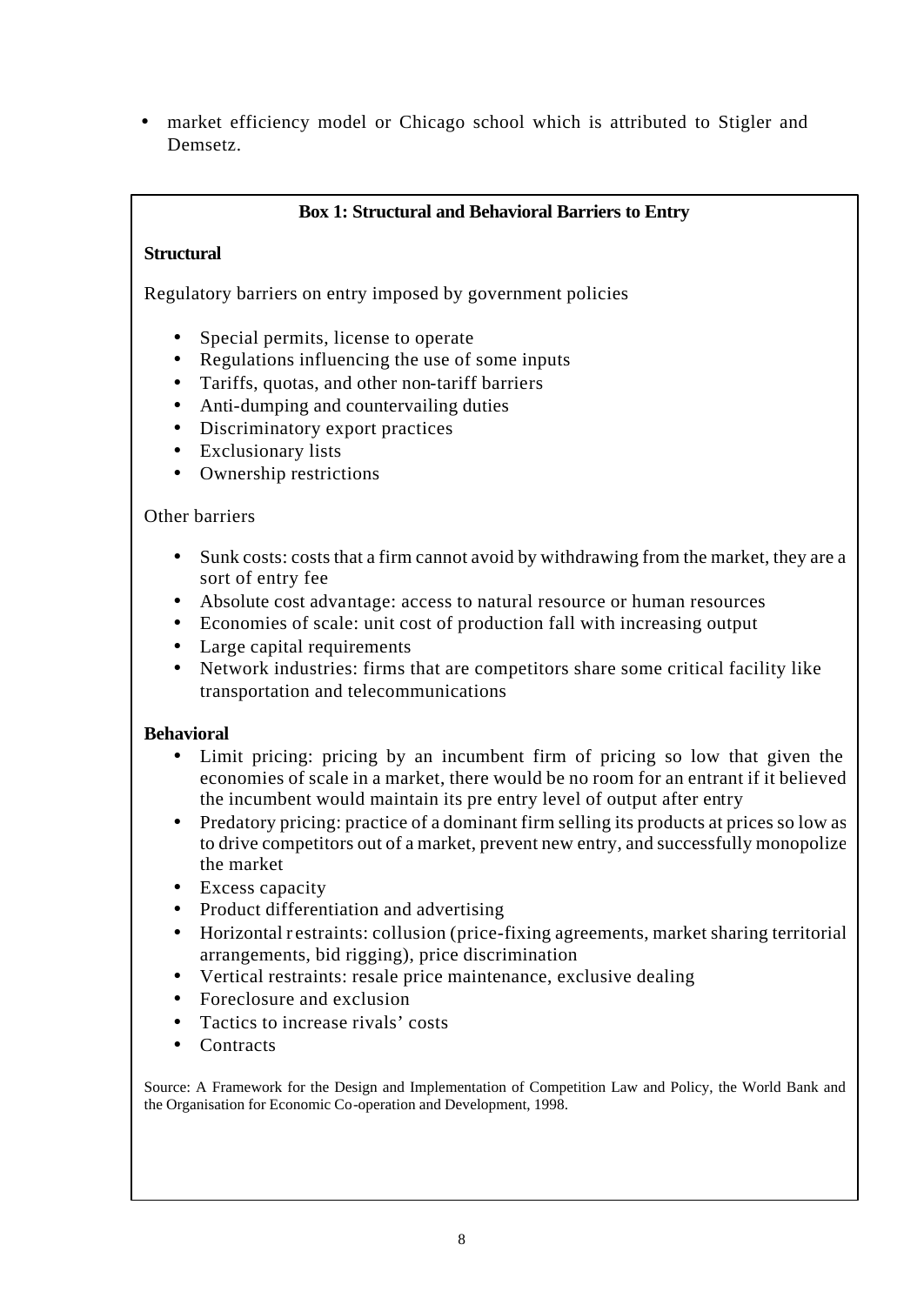While both schools share the same objective, i.e., to promote the efficient use of resources, the debate stems from the choice and application of different policy instruments.

The structural theory of market performance states that firms respond to entry but are able to earn persistent profits when the structural characteristics of markets make entry difficult. Bain identified the conditions of entry as technological features of markets that affect the exercise of market power. Economies of scale, absolute cost advantages, and product differentiation were the primary determinants identified as entry barriers that enable a firm to maintain price above average cost (Gilbert).

The structuralist school emphasizes the interaction between market structure and collusive and exclusionary business practices by firms that enable them to exercise market power and persistently earn excess profits (Khemani and Dutz). The structuralist school is rooted on the traditional structure-conduct-performance (SCP) paradigm of industrial concentration which states that a concentrated industry (structure) will f acilitate collusion (conduct) and hence monopoly pricing (performance). Firms operating in oligopolistic industries with large market shares are more likely to coordinate their pricing and output or to unilaterally engage in anticompetitive behavior. Khemani and Dutz noted that in the past the emphasis was on the role of market structure, but today, the focus is more on pricing and output policies affecting market structure while aiming at excluding competition such as advertising, research and development, contractual arrangements, and preemption of input sources and distribution channels.

The Chicago school was developed in reaction to the structuralist viewpoint that industrial concentration fosters collusion and hence, monopoly pricing. Demsetz (1973) argued that superior low cost firms would have higher profits and would grow to dominate their industries. Low costs lead to competition which in turn lead to concentration of industry (Leach, 1997). Advocates of the Chicago school say that a policy of industrial deconcentration would destroy efficiency with no benefit of lower prices to consumers.

Economists associated with the Chicago school maintain that markets are workably competitive and the market structure reflects differential efficiency, not strategic behavior. They argue that collusion is difficult to practice profitably in all but the most highly concentrated industries and is therefore not a serious problem (Stigler, 1968). Where competition is limited, collusion is primarily due to barriers to entry created by the government. They advocate the pursuit of economic efficiency as the unequivocal goal for competition policy. Failure to consider economic efficiency distorts the basic intent of competition policy. As a result, they favor a minimalist approach toward the implementation of competition policy. Competition law, in particular, should be restricted to preventing collusion, especially price fixing agreements (Bork 1978 and Posner 1969 as cited in Khemani and Dutz).

The two schools of thought also differ with respect to the interpretation of the positive relationship between concentration and profits found in empirical studies. The structuralist school maintains that the positive relationship between concentration and profits indicates monopolistic pricing. High levels of concentration are due to anticompetitive business practices that lead to resource misallocation. The Chicago school argues that the positive relationship reflects superior competitive performance by leading firms (with large market shares), independently of any ability to collude (Leach 1997). In the absence of government-erected barriers to entry, high levels of concentration and profits can be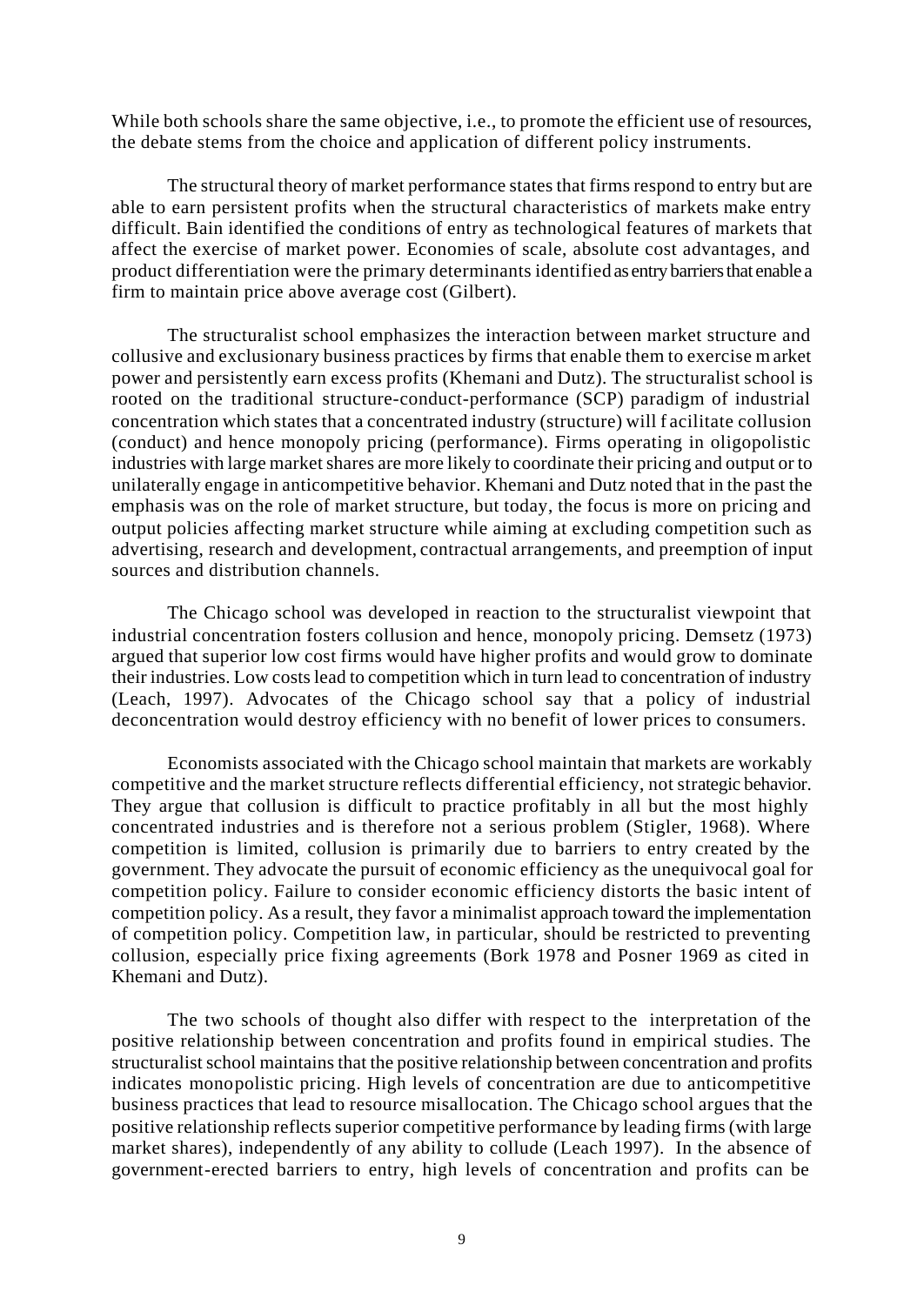maintained only if the leading firms constantly strive to be innovative and efficient (see Khemani and Dutz).

#### **C. Measures of Concentration and Profitability**

Leach (1997) identified four measures of concentration using gross output as the size variable:

Four-firm concentration ratio (CR4) is the proportion of an industry's gross output accounted for by the four leading firms in the industry, i.e. it is the sum of the leading four firms' market shares.

n and a structure of the structure of the structure of the structure of the structure of the structure of the structure of the structure of the structure of the structure of the structure of the structure of the structure The Herfindahl-Hirschman index  $(HHI) = \Sigma m s_i^2$  $i=1$ 

where  $ms<sub>i</sub>$  is the market share of the ith firm and n the number of firms, i.e., it is the sum of the squared market shares of all firms in an industry. HHI ranges from a minimum of 1/n for n firms of equal size to a maximum of 1 when there is only one firm.

The HHI is the most common measure used to assess concentration from shares of industry participants. In the US, the following thresholds are used as guidelines:

0-1000 unconcentrated 1000 – 1800 moderately concentrated above 1800 highly concentrated.

n<sub>n</sub> The Horvath index  $(HI) = ms_i + \sum ms_j^2 [1 + (1 - ms_i)]$  $j=2$ 

i.e., it is the sum of the market share of the leading and a HHI of the remaining firms "reinforced by a multiplier reflecting the proportional size of the rest of the industry". The HI has a maximum of 1 and a minimum approaching  $ms_i$ .

The Rosenbluth index (RI) = 
$$
\frac{1}{n}
$$

$$
2\Sigma (i - ms_i) - 1
$$

$$
i=1
$$

where n is the number of firms in an industry, i is firm rank, and  $ms<sub>i</sub>$  is market share. Like the HHI, the Rosenbluth index ranges from a minimum of 1/n for n firms of equal size to a maximum of 1 when there is only one firm.

Price-cost margins are commonly applied as measures of profitability in most concentration profits studies. The price-cost margin is defined as (Gross Output – Cost of Materials – Salaries and Wages)/Gross Output. Leach (1997) considered the price-cost margin as a crude measure of profitability because many important costs remained in the measure such as cost of capital, depreciation, income taxes, and head office expenses like advertising and R&D expenditures.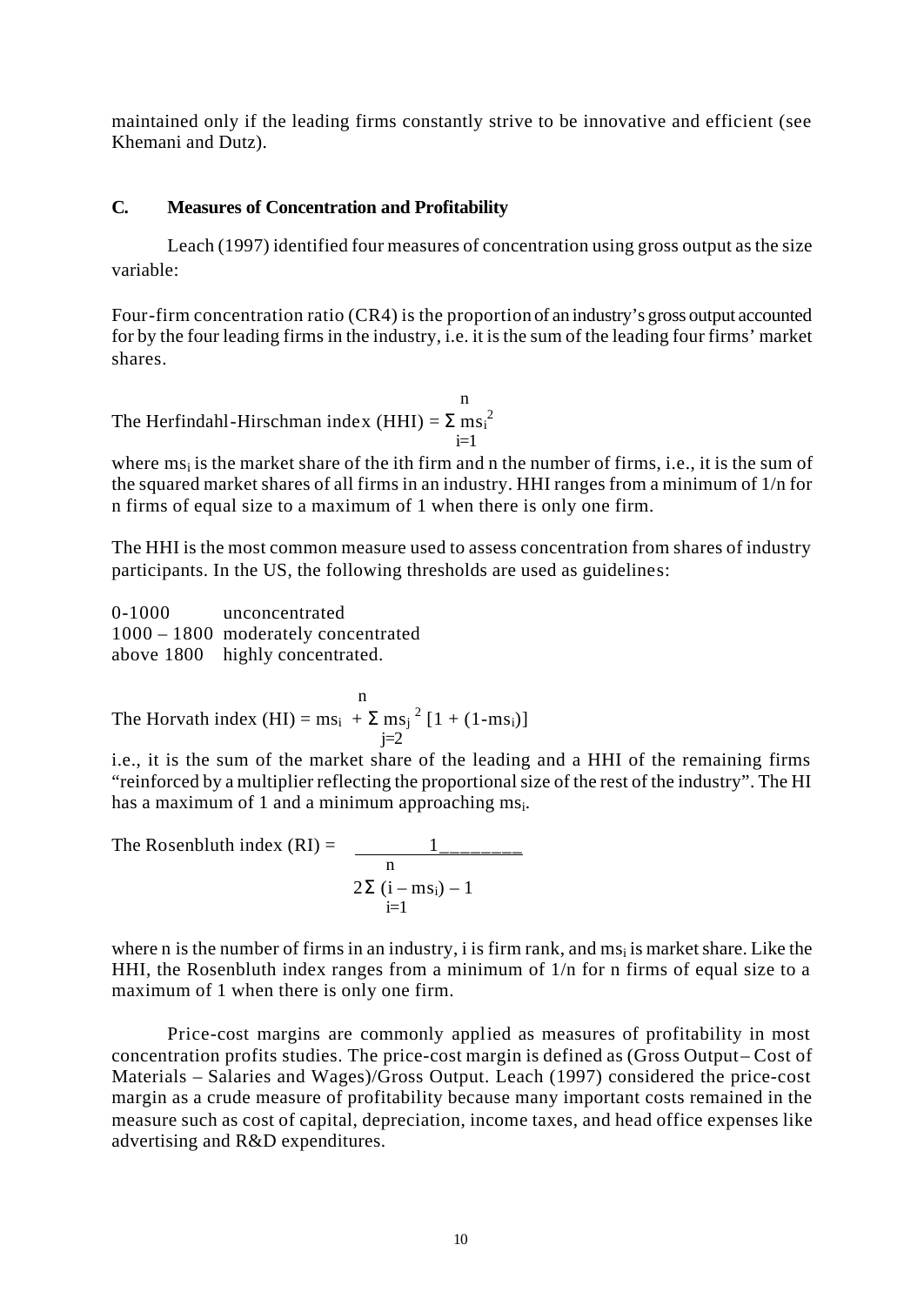In diagnosing market dominance, the price-cost margin or Lerner index  $L = \frac{1}{2}$  (pricemarginal cost)/price] is used as a direct measure of market power. Market power implies that a firm is able to charge prices substantially above than marginal cost. A firm without market power must charge a price that approximates marginal cost. Marginal costs, however, are difficult to estimate from firm level data because (1) accounting costs cannot be used to calculate the Lerner index and (2) mark-ups must reflect long term costs. Mark-ups above operating costs do not reflect capital costs.

#### **VIII. Review of Literature**

Previous studies on the state of competition in the manufacturing industry highlighted the high degree of industrial concentration in the country. Lindsey (1977) analyzed the level of concentration in the manufacturing industry, its determinants and its relationship to industry profitability. He characterized the manufacturing sector as monopolistic and identified capital intensity and degree of fabrication as barriers to competition. He concluded that the high levels of concentration led to monopoly power. E. De Dios (1986) examined the effects of tariffs on industrial structure. His results showed that tariff protection led to concentration. This suggested that firm concentration allowed the earning of monopolistic profits. He identified degree of capital intensity, minimum efficient scale and working capital requirement as barriers to entry that led to concentration.

The World Bank Report on the Philippines (1993) indicated that the country's manufacturing sector was highly concentrated and this contributed to the reduction of competition in the affected sub-sectors which hampered efficiency gains to structural reform. The Report, however, noted that by the end of the 1980s, the degree of concentration eased substantially. Its estimates revealed that the degree of concentration declined from 70 percent to 63 percent between 1983 and 1988. The Report concluded that, although oligopoly and rent-seeking behavior remained rife in the Philippines, there was evidence that the economy became more competitive and efficient in resource use towards the end of the 1980s.

At the aggregate level, evidence of improvement included numerous smaller new entrants to many industrial sectors and increased labor intensity in production. At a disaggregated leve l, concentration ratios were declining in export-oriented industries and smaller firms were increasing their share of production in sub-sectors largely geared to exports. Concentration eased for 19 out of 31 three-digit sub-sectors, led by the footwear and furniture sectors and followed by wearing apparel, leather, and food (PSIC 311), all of which were export-oriented. The leaders in heightened concentration were non-electrical machinery and nonferrous metals, followed by food (PSIC 312), beverages, and chemicals (generally domestic-oriented, except for nonferrous metals and chemicals). The most dramatic decline among sectors highly concentrated in 1983 was food (PSIC 311), from 82 percent to 59 percent, and by pottery and china, from 97 percent to 75 percent. For sectors with above average concentration in 1983, only nonferrous metals and glass experienced increases in concentration, but a number of highly concentrated sectors experienced virtually no change which reflected the incumbents' utter dominance o f the market (as in tobacco) or the presence of a government-controlled market (as in petroleum or transport equipment).

The Barriers to Entry Study conducted by Lamberte, E. De Dios, et al in 1992 was the first industrial organization economics type of study and to date, the most comprehensive in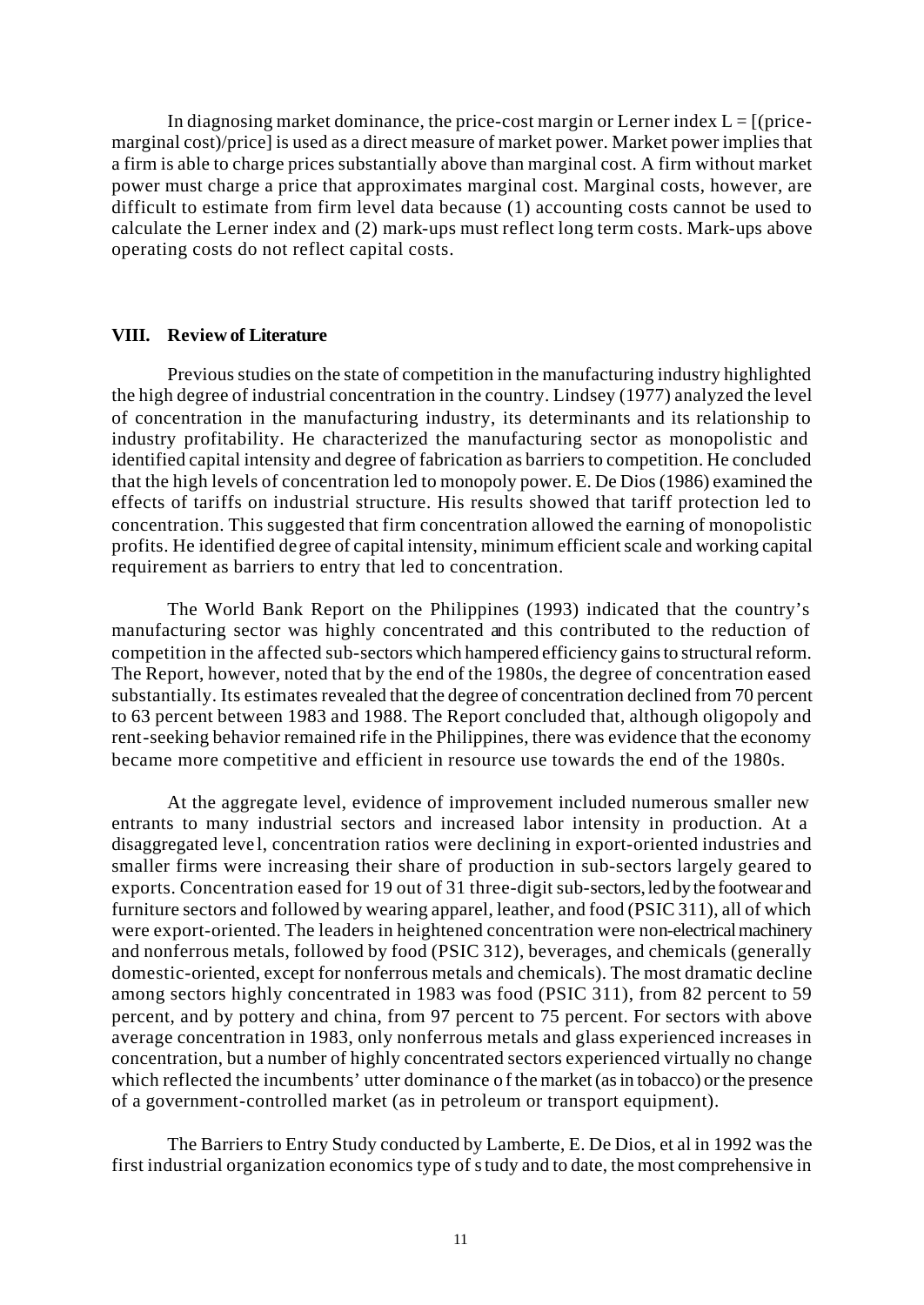terms of scope and analysis. The Study was based on six case studies covering telecommunications, glass, man-made fibers, cement, iron and steel, and passenger cars and was supplemented by a review of existing industry studies conducted in the country at that time. The Study confirmed the presence of high concentration in Philippine industries which gave rise to uncontestable markets in these industries. The Study found that the entry barriers in several industries were generally induced by government policy and at times, these government policy induced barriers even reinforced the existing structural barriers to entry such as excess capacity, absolute advantages (through franchises, credit subsidies and fiscal incentives) and limit pricing (via price and rate regulation). Moreover, the presence of barriers to entry undermined the effectiveness of the structural reforms implemented during that time.

The micro level findings of the Study are:

- $\triangleright$  Concentration in the following sectors may have resulted from deliberate government policy of protection and promotion:
	- Traditional natural monopolies such as telecommunications, power distribution, inter island shipping, and banking
	- Favored industries under the government's progressive manufacturing programs which include cars, trucks, motorcycles, integrated steel mill, and synthetic fiber
	- Special "modernization" programs for distressed industries like textiles and cement
- $\triangleright$  A cartel-like behavior was observed in flour milling, cement, and inter island shipping. The government was seen to have a hand in tolerating or abetting collusionary arrangements in these industries.
- $\triangleright$  Entry barriers negatively affect users as indicated by the price comparisons between domestic and border prices. Domestic prices were higher than border prices over long periods in car assembly, flat glass, synthetic fibers, and cement.
- $\triangleright$  Entry barriers served to keep inefficient firms operating or if these firms were efficient, allowed them to generate monopoly rents. This was apparent in cement, glass manufacturing, shipping, and pulp and paper.

In 1993, the PIDS carried out the Development Incentives Assessment (DIA) Project which had an Industry Studies component designed to analyze the response of Philippine manufacturing industries to the trade policy reform of the 1980s. Using concentration ratios estimated by the World Bank, Tecson (1996) noted that trade liberalization was accompanied by a deconcentration of manufacturing industries as indicated by a general pattern of decline in four-plant concentration ratios between 1983 and 1988. The average concentration ratio for manufacturing decreased from 70 percent in 1983 to 63 percent in 1988. Quantitative restrictions and import licensing, particularly of imported intermediate and capital goods, constituted powerful entry barriers in the industry. The whole post-war history of industrialization was characterized by a series of special programs and laws which granted privileges and incentives to selected firms and industries. While some of these policies remained in force, the trade policy reform provided firms with relatively greater access to supply and lower import prices of capital equipment and other production inputs. This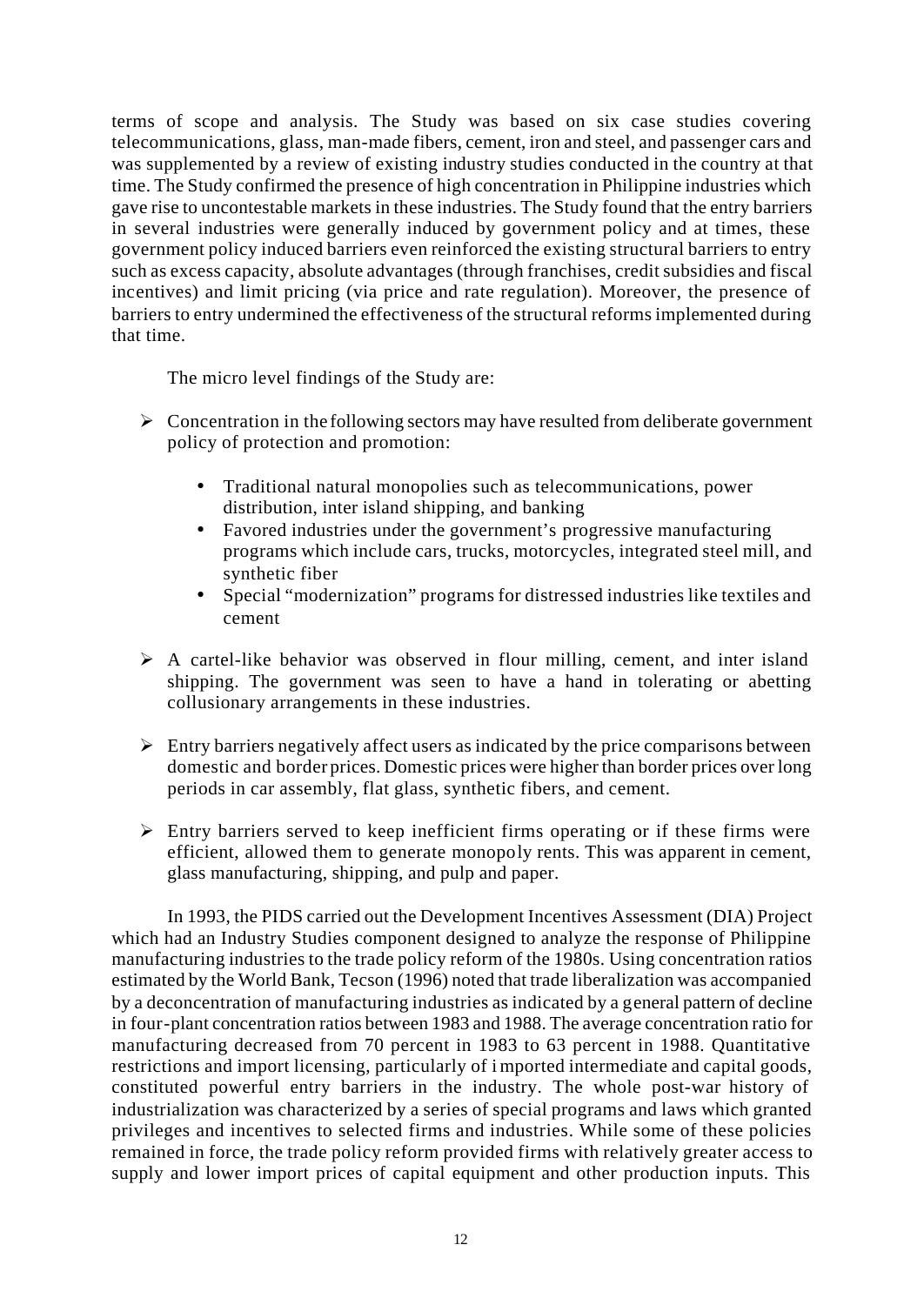lowered some of the formidable barriers into industries. Furthermore, given the profitability of protected industries, new entrants were attracted to challenge the incumbents. Out of the 31 sectors, only eight showed an increase in concentration. These were beverages, tobacco, wood and cork products, industrial chemicals, glass and glass products, nonferrous metal products, electrical machinery, and professional and scientific equipment.

The DIA Project carried out the following industry studies: textile and garments, motorcycle and parts industry, meat and dairy processing, appliance, packaging, synthetic resin and plastic, agricultural machinery, and shipbuilding and repair. One important contribution of these studies (except for textile and garments and motorcycle and parts) was the inclusion of industrial organization issues in their analysis of trade policy. Concentration ratios and price-cost-margins were estimated and existing barriers to competition were identified.

The other industry studies included in the review were carried out by Tolentino and Philexport (1998 and 1999) on sugar, Mercado-Aldaba (1996) on passenger cars, and the DBP (1992) on cement and pulp and paper.

Table 1 presents the different manufacturing industry studies<sup>2</sup> conducted in the country during the nineties. A classification of the existing barriers to competition identified in the literature was made following the categories listed in Box 1. Barriers to entry can be either structural or behavioral. In the former, regulatory barriers are separated from other structural barriers. Regulatory barriers arise from the government policy of protection, regulation, and promotion.

Previous studies show that Philippine manufacturing was characterized not only by protectionism and heavy regulation but also by high c oncentration, notably in slaughtering, dairy processing, appliance, flat glass, pulp and paper, cement, sugar, synthetic fiber, textile, and local car manufacture and assembly sector as well as in motorcycles and parts where the government deliberately limited the number of industry participants. Government involvement in the economy also directly impeded competition through the creation of statecontrolled monopoly in the iron and steel industry. The government-owned National Steel Corporation was the only producer of flat products.

All of the industries reviewed were found to be heavily regulated by the government. The structural barriers identified in the literature included economies of scale and huge capital requirement. These barriers affected the following industries: synthetic fiber, passenger cars, motorcycle and parts, dairy processing, appliance, flat glass, synthetic resin, shipbuilding and repair, cement, and pulp and paper. The behavioral barriers included excess capacity and horizontal price fixing and were found in the following industries: synthetic fiber, hot and cold milling and tinning, flat glass, cement, and sugar. Clearly, the government policy of regulation, promotion, and protection encouraged greater concentration as a way to compete against imports and achieve economies of scale.

<sup>&</sup>lt;sup>2</sup> For a more detailed discussion of these studies, interested readers are referred to the author's paper on "The State of Competition in the Philippine Manufacturing Industry: A Review of Literature"(unpublished paper, PIDS, February 2000).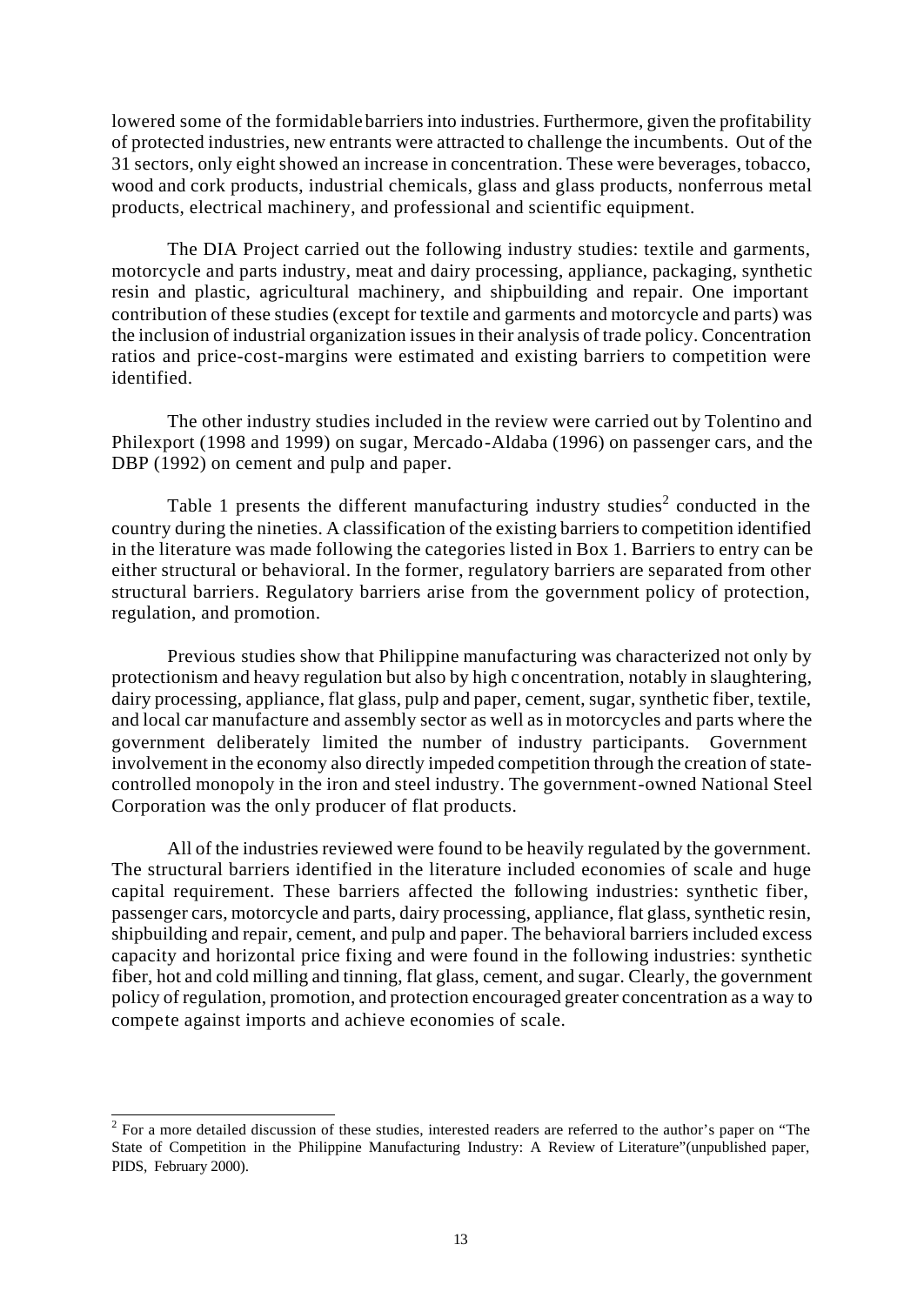| <b>Manufacturing</b>                                                                     | <b>Market</b>                    | <b>Regulatory</b>                                                                             | <b>Structural</b>                                                                                                            | <b>Behavioral</b>                         |
|------------------------------------------------------------------------------------------|----------------------------------|-----------------------------------------------------------------------------------------------|------------------------------------------------------------------------------------------------------------------------------|-------------------------------------------|
| <b>Sector</b>                                                                            | <b>Structure</b>                 | <b>Barriers</b>                                                                               | <b>Barriers</b>                                                                                                              | <b>Barriers</b>                           |
| <b>Synthetic Fiber</b><br>Lamberte,<br>E.de<br>Dios et al, 1992                          | Monopoly                         | <b>Import restrictions</b><br>High tariffs                                                    | Huge<br>capital<br>investment                                                                                                | Excess capacity                           |
| Cold<br>Hot<br>and<br>Milling<br>and<br>Tinning<br>Lamberte,<br>E.de<br>Dios et al, 1992 | Government-<br>owned<br>Monopoly | Import restrictions<br>(quotas)                                                               |                                                                                                                              | Excess capacity                           |
| Passenger Cars<br>Mercado-<br>Aldaba, 1996<br>Lamberte, E.de<br>Dios et al, 1992         | Oligopoly                        | <b>Content</b><br>Local<br>Program<br>Tariffs and taxes<br>Import<br>ban<br>on<br><b>CBUs</b> | Huge<br>capital<br>investment<br>Economies<br>of<br>scale                                                                    |                                           |
| Motorcycle<br>and<br>parts<br>Pineda, 1994                                               | Oligopoly                        | Content<br>Local<br>Program                                                                   | Economies<br>of<br>scale                                                                                                     |                                           |
| Slaughtering<br>L. de Dios, 1994                                                         | Oligopoly                        | <b>Import restrictions</b>                                                                    |                                                                                                                              |                                           |
| Large-scale Meat<br>Processing<br>L. de Dios, 1994                                       | Oligopoly                        | Import restrictions                                                                           |                                                                                                                              | Product<br>differentiation<br>Advertising |
| Dairy Processing<br>L. de Dios, 1994                                                     | Oligopoly                        | <b>High tariffs</b><br>Import restrictions                                                    | Sunk costs<br>of<br>Economies<br>scale<br>Product<br>perishability                                                           |                                           |
| Appliance<br>Lapid, 1994                                                                 | Oligopoly                        | Government<br>protection                                                                      | Economies<br>of<br>scale<br>Access<br>to<br>distribution<br>channels<br>Capital<br>requirements<br>Technology<br>acquisition | Product<br>differentiation                |
| <b>Flat Glass</b><br>Lamberte,<br>E.de<br>Dios et al, 1992<br>Medillo, 1994              | Monopoly                         | Import restriction<br>High tariffs                                                            | Huge<br>capital<br>investment                                                                                                | Excess capacity                           |
| Synthetic Resin:<br>thermoplastic<br>Banzon, 1994                                        | Oligopoly                        | Tariff protection<br>Import restrictions                                                      | Huge<br>capital<br>requirement                                                                                               |                                           |
| Shipbuilding<br>and<br>Repair<br>Mendoza, 1994                                           | Oligopoly                        | Tariff protection<br>Import restrictions                                                      | Huge<br>capital<br>requirements<br>Technology<br>acquisition                                                                 |                                           |
| Boatbuilding and<br>Repair<br>Mendoza, 1994                                              | Oligopoly                        | Tariff protection<br>Import restrictions<br>Bureaucratic                                      |                                                                                                                              |                                           |

## **Table 1: Empirical Evidence on Existing Barriers to Competition in Manufacturing**

procedures and the control of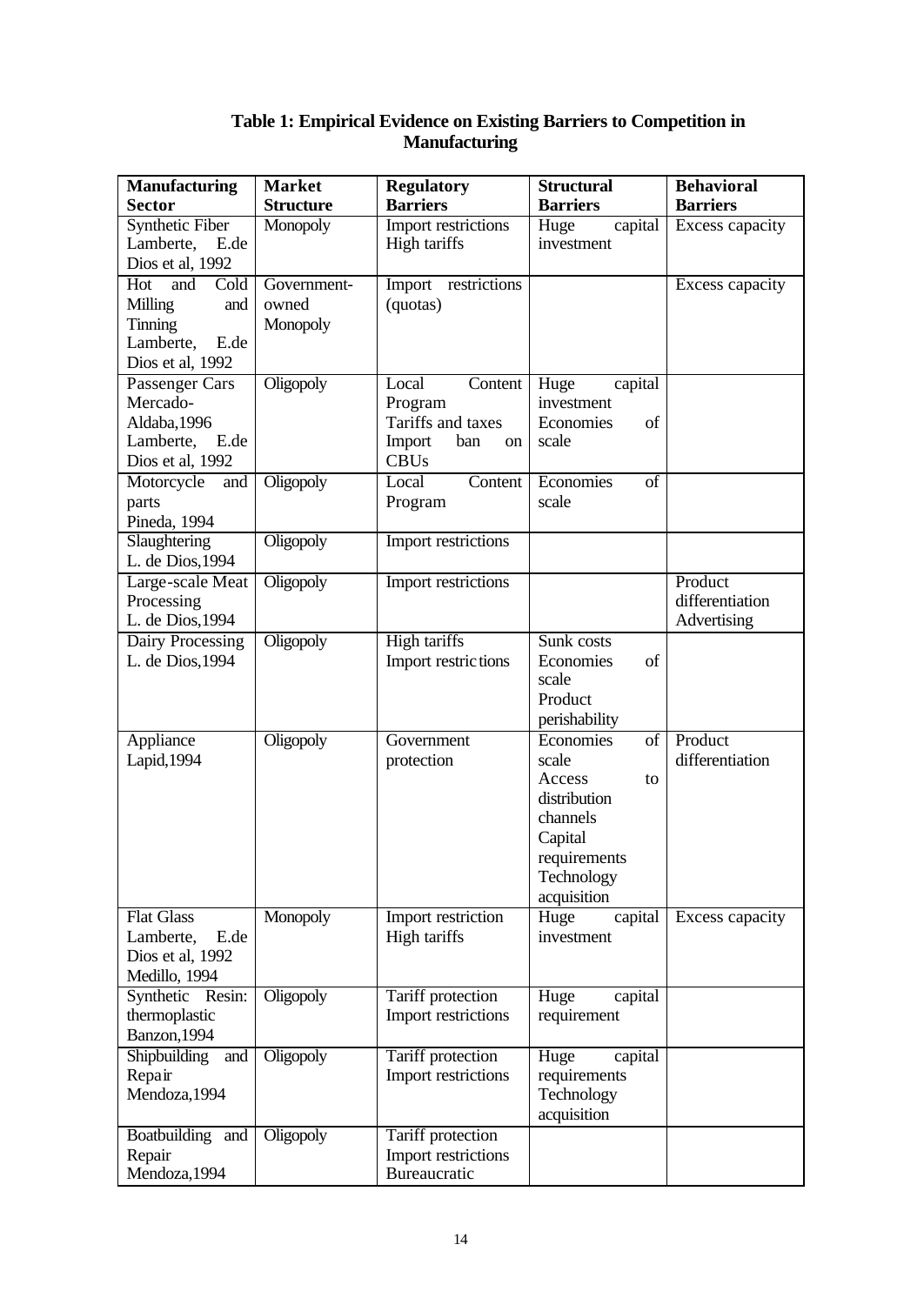|                   |           | procedures                 |                 |                     |
|-------------------|-----------|----------------------------|-----------------|---------------------|
| Cement            | Oligopoly | Import controls            | capital<br>Huge | price<br>Horizontal |
| E.de<br>Lamberte, |           | High tariffs               | investment      | fixing              |
| Dios et al, 1992  |           | PCIA approval to           | of<br>Economies |                     |
| DBP, 1992         |           | establish<br>a new         | scale           |                     |
|                   |           | firm or expand an          |                 |                     |
|                   |           | existing one               |                 |                     |
| Pulp and Paper    | Oligopoly | High tariffs               | capital<br>Huge |                     |
| DBP, 1992         |           |                            | requirement     |                     |
| Sugar             | Oligopoly | High tariffs               |                 | Price fixing        |
| Tolentino, 1998   |           | intervention<br><b>SRA</b> |                 |                     |
| and 1999          |           | in the supply and          |                 |                     |
| Philexport        |           | price of sugar             |                 |                     |

This policy of high trade barriers combined with generous long-term investment incentives to domestic industries deterred competition from abroad and contributed to the oligopolistic structure of the Philippine manufacturing industry. With agreements to fix prices (in sugar and cement, for instance), prices are no longer the product of competition among rival producers but more of the outcome of negotiations between the government and a small number of producers. Price controls, thus result, not only in simply limiting the potential for price competition among producers, but in preventing the development of a culture of competition in the country.

## **IX. Assessment of the Overall Performance of the Manufacturing Sector Before and After Trade Policy Reforms**

## **A. An Overview of Trade Policy Reforms and Protection Structure from the 80s to the 90s**

Over the last two decades, there have been three major liberalization episodes in the country. The first major trade policy reform was implemented in 1981 as part of the conditionalities associated with a series of World Bank structural adjustment loans. Between 1981 and 1985, peak tariff rates of 70 to 100 percent were reduced to within a zero to 50 percent tariff range. This led to a significant reduction of both the average tariff and the variation in tariff protection across industries.

The second episode was legislated during the Aquino administration through Executive Order 470. This narrowed down the tariff range to within a three to 30 percent tariff range by the year 1995. The third most important tariff reform was pursued during the Ramos administration. Executive Order 264 further reduced the tariff range to within three to 10 percent by the year  $2000^3$ .

Simultaneous with the implementation of the tariff reduction policy, quantitative restrictions have also been eliminated. The number of import restrictions fell from around 32 percent of the total number of PSCC lines in 1985 to only about three percent in 1996.<sup>4</sup>

<sup>&</sup>lt;sup>3</sup> For a full discussion of the various trade policy reforms, see Medalla, Tecson, et al, Catching Up With Asia's Tigers.

<sup>4</sup> De Dios L.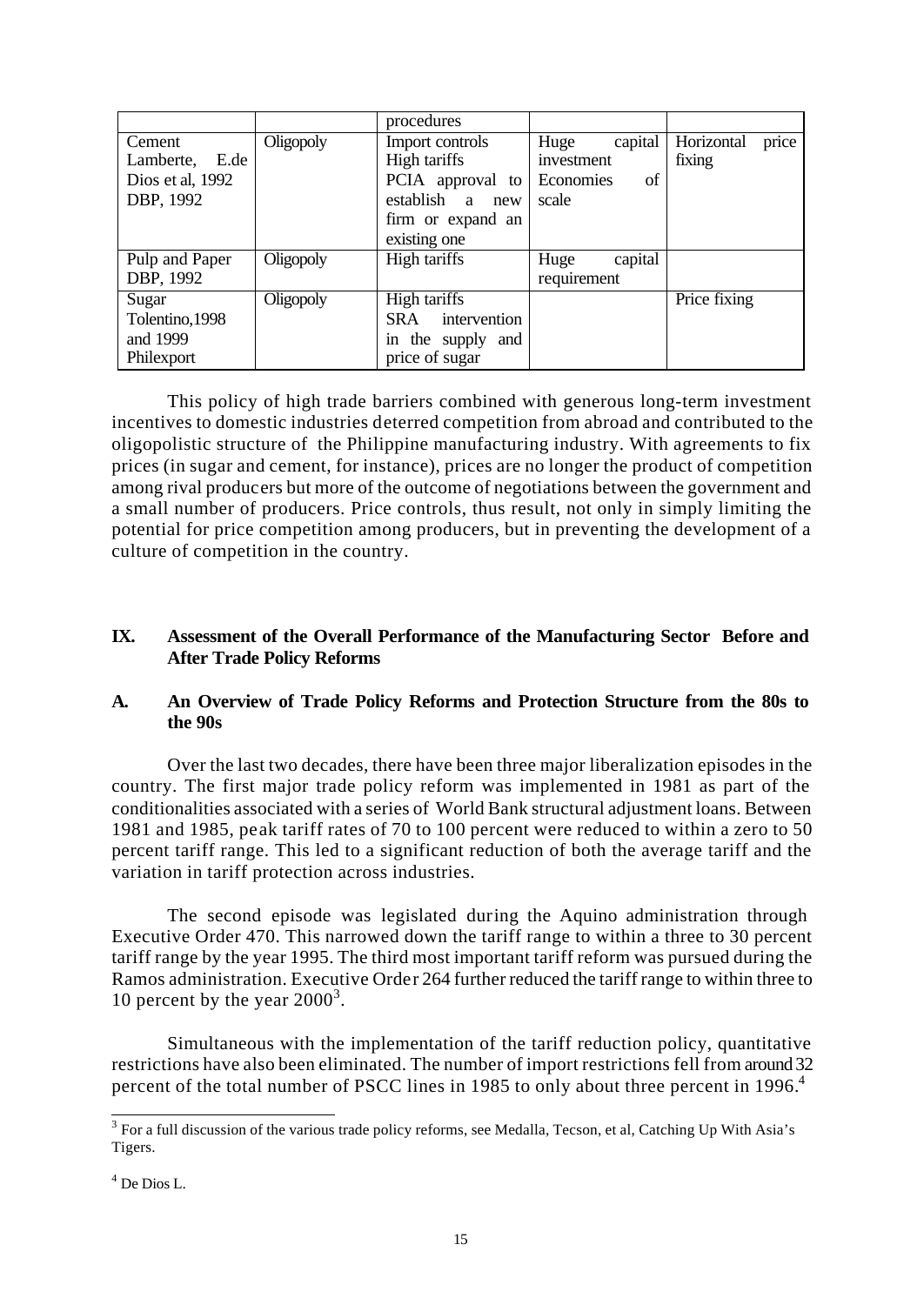| <b>PSIC</b> | Industry                              | 1983    | 1988    | 1994     |
|-------------|---------------------------------------|---------|---------|----------|
|             | <b>Total Manufacturing</b>            | 42.8    | 28.3    | 19.17    |
|             | <b>Consumer Goods</b>                 |         |         |          |
| 311         | Food Processing                       | 32.9    | 22.3    | 14.45    |
| 312         | Food Manufacturing                    | 11.0    | 21.3    | 50.26    |
| 313         | <b>Beverages</b>                      | 83.7    | 52.0    | 43.96    |
| 314         | Tobacco                               | 147.0   | 60.6    | 53.39    |
| 322         | Wearing apparel except footwear       | 3.1     | 3.9     | 4.69     |
| 324         | Leather footwear                      | $-6.5$  | $-5.3$  | 0.22     |
| 332         | Furniture except metal                | $-2.6$  | 1.9     | $-0.07$  |
| 386         | Metal furniture                       | 182.7   | 75.9    | $-4.51$  |
|             |                                       |         |         |          |
|             | <b>Intermediate Goods</b>             |         |         |          |
| 321         | <b>Textiles</b>                       | 92.8    | 30.6    | 1.93     |
| 323         | Leather and leather products          | $-13.9$ | 1.7     | 7.95     |
| 331         | Wood and cork products                | 2.1     | 4.5     | 7.53     |
| 341         | Paper and paper products              | 65.0    | 29.2    | 19.86    |
| 342         | Printing and publishing               | 68.3    | 72.4    | 13.64    |
| 351         | <b>Industrial Chemicals</b>           | 53.2    | 8.5     | 3.04     |
| 352         | <b>Other Chemical Products</b>        | 37.7    | 44.8    | 29.14    |
| 353         | Petroleum refineries                  | 56.6    | 59.6    | 20.07    |
| 354         | Petroleum and coal products           | 74.5    | $-5.5$  | $-10.06$ |
| 355         | Rubber products                       | 129.3   | 18.9    | 17.31    |
| 356         | Plastic products                      | 119.7   | 20.9    | 17.88    |
| 361         | Pottery, china, and earthenware       | 224.1   | 4.7     | 3.56     |
| 362         | Glass and glass products              | 67.1    | 37.4    | 20.21    |
| 363         | Cement                                | 79.2    | 42.4    | 19.49    |
| 369         | Other non-metallic mineral products   | 280.3   | 17.4    | 18.40    |
|             |                                       |         |         |          |
|             | <b>Capital Goods</b>                  |         |         |          |
| 371         | Iron and steel                        | 38.3    | 80.5    | 9.12     |
| 372         | Nonferrous metal products             | $-9.7$  | $-11.3$ | $-1.15$  |
| 381         | Fabricated metal products             | 82.3    | 66.3    | 28.74    |
| 382         | Machinery except electrical           | 28.1    | 11.7    | 0.36     |
| 383         | Electrical machinery                  | 4.5     | 30.9    | 4.72     |
| 384         | Transport equipment                   | 50.6    | 48.8    | 57.32    |
| 385         | Professional and scientific equipment | $-13.2$ | 21.0    | 1.09     |
|             |                                       |         |         |          |
|             | Others                                |         |         |          |
| 390         | Miscellaneous manufacture             | 8.1     | 4.65    | $-0.83$  |

## **Table 2: Effective Protection of Philippine Manufacturing Industries: 1983, 1988, and 1994**

Sources: Medalla , 1998

l

These series of trade policy reforms have significantly reduced the average level of effective protection from 44 percent in 1983 to 24 percent in 1995. For importables, although the effective protection rate  $(EPR)^5$  declined from 87 percent in 1983 to 47 percent in 1995, it

 $<sup>5</sup>$  The EPR concept is used to measure protection while the DRC framework is employed to determine economic</sup> efficiency. The EPR takes into consideration the protection given to the output and inputs of a specific activity.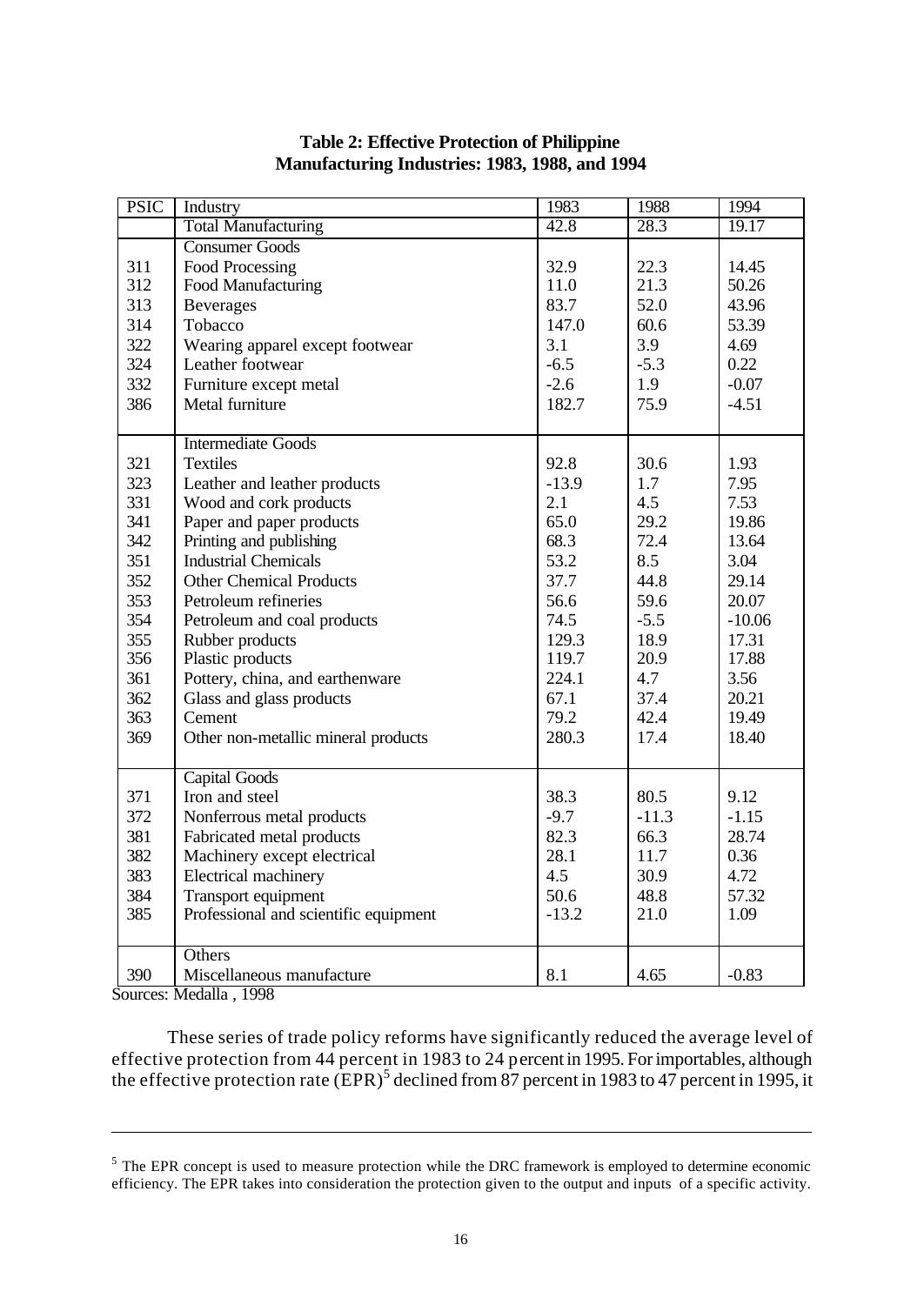was still well above the  $-1.4$  percent EPR on exportables. This indicated that a strong bias still remained towards the production of protected importables.

While the three major liberalization episodes in the country reduced the average effective protection rate in manufacturing from a high level of 43 percent in 1983 to 19 percent in 1994, for sectors such as: food manufacturing, beverages, tobacco, other chemicals, and fabricated metal products protection remained at relatively high levels ranging from 29 to 53 percent (see Table 2). For some sectors such as transport equipment and food manufacturing protection even increased from 49 to 57 percent and from 21 to 50 percent respectively, between 1988 and 1994.

Using domestic resource cost  $(DRC)^6$  as measure, empirical studies showed that trade reforms led to improvements in competitiveness. The DRC/SER (domestic resource cost/shadow exchange rate) ratio fell from 1.7 in 1983 to 1.5 in 1988 and to 1.18 in 1994. This indicated that as trade liberalization policies were implemented, firms tended to become more efficient.

## **B. Did the past trade reforms result in desired structural changes?**

With the introduction of trade reforms, we expect profound changes in industry structure involving both substantial shifts of resources between economic sectors and restructuring within industries. Trade liberalization is expected to drive the process of restructuring and reallocation of resources within and across sectors of the economy such that unprofitable activities contract while profitable ones expand.

Table 3 reveals that there has been very little systematic movement of resources in industry and manufacturing. It is the services sector which has been experiencing a major increase in size. The share of services has been increasing since 1980 from about 36 percent to 43.4 percent in 1997. At the outset of the trade reforms, industry had the largest share of 40.5 percent. Its share declined between 1980 and 1985 and since then, there has been no major change in terms of shifts in resources. Agriculture value added slightly increased its share between 1980 and 1985 and has dropped from 24.6 percent to 20.7 percent between 1985 and 1997.

l

The net effect of protection on output and inputs is indicated by the protection of the activity's value added. Thus, the EPR is computed as the proportionate increase in domestic value added over free trade value added.

<sup>&</sup>lt;sup>6</sup> The DRC measures the social cost of domestic resources used per unit of net foreign exchange earned by the activity through export, or saved through import substitution. The DRC is compared with the social exchange rate (SER) which represents the opportunity cost od domestic resources used in all activities producing tradable goods. A DRC/SER greater (less) than one indicates comparative disadvantage (advantage) in the production of the tradable good. A DRC/SER greater than one also implies allocative inefficiency because if the tradable good is not produced, resources could be used in other activities which yield maximum benefits to society (see Medalla et al, **Catching Up With Asia's Tigers**, Volume II, 1996).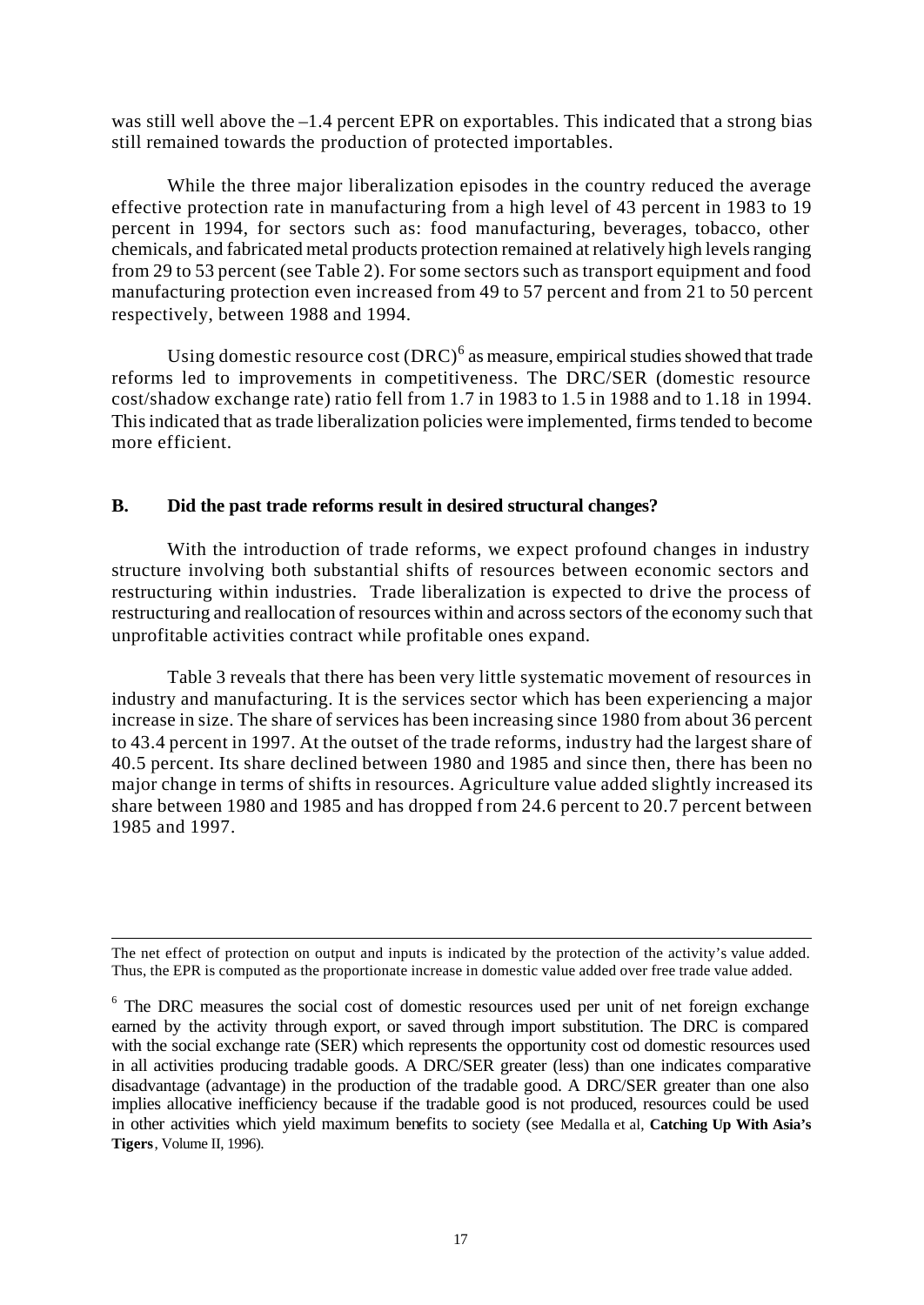|               | Pre Trade Policy | Post Trade Policy Reform |       |       |       |  |  |  |
|---------------|------------------|--------------------------|-------|-------|-------|--|--|--|
| Sector        | Reforms          |                          |       |       |       |  |  |  |
|               | 1980             | 1985                     | 1988  | 1994  | 1997  |  |  |  |
| Agriculture   | 23.50            | 24.58                    | 23.58 | 22.36 | 20.68 |  |  |  |
| Industry      | 40.52            | 35.07                    | 35.24 | 34.71 | 35.91 |  |  |  |
| Manufacturing | 27.60            | 25.15                    | 25.71 | 24.84 | 25.05 |  |  |  |
| Services      | 35.98            | 40.35                    | 41.19 | 42.93 | 43.41 |  |  |  |
| Total         | 100.0            | 100.0                    | 100.0 | 100.0 | 100.0 |  |  |  |

#### **Table 3: Structure of Value Added** (1985=100)

Source: National Statistical Coordination Board, National Income Accounts.

|               | Pre Trade |       |       |       | Post Trade Policy Reform |       |       |
|---------------|-----------|-------|-------|-------|--------------------------|-------|-------|
| Sector        | Policy    |       |       |       |                          |       |       |
|               | Reforms   |       |       |       |                          |       |       |
|               | 1980      | 1985  | 1988  | 1994  | 1997                     | 1998  | 1999  |
| Agriculture   | 51.4      | 49.0  | 47.0  | 44.7  | 40.4                     | 39.9  | 39.1  |
| Industry      | 15.5      | 14.2  | 15.4  | 15.8  | 16.7                     | 15.7  | 15.6  |
| Manufacturing | 11.0      | 9.7   | 10.3  | 10.3  | 9.9                      | 9.5   | 9.6   |
| Services      | 38.3      | 36.8  | 40.0  | 39.5  | 42.9                     | 44.4  | 45.3  |
| Total         | 100.0     | 100.0 | 100.0 | 100.0 | 100.0                    | 100.0 | 100.0 |

#### **Table 4: Structure of Employment**

 Sources: Pante and Medalla, PIDS Working Paper 90-18, Yearbook of Labor Statistics (October Rounds), Reyes, de Guzman, Manasan and Orbeta, Social Impact of the Regional Financial Crisis in the Philippines (Preliminary Report).

In terms of changes in employment, Table 4 reveals that there has been no substantial change in terms of the contribution of industry to total employment. The manufacturing sector failed in creating enough employment to absorb new entrants to the labor force as well as those who move out of the agricultural sector. As Table 4 shows; prior to the trade reforms, the distribution of employment was biased against industry and manufacturing. The labor force was highly concentrated in agriculture with a share of 51.4 percent while industry had a share of only 15.5 percent. After the trade reforms, the share of agriculture has continuously dropped although apparently at a moderate pace while the share of services increased as it continually absorbed the labor force to become the largest provider of employment from 1997 to 1999.

Table 5 compares the performance of the Philippines in terms of value added distribution and average annual growth rates with other Southeast Asian developing countries. It is evident from the data that our neighboring countries registered significant reductions in the share of agriculture and substantial increases in the size of industry during the period 1986 to 1996. For the years 1993-1996, the average annual share of Philippine agriculture remained at about 22 percent while industry was only 6.3 percent. In contrast, the average annual share of agriculture in Indonesia dropped to 17.5 percent, 14.5 percent in Malaysia, and 10.6 percent in Thailand while the average annual industry share increased to 40.6 percent in Indonesia, 43 percent in Malaysia, and 39.4 percent in Thailand. In these countries, manufacturing has played a leading role with high average annual growth rates of 11.7 percent in Indonesia, 14.1 percent in Malaysia, and 11.8 percent in Thailand. On the other hand, the Philippines only managed to grow at an average rate of 5.8 percent during the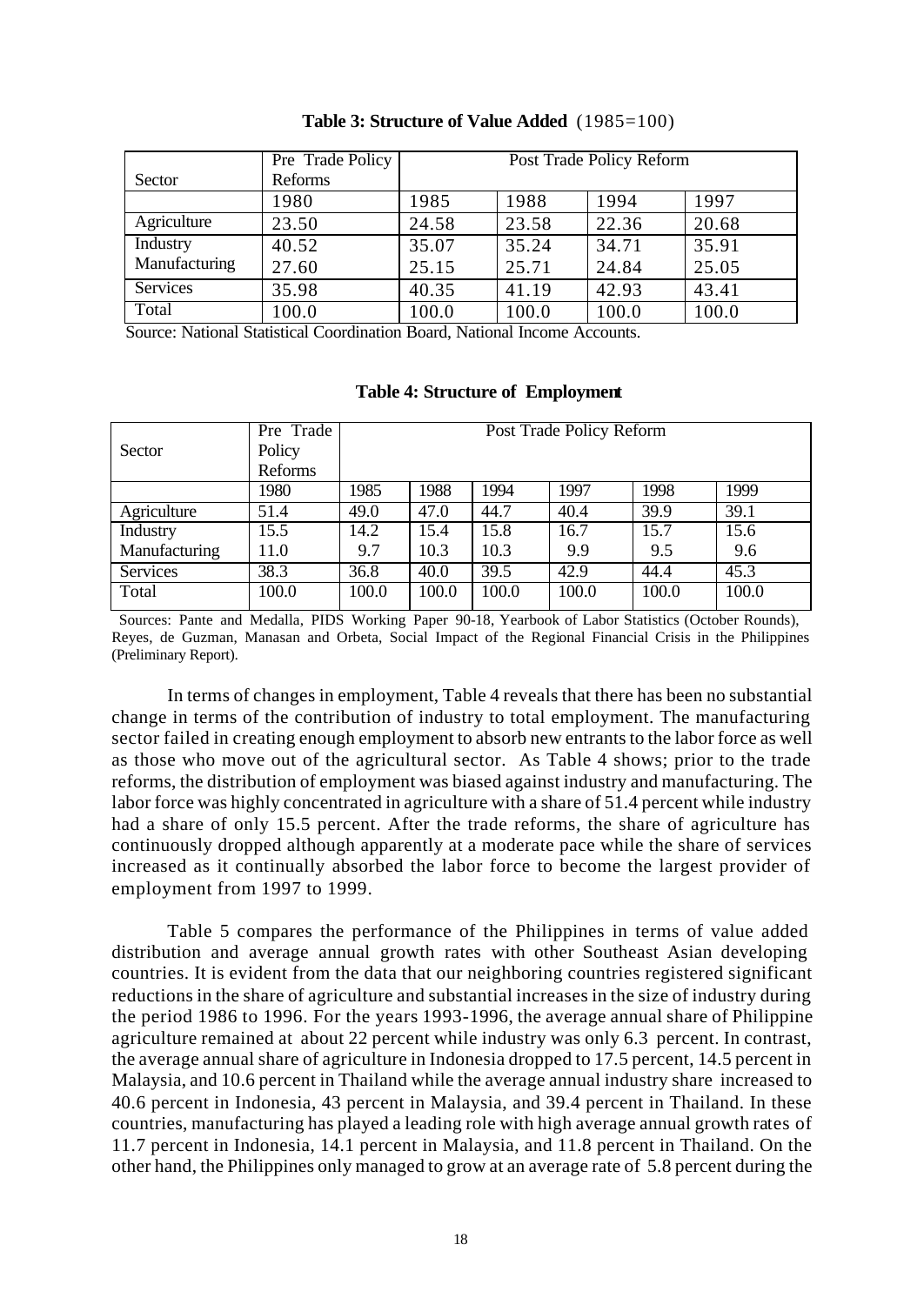years 1993-1996. Indeed, the Philippines needs a significant amount of adjustment before there is complete convergence of sectoral shares to those of our neighbors.

|                     | Philippines |       | Indonesia |       | Malaysia |       | Thailand |       |
|---------------------|-------------|-------|-----------|-------|----------|-------|----------|-------|
|                     | 1986-       | 1993- | 1986-     | 1993- | 1986-    | 1993- | 1986-    | 1993- |
|                     | 1992        | 1996  | 1992      | 1995  | 1992     | 1995  | 1992     | 1995  |
| Value Added         |             |       |           |       |          |       |          |       |
| Agriculture         | 23.32       | 21.95 | 21.2      | 17.5  | 18.5     | 14.5  | 14.3     | 10.6  |
| Industry            | 34.96       | 34.98 | 37.8      | 40.6  | 37.9     | 43.0  | 35.9     | 39.4  |
| Manufacturing       | 25.32       | 25.04 | 19.6      | 23.4  | 22.6     | 31.5  | 26.2     | 28.7  |
| <b>Services</b>     | 41.72       | 43.07 | 41.0      | 41.9  | 43.6     | 42.5  | 49.8     | 50.0  |
| <b>Growth Rates</b> |             |       |           |       |          |       |          |       |
| <b>GDP</b>          | 3.31        | 4.97  | 7.4       | 7.6   | 7.2      | 9.0   | 9.8      | 8.6   |
| Agriculture         | 1.94        | 2.42  | 3.8       | 2.1   | 4.0      | 2.5   | 4.1      | 1.9   |
| Industry            | 3.17        | 6.31  | 8.9       | 10.5  | 9.9      | 12.1  | 13.4     | 11.0  |
| Manufacturing       | 3.49        | 5.79  | 10.8      | 11.7  | 13.3     | 14.1  | 14.1     | 11.8  |
| Services            | 4.21        | 5.21  | 8.0       | 7.3   | 6.2      | 8.3   | 9.1      | 8.3   |

#### **Table 5: Sector Shares and Growth Rates: Philippines, Indonesia, Malaysia and Thailand**

Source: For the Philippines, estimates were based on National Income Accounts data from the National Statistical Coordination Board. For Indonesia, Malaysia, and Thailand, the estimates were taken from Sachs et al, **Promotion of Broad-Based Economic Growth in the Philippines**, 1998.

Note that there are two caveats here. First, the real appreciation of the peso has often been cited as the main reason for the apparent failure of the manufacturing sector to expand and create employment after liberalization. Second, the current state of data collection in the country still leaves much to be desired. One often wonders whether the services sector is still taken as the residual after GNP is calculated. Better measurement of new firms and industries created after liberalization as well as improved estimation of the expanding services sector, which is difficult, is critical to the above analysis.

## **X. Analysis of Industry Structure and Competition in the Manufacturing Sector**

## **C. Industrial Structure and Performance**

Table 6 presents the distribution of manufacturing value added for the years 1972, 1983, 1988, and 1994. Prior to the trade reforms, intermediate goods comprised the bulk of manufacturing value added with its unchanged share of 45 percent in both 1972 and 1983. Consumer goods followed with a share of 40 percent in 1972 and 34 percent in 1983. Capital goods registered a share which increased from 16 percent in 1972 to 20 percent in 1983.

After the trade reforms, the share of consumer goods rose to 44 percent in 1988 which made it the most important sector in terms of value added contribution. Although it fell to 40 percent in 1994, the sector still represented the bulk of manufacturing value added. The share of intermediate goods dropped to 39 percent in 1988 and to 37 percent in 1994. Due to the growing importance of electrical machinery (whose share steadily increased from 3 percent in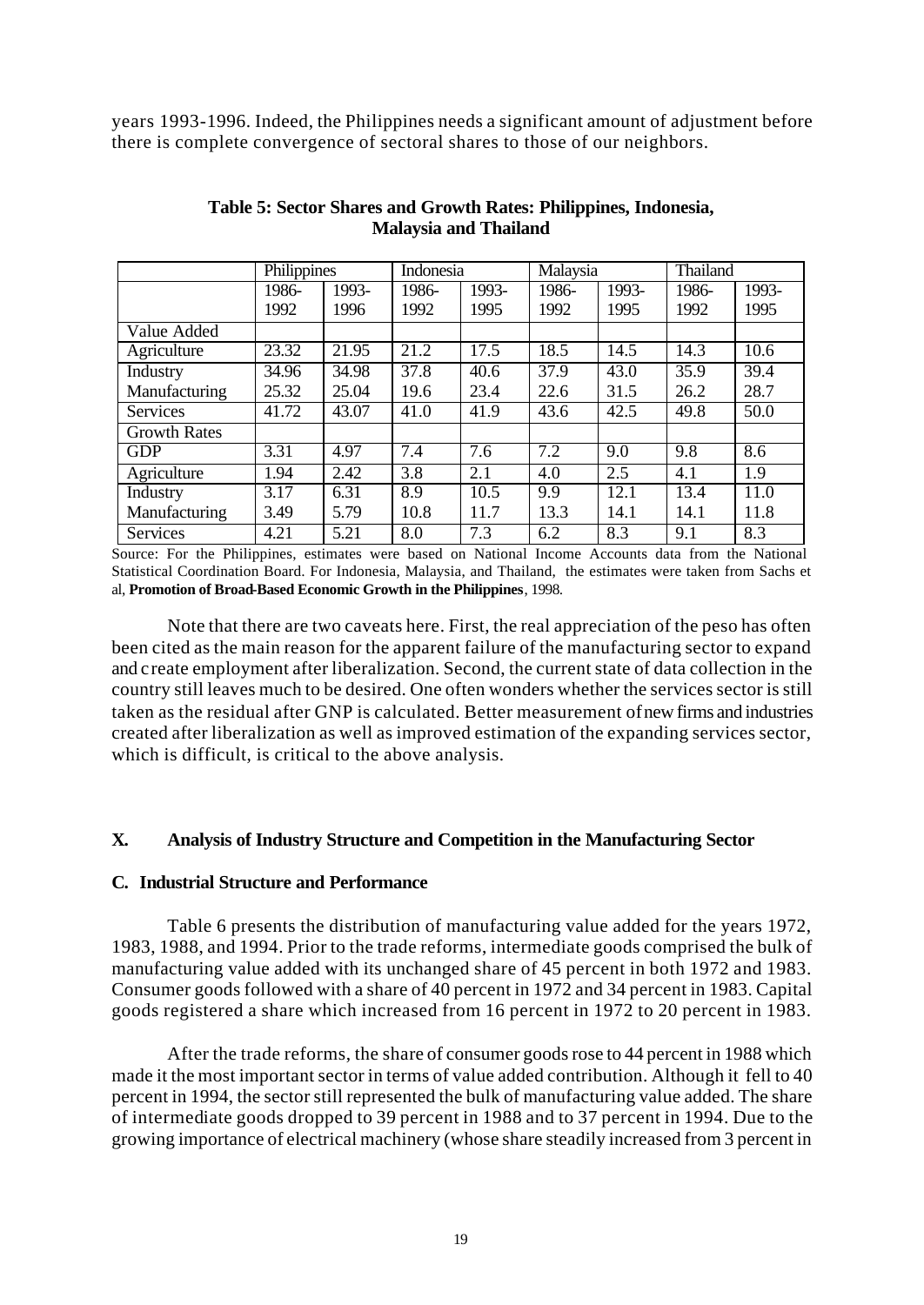1972 to 7 percent in 1983 and 1988 and to almost 10 percent in 1994), the capital goods sector has slowly inched its way from a share of 16 percent in 1988 to 22 percent in 1994.

In the consumer goods sector, food processing, food manufacturing and beverages were the most important sub-sectors in 1994 as they comprised 67 percent of the sector's value added. In the intermediate goods sector, other chemicals and petroleum refineries represented almost 50 percent of the sector's value added while in the capital goods sector, electrical machinery together with iron and steel were the top s ub-sectors with their combined shares of about 65 percent of the sector's value added.

A comparison of the economic performance of the manufacturing sector and its components for the periods 1972-1983, 1983-1988, and 1988-94 is presented in Table 7. The period 1972-83 represents the pre-tariff reform years while the next periods capture the posttariff reform years. On the overall, manufacturing census value added grew at an annual average growth of 3.6 percent during the pre trade reform period 1972-1983. This declined to 0.9 percent during the period 1983-1988, but recovered to 6.6 percent in the period 1988- 1994.

The average growth of employment continuously dropped from 5 percent prior to the trade reforms to 4 percent in 1983-1988 and to only one percent in 1988-94. During this period, pottery, china and earthenware, electrical machinery, professional and scientific equipment, leather footwear, and transport equipment registered the highest annual average employment growth rates which ranged from 10 to 13 percent. The number of establishments grew from 2.4 percent before the trade reforms to 10.3 percent in 1983-1988, but this fell to 3 percent in the period 1988-1994. In this period, the following sub-sectors posted the highest average annual growth rates in terms of number of establishments which ranged from 8 to 11 percent: glass and glass products, pottery, china and earthenware, industrial chemicals, and iron and steel.

Value added growth at the sub-sector level was highly variable. Eight manufacturing sub-sectors posted positive annual growth rates for the three periods under review. These included beverages, wearing apparel except footwear, printing and publishing, other chemicals, plastic products, pottery, china and earthenware, electrical machinery, and miscellaneous manufactures. Electrical machinery posted the highest average annual growth rate of 17 percent during the 1988-94 period.

Other manufacturing sub-sectors which were growing during the 1972-83 period registered negative average annual growth rates immediately after the implementation of trade reforms, i.e., 1983-88, but recovered in the succeeding period, 1988-94. These subsectors covered food manufacturing, leather and leather products, leather footwear, petroleum refineries, iron and steel, fabricated metal products, cement, machinery except electrical, and transport equipment which posted the highest average annual growth rate of 18 percent during the 1988-94 period.

Some manufacturing sub-sectors which posted negative annual average growth rates prior to the trade reforms experienced improvements in terms of economic performance as suggested by their positive average value added growth rates for the periods after the trade reforms. These included tobacco, paper and paper products, other nonmetallic mineral products, metal furniture and professional and scientific equipment which posted an average annual growth rate of 14 percent in the 1988-94 period.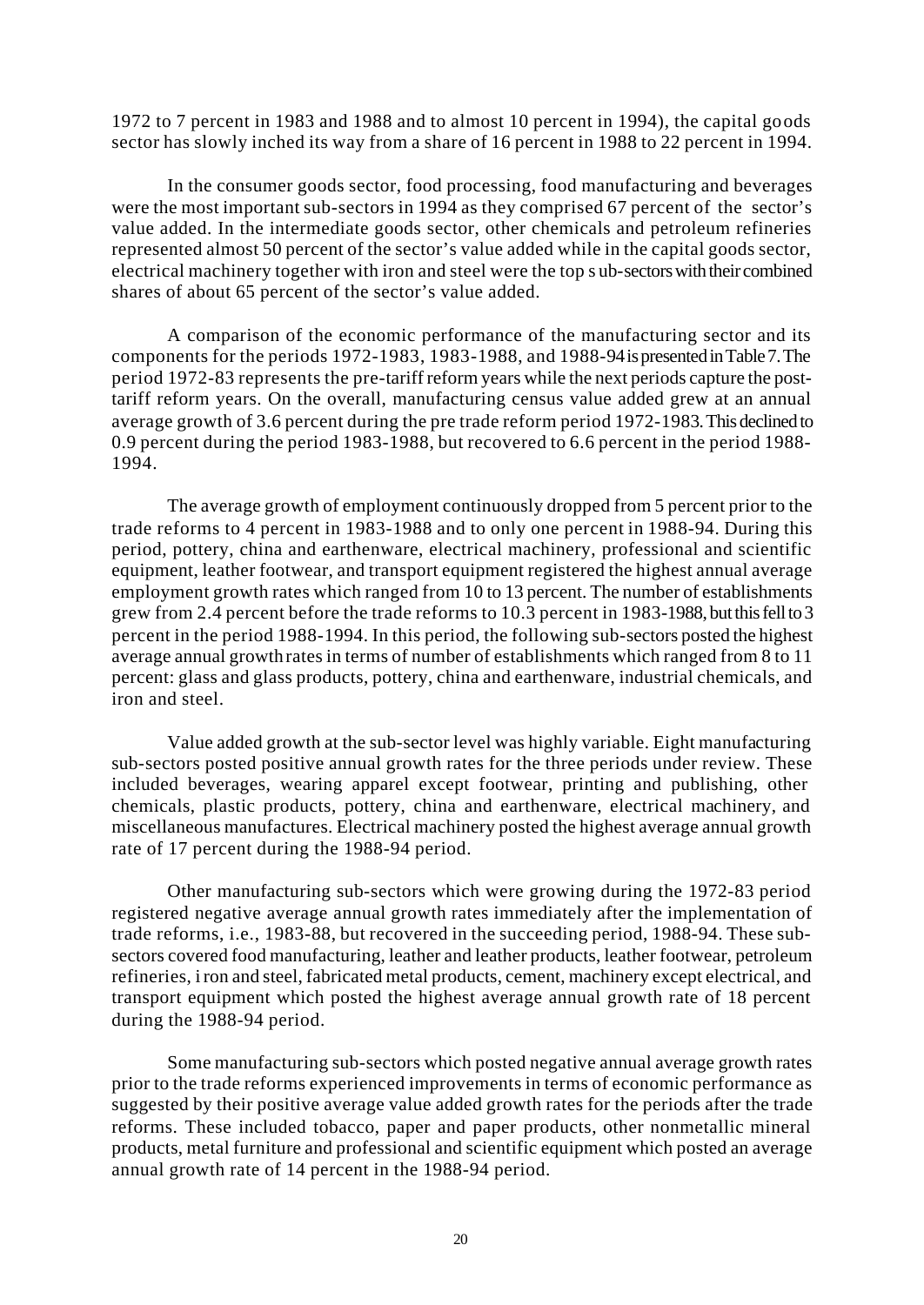Printing and publishing steadily grew from 14.4 percent to 17.5 percent and to 19.4 percent during the three periods under review. Other nonmetallic mineral products grew from a low 3 percent to 15.7 percent between the periods 1972-1983 and 1983-1988. Its growth rate further increased to 21.9 percent during the period 1988-1994. Fabricated metal products increased from 10.9 percent to 13.4 percent and to 21 percent while machinery except electrical rose from 12.5 percent to 14.5 percent and to 24.5 percent in all three periods under study. Except for fabricated metal products, the increasing trend in the growth of the subsectors' value added is not accompanied by corresponding increases in the growth of the subsectors' number of establishments and employment.

| <b>Number of Firms</b> | 1972 | 1983 | 1988 | 1994 | 1995 |
|------------------------|------|------|------|------|------|
| Small                  | 83   | 78   | 84   | 72   | 82   |
| Medium                 | 7    | 9    | 7    | 12   | 8    |
| Large                  | 10   | 13   | 9    | 16   | 10   |
|                        |      |      |      |      |      |
| <b>Employment</b>      | 1972 | 1983 | 1988 | 1994 | 1995 |
| Small                  | 22   | 18   | 24   | 21   | 21   |
| Medium                 | 10   | 10   | 12   | 13   | 12   |
| Large                  | 68   | 72   | 64   | 66   | 67   |
|                        |      |      |      |      |      |
| <b>Census Value</b>    | 1972 | 1983 | 1988 | 1994 | 1995 |
| <b>Added</b>           |      |      |      |      |      |
| Small                  | 15   | 11   | 12   | 11   | 11   |
| Medium                 | 12   | 8    | 11   | 12   | 13   |
| Large                  | 74   | 81   | 77   | 77   | 76   |

**Table 9: Firm Size Distribution in Philippine Manufacturing 1972, 1983, 1988, 1994 and 1995 (in percent)**

 Small-sized establishments employ 10 to 99 employees, medium-sized establishments have 100 to 199 employees while large establishments have 200 or more workers.

Sources: National Statistics Office, 1972, 1983, 1988, and 1994 Census of Establishments.

Textiles and wood and cork products performed poorly for all three periods under review. These subsectors experienced substantial reduction in their value added as suggested by their negative average annual growth rates prior and after the trade reforms. Food processing posted negative growth rates for the two succeeding periods under study, but was able to bounce back in the third period. Glass and glass products and petroleum and coal both had negative average annual growth rates prior to the trade reforms; although their performance improved immediately after the implementation of trade reforms, this was not sustained as they again posted negative growth rates in the third period. Other sub-sectors like industrial chemicals, nonferrous metal products and rubber products, which were characterized by positive value added growth rates before and immediately after the trade reforms, performed poorly in the last period 1988-1994.

Manufacturing has become more capital intensive from P65,600 per worker in 1983 to P110,610 per worker in 1988 (see Table 8). In 1994, the ratio increased to P135,306 per worker. Almost all sub-sectors followed t he same rising trend except for nonferrous metal products and transport equipment whose capital/labor ratios dropped between 1988 and 1994.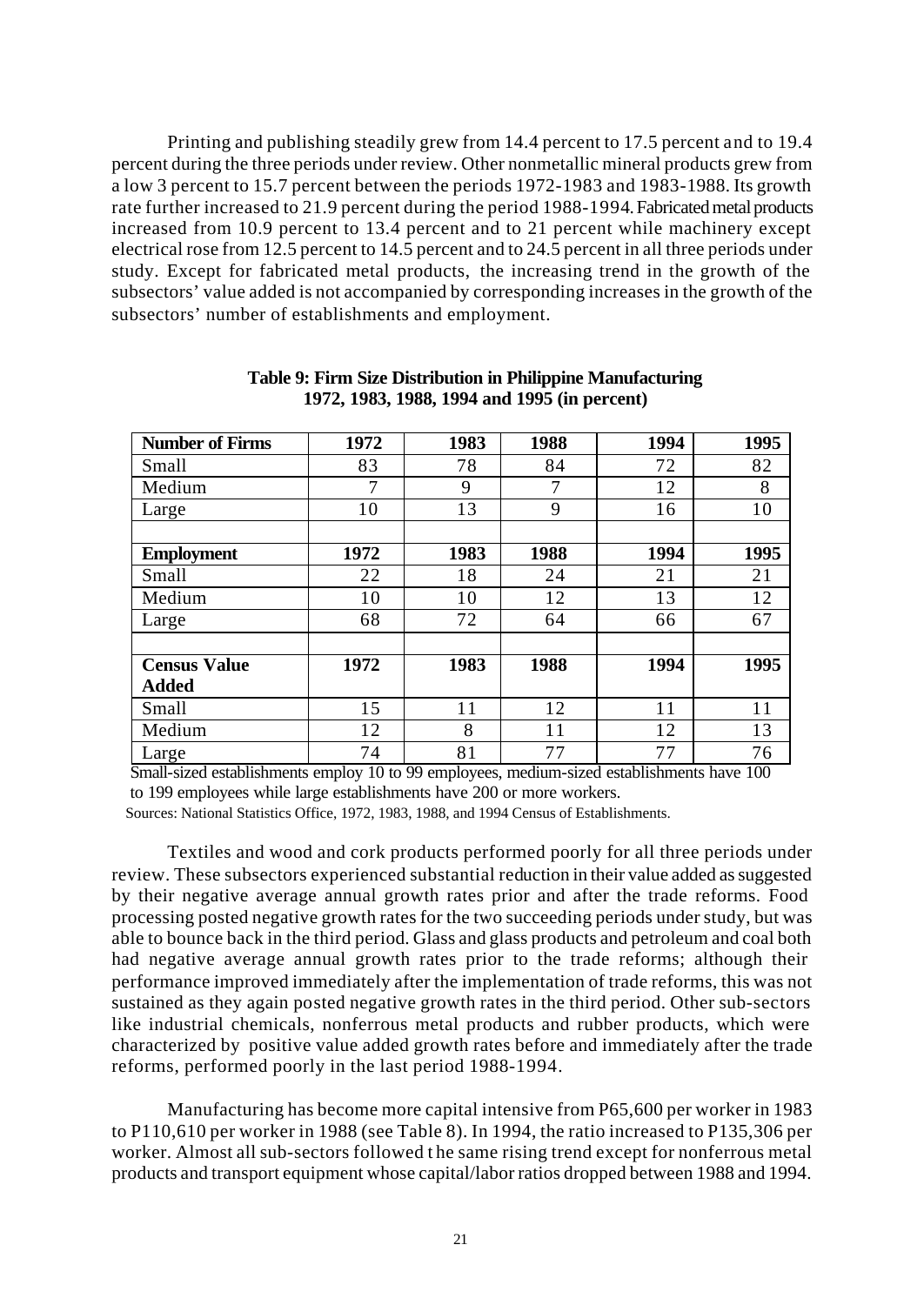Petroleum refineries had the highest capital/labor ratio followed by nonferrous metal products, cement, iron and steel, and industrial chemicals. Capital productivity in manufacturing slightly increased from 1.2 in 1983 to 1.4 in 1988, however, this dropped back to its pre tariff reform ratio of 1.2 in 1994. Three sub-sectors experienced rising capital productivity over the three years under study. These included transport equipment, professional and scientific equipment, and metal furniture. Tobacco had the highest capital productivity in 1994 while wearing apparel except footwear was far second. Labor productivity was rising from P79,280 per worker in 1983 to P157,510 in 1988 and to P166,580 in 1994. Petroleum refineries had the highest labor productivity followed by beverages and other chemicals. While almost all sub-sectors had rising labor productivity for all three years under study, petroleum and coal products, nonferrous products, and transport equipment witnessed reductions in their labor productivity between 1988 and 1994.

Table 9 presents the size structure of the manufacturing industry. Philippine manufacturing has often been characterized as having a dualistic size structure since the import substitution phase of the 1950s (World Bank, 1993). The table indicates that the industry is still dominated by a small number of very large firms. In 1995, large-scale establishments accounted for 76 percent of manufacturing value added and 67 percent of employment, although they represented only 10 percent of all firms. On the other hand, small establishments which represented 82 percent of all firms accounted for a 21 percent share of employment and only 11 percent of manufacturing value added. Medium-scale establishments which numbered 8 percent of all establishments accounted for 12 percent of employment and 13 percent of manufacturing value added.

## **D. Domestic Competition and Concentration**

#### **Concentration and Profitability**

Table 10.1 presents the estimates of four-firm concentration ratios in the manufacturing sector for the years 1988, 1994, and 1995. After trade liberalization, the average four-firm concentration ratio in manufacturing remained high for all three years under review. It even went up slightly from 70.88 in 1988 to 73.63 in 1994 and remained at the same level in 1995. The estimates show that the manufacturing sector is highly concentrated with roughly two-thirds of the manufacturing industry having concentration ratios ranging from 70 to 100 percent. On the average, 73.6 percent of value added were from the top four firms in each manufacturing sub-sector.

Sub-sectors with high level of concentration are mostly intermediate and capital goods such as petroleum refineries, glass and glass products, industrial chemicals, pottery,china and earthenware, petroleum and coal products, rubber products, other nonmetallic mineral, paper and paper products, professional and scientific equipment, nonferrous metal products, transport equipment, iron and steel, machinery except electrical, textiles, other chemicals (a borderline case) and fabricated metal products. Consumer goods like tobacco, food manufacturing, and food processing also belong to the high concentration group.

The moderate concentration group consists of sub-sectors with concentration ratios ranging from 40 to 69 percent. In 1995, this group included beverages, electrical machinery, metal furniture, wood and cork products, cement, printing and publishing, leather footwear,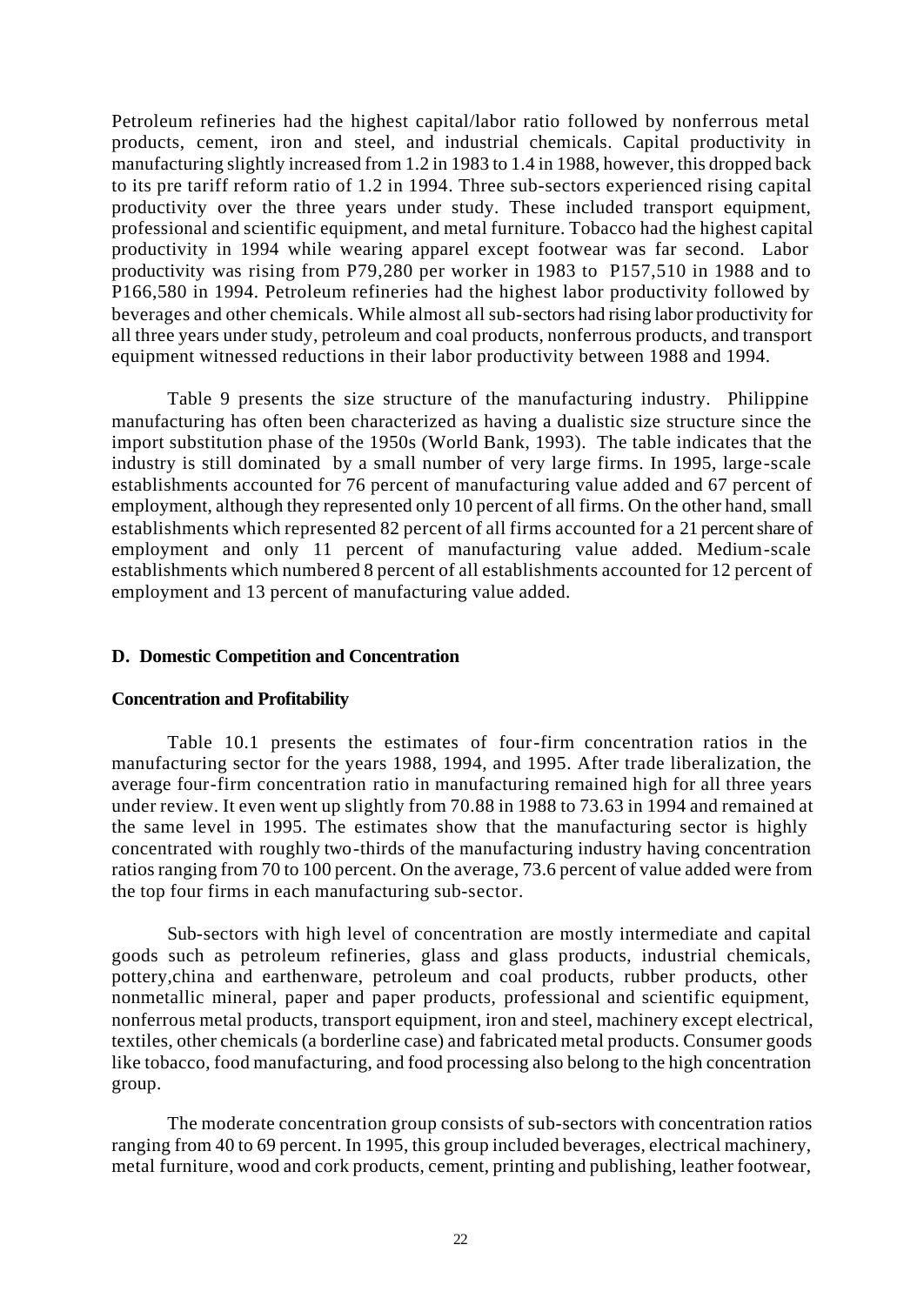furniture except metal, plastic products, and leather and leather products. Only wearing apparel except footwear fell under the low concentration group.

Price cost margins were estimated as a rough measure of profitability. On the average, the manufacturing industry posted a price cost margin of 30 percent in 1988. This increased to 34 percent in 1994 and to 36 percent in 1995. The table shows that in 1995, price cost margins remained high particularly for tobacco (57 percent), other chemicals (46 percent), other nonmetallic minerals (40 percent), food manufacturing (41 percent) and glass and glass products (52 percent). These manufacturing industries were among the sub-sectors with very high degrees of concentration. Even sub-sectors classified under medium and low degrees of concentration have relatively high price cost margins. For instance, moderately concentrated sub-sectors like beverages had a price cost margin of 57 percent in 1995, cement posted a price cost margin of 42 percent while an unconcentrated sub-sector such as wearing apparel registered a price cost margin of 32 percent. A combination of high price cost margins and high concentration ratios tend to suggest that some monopoly rents are being incurred.

|                                     |                  | <b>Concentration Ratios</b> |       |                  | Number of        |                  |      | <b>Price Cost Margin</b> |      |
|-------------------------------------|------------------|-----------------------------|-------|------------------|------------------|------------------|------|--------------------------|------|
| Sectors                             |                  |                             |       |                  | Establishments   |                  |      |                          |      |
|                                     | 1988             | 1994                        | 1995  | 1988             | 1994             | 1995             | 1988 | 1994                     | 1995 |
| High                                |                  |                             |       |                  |                  |                  |      |                          |      |
| <b>Petroleum Refineries</b>         | 100              | 100                         | 100   | $\overline{4}$   | $\overline{4}$   | $\overline{4}$   | 0.18 | 0.22                     | 0.32 |
| Professional and<br>Scientific      | $\overline{100}$ | 100                         | 99.97 | $\overline{14}$  | 13               | 20               | 0.32 | 0.23                     | 0.24 |
| Tobacco                             | 96.64            | 99.56                       | 99.41 | $\overline{25}$  | $\overline{21}$  | $\overline{22}$  | 0.48 | 0.56                     | 0.57 |
| Nonferrous Metal<br>Products        | 99.67            | 99.28                       | 98.57 | $\overline{35}$  | 34               | $\overline{40}$  | 0.24 | 0.18                     | 0.24 |
| <b>Glass and Glass</b><br>Products  | 96.33            | 90.58                       | 92.05 | $\overline{35}$  | 53               | $\overline{46}$  | 0.46 | 0.50                     | 0.52 |
| <b>Industrial Chemicals</b>         | 90.14            | 87.52                       | 84.65 | $\overline{112}$ | $\overline{171}$ | $\overline{197}$ | 0.37 | 0.34                     | 0.31 |
| <b>Transport Equipment</b>          | 80.98            | 86.20                       | 84.40 | 230              | 264              | 265              | 0.28 | 0.23                     | 0.23 |
| Pottery, China and<br>Earthen       | 92.82            | 86.05                       | 93.74 | 59               | 68               | 61               | 0.34 | 0.34                     | 0.35 |
| Food Processing                     | 79.51            | 81.37                       | 81.74 | 915              | $\overline{751}$ | 717              | 0.30 | 0.30                     | 0.32 |
| Iron and Steel                      | 84.18            | 80.64                       | 70.55 | 128              | 191              | $\overline{201}$ | 0.23 | 0.43                     | 0.24 |
| Machinery except<br>Electrical      | 63.59            | 77.47                       | 79.43 | 556              | 464              | 460              | 0.28 | 0.32                     | 0.28 |
| Petroleum and Coal<br>Products      | 81.10            | 77.00                       | 87.40 | 16               | 14               | 16               | 0.24 | 0.14                     | 0.26 |
| <b>Fabricated Metal</b><br>Products | 73.45            | 74.48                       | 74.32 | 469              | $\overline{555}$ | $\overline{550}$ | 0.28 | 0.32                     | 0.28 |
| Other Chemicals                     | 66.37            | 75.64                       | 69.09 | $\overline{300}$ | 288              | $\overline{295}$ | 0.40 | 0.46                     | 0.46 |
| <b>Rubber Products</b>              | 79.15            | 73.50                       | 73.66 | 137              | 187              | 181              | 0.24 | 0.28                     | 0.37 |
| <b>Other Nonmetallic</b><br>Mineral | 68.92            | 71.31                       | 74.54 | 353              | 304              | 253              | 0.34 | 0.37                     | 0.40 |
| Paper and Paper<br>Products         | 78.97            | 71.23                       | 70.40 | $\overline{167}$ | 215              | $\overline{206}$ | 0.32 | 0.30                     | 0.29 |
| Miscellaneous<br>Manufacture        | 70.87            | 70.62                       | 76.76 | 342              | $\overline{312}$ | 309              | 0.27 | 0.23                     | 0.31 |
| <b>Textiles</b>                     | 64.12            | 64.14                       | 72.37 | 549              | $\overline{537}$ | 508              | 0.28 | 0.24                     | 0.30 |

**Table 10.1: Concentration Ratios and Performance Indicators Manufacturing Sector: 1988, 1994, and 1995**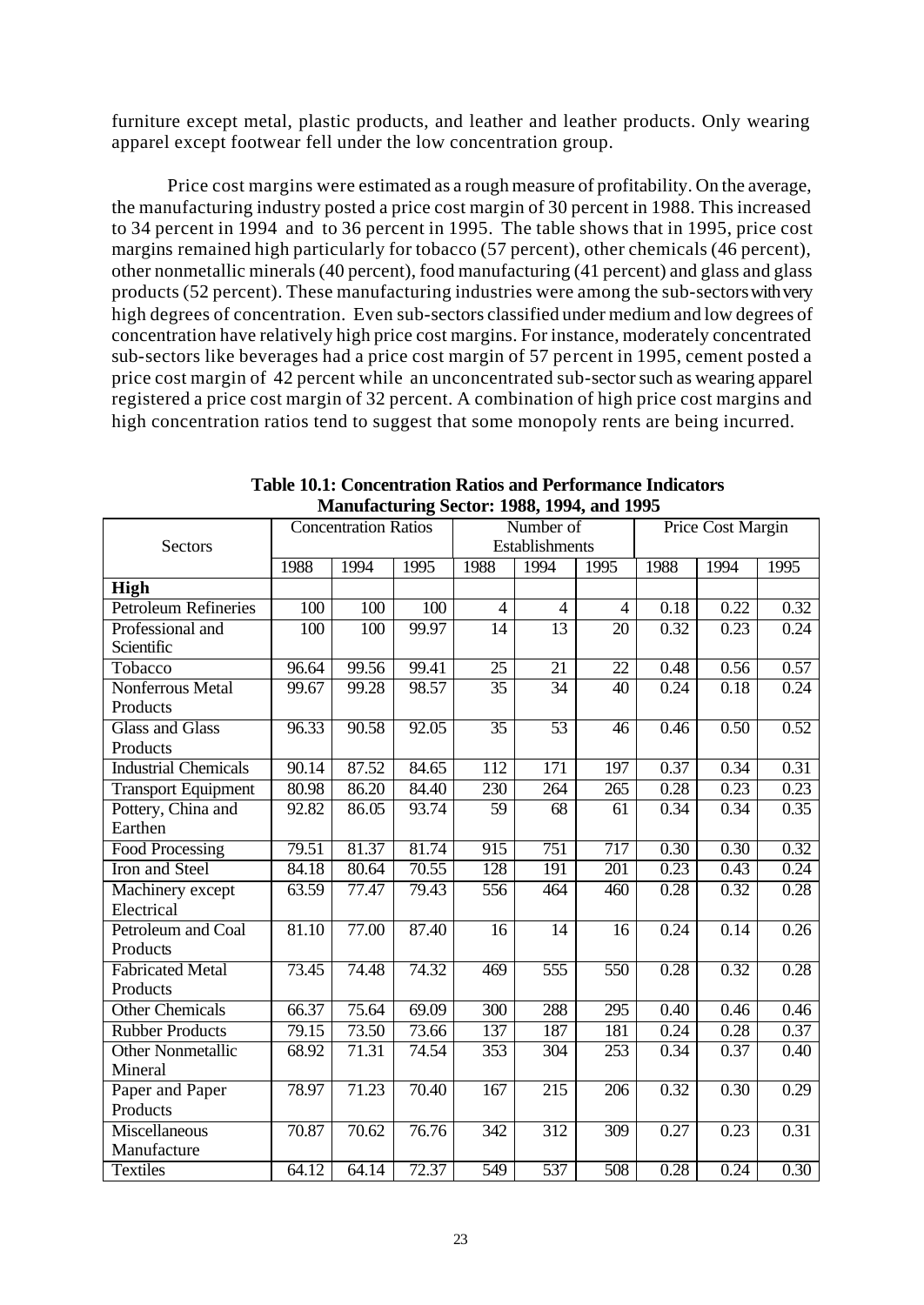| Food Manufacturing          | 63.48 | 69.74 | 77.92              | 2003             | 1879  | 1798  | 0.32 | 0.33              | 0.41 |
|-----------------------------|-------|-------|--------------------|------------------|-------|-------|------|-------------------|------|
| <b>Moderate</b>             |       |       |                    |                  |       |       |      |                   |      |
| <b>Beverages</b>            | 48.19 | 70.08 | 63.43              | 91               | 86    | 88    | 0.31 | $\overline{0.56}$ | 0.57 |
| <b>Electrical Machinery</b> | 64.80 | 69.36 | 63.73              | $\overline{217}$ | 271   | 310   | 0.21 | 0.22              | 0.28 |
| <b>Metal Furniture</b>      | 80.88 | 79.49 | $\overline{62.67}$ | 36               | 34    | 35    | 0.30 | 0.10              | 0.21 |
| Leather and Leather         | 57.70 | 63.89 | 64.02              | 120              | 84    | 85    | 0.17 | 0.16              | 0.23 |
| Products                    |       |       |                    |                  |       |       |      |                   |      |
| Wood and Cork               | 40.50 | 55.47 | 65.35              | 683              | 401   | 354   | 0.22 | 0.24              | 0.23 |
| Products                    |       |       |                    |                  |       |       |      |                   |      |
| Cement                      | 45.30 | 48.30 | 45.37              | $\overline{17}$  | 18    | 18    | 0.28 | 0.37              | 0.42 |
| Printing and                | 42.13 | 47.26 | 51.08              | 636              | 637   | 636   | 0.25 | 0.28              | 0.32 |
| Publishing                  |       |       |                    |                  |       |       |      |                   |      |
| <b>Leather Footwear</b>     | 30.33 | 41.70 | 55.00              | 425              | 384   | 373   | 0.19 | 0.14              | 0.20 |
| Furniture except            | 19.51 | 40.91 | 41.64              | 678              | 497   | 439   | 0.22 | 0.24              | 0.25 |
| Metal                       |       |       |                    |                  |       |       |      |                   |      |
| <b>Plastic Products</b>     | 49.41 | 40.75 | 50.87              | 300              | 377   | 365   | 0.27 | 0.29              | 0.29 |
| Low                         |       |       |                    |                  |       |       |      |                   |      |
| Wearing Apparel             | 34.70 | 31.69 | 26.52              | 1556             | 1512  | 1521  | 0.25 | 0.13              | 0.32 |
| except Footwear             |       |       |                    |                  |       |       |      |                   |      |
|                             |       |       |                    |                  |       |       |      |                   |      |
| <b>Total</b>                | 70.88 | 73.63 | 73.64              | 11208            | 10726 | 10373 | 0.30 | 0.34              | 0.36 |
| <b>Manufacturing</b>        |       |       |                    |                  |       |       |      |                   |      |

Source of basic data: National Statistics Office, 1988 and 1994 Census of Establishments and 1995 Annual Survey of Establishments.

The concentration ratios refer to the ratio of census value added by four largest firms to total in each five-digit PSIC sector. The concentration ratios given above are weighted averages for three-digit PSIC.

The price cost margin (PCM) was estimated as follows:  $PCM = [(Value of Output - Cost of Raw$ Materials – Total Compensation )/Value of Output]. The price cost margins given above are weighted averages for three-digit PSIC.

Table 10.2 confirms the positive correlation between concentration and industry profitability for the Philippine manufacturing sector. The table shows a positive and highly significant correlation between profitability and concentration for all three years: 1988, 1994, and 1995.

| Table 10.2: Correlations Between Concentration and Industry Profitability |
|---------------------------------------------------------------------------|
|---------------------------------------------------------------------------|

|                               |         | Price Cost Margin |         |
|-------------------------------|---------|-------------------|---------|
|                               | 1988    | 1994              | 1995    |
| Four-firm Concentration Ratio | 0.00306 | 0.00298           | 0.00338 |

Table 10.3 presents results using a conventional regression specification of the concentration-profits relationship including capital intensity. This variable is added to control the result that a positive relationship between concentration and profitability could wrongly reflect the firms' large capital costs per unit of output. Except for 1995, the results show that concentration is highly significant for the Philippine manufacturing industry. The coefficient for capital intensity has the expected positive sign but is significant only for 1995 and for the pooled data. Although it is negative in 1988 (implying that capital-intensive industries performed badly in 1988), this is statistically insignificant.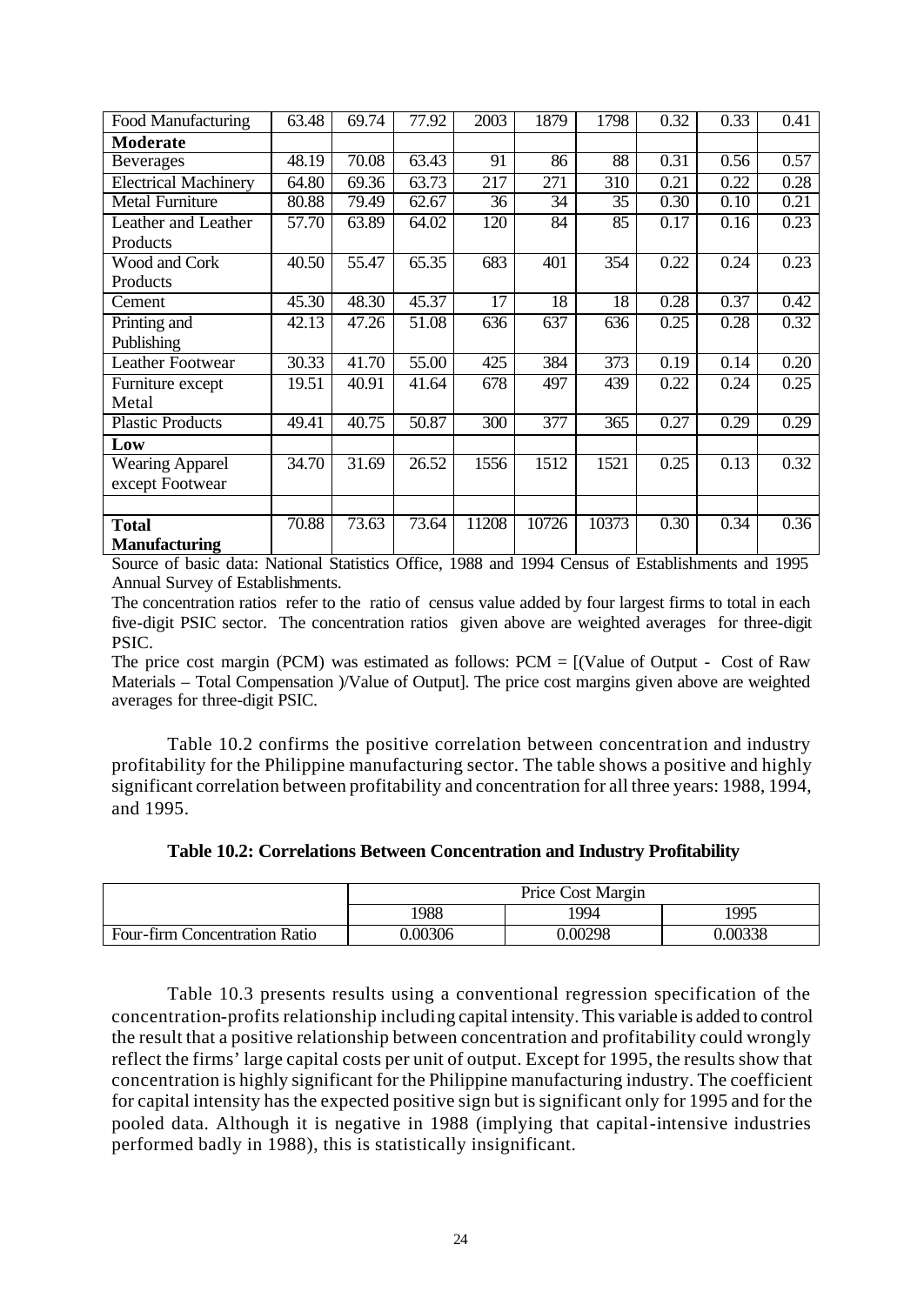|                            | Dependent Variable: Price Cost Margin |
|----------------------------|---------------------------------------|
| 1988                       |                                       |
| Constant                   | $0.19008$ **                          |
| <b>Concentration Ratio</b> | $0.00094$ **                          |
| Capital Intensity          | $-0.01133$                            |
| $R^2$                      | 0.025                                 |
| 1994                       |                                       |
| Constant                   | $0.17405***$                          |
| <b>Concentration Ratio</b> | $0.00098$ **                          |
| Capital Intensity          | 0.01355                               |
| $R^2$                      | 0.030                                 |
| 1995                       |                                       |
| Constant                   | $0.24560$ **                          |
| <b>Concentration Ratio</b> | 0.00050                               |
| Capital Intensity          | 0.02867                               |
| $R^2$                      | 0.024                                 |
| Pooled Data                |                                       |
| Constant                   | $0.19450$ **                          |
| <b>Concentration Ratio</b> | $0.00089$ **                          |
| Capital Intensity          | $0.01707$ *                           |
| $R^2$                      | 0.030                                 |

**Table 10.3: Estimates of the Concentration-Profits Relationship**

\*\*Significant at the 1 percent level \*

Significant at the 5 percent level

The positive correlation/relationship between concentration and profitability in Philippine manufacturing is consistent with both the structuralist school and efficiency hypothesis or Chicago school. According to the former, industrial concentration fosters collusion and hence, monopoly pricing. On the other hand, the efficiency hypothesis points out that superior firms in an industry that make a product or cost breakthrough will gain market share, causing industry concentration to increase. Broadly interpreted, the efficient markets hypothesis states that markets are workably competitive and that the market structure reflects differential efficiency, not strategic behavior. Dominant firms owe their position to superior performance, not to strategic behavior or the history of entry into the industry, and profits are simply the rents that accrue to superior technology (Gilbert as cited in Stigler, 1968 and Demsetz, 1973).

It is important to recognize that firms may achieve a dominant position in a market through methods that are perfectly legitimate, for example, through the adoption of efficient business practices like innovation, adoption of superior production/distribution methods, or simply greater entrepreneurial efforts. In the context of the Philippines, however, one is inclined to believe that the structuralist school is more applicable given the limited R&D and S&T activities particularly the underinvestment in R&D by the private sector. Cororaton (June 2000) noted that the estimated gap in R&D investment is about 0.5778 of GNP or approximately P14 billion in current prices. Underinvestment is prevalent in almost all sectors notably in agriculture and manufacturing.

#### **Domestic and Import Prices: A Comparison**

Using Philippine domestic wholesale prices and Hong Kong unit import values, L. De Dios (1998) computed price ratios between domestic and world prices for a sample of 249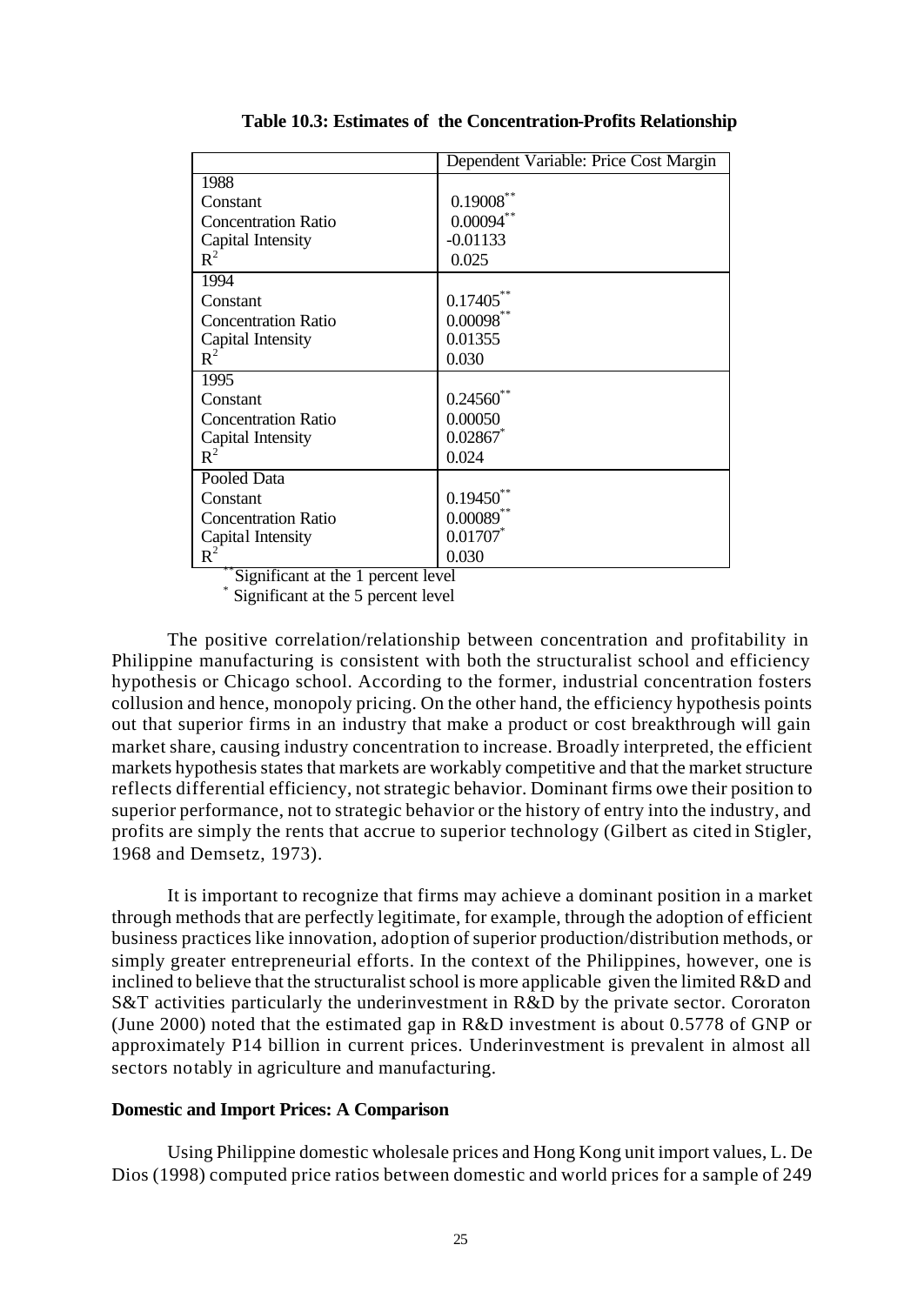commodities covering agriculture and manufacturing. The data sources were the National Statistics Office and Hong Kong Import Trade Statistics for the wholesale domestic prices and world or border prices<sup>7</sup>, respectively.

The estimated price ratios indicate t hat after substantial trade reform from the eighties to the early nineties, the manufacturing industry has continued to exhibit significant and widespread price differences between domestic and imported goods. While some reductions in the price ratios of some products were observed between 1988 and 1995, the price differences still remained high even after trade liberalization. For some others, the price differences even widened during the years under review. As De Dios noted, a good number of products had price ratios that exceeded tariffs despite their deregulation. On this basis, it would appear that imports are not providing a sufficient competitive threat to domestic producers. For instance, in 1995, the domestic price of butter and margarine was between 105% to 177% higher than imported counterparts from Hong Kong. The difference between local wholesale prices and Hong Kong import prices for goods such as macaroni was 164%, powdered milk: 82%, ground cocoa: 429%, catsup: 167%, tomato sauce: 117%, dry cell battery: 283%, mattress: 655%, toilet soap: 137%, and laundry soap: 183% (refer to Table11). These commodities were liberalized between 1981 to 1985.

Dutz and Narueput cited three fundamental reasons (which are distinct and mutually exclusive) in explaining the lack of price convergence between domestic and international prices:

- $\triangleright$  Public policy: This includes international trade policy measures such as antidumping duties and multiple effective exchange rates which remain even after trade liberalization and hence, allow price divergences to persist.
- $\triangleright$  Market power: Incumbent firms with market power are able to maintain higher prices by foreclosing entry through such arrangements as sole distributorships and exclusive dealing.
- $\triangleright$  Other causes: Transportation costs, the perishable nature of certain goods, and capital market imperfections.

|                        |                     | Price      | Four-firm      | Price cost |
|------------------------|---------------------|------------|----------------|------------|
| Commodity              | <b>Status</b>       | difference | concentration  | margin     |
|                        |                     | (in %)     | level $(in %)$ | (in %)     |
| <b>Meat Processing</b> |                     |            | 79.11          | 32         |
| Bacon                  | L82 R83 L92 R93 L95 | 161        |                |            |
| Ham                    | L82 R83 L92 R93 L95 | 130        |                |            |
| Frankfurters           | L81 R84 L92 R93 L95 | 146        |                |            |

l

**Table 11: Price Gaps, Concentration Levels and Price-cost Margins in Philippine Manufacturing, 1995**

 $<sup>7</sup>$  The wholesale domestic price is defined as the sum of the producer or import price, wholesale trade margin,</sup> tax and distribution costs of the wholesaler. Hong Kong import unit values were chosen because of the large magnitude and wide range of goods that consistently anter that port. While there were a number of commodities where there was a lack of one-to-one correspondence (mainly because of the higher level of aggregation in the Hong Kong data compared to the NSO data), majority of the Philippine commodities were directly comparable with Hong Kong data (De Dios L., 1998).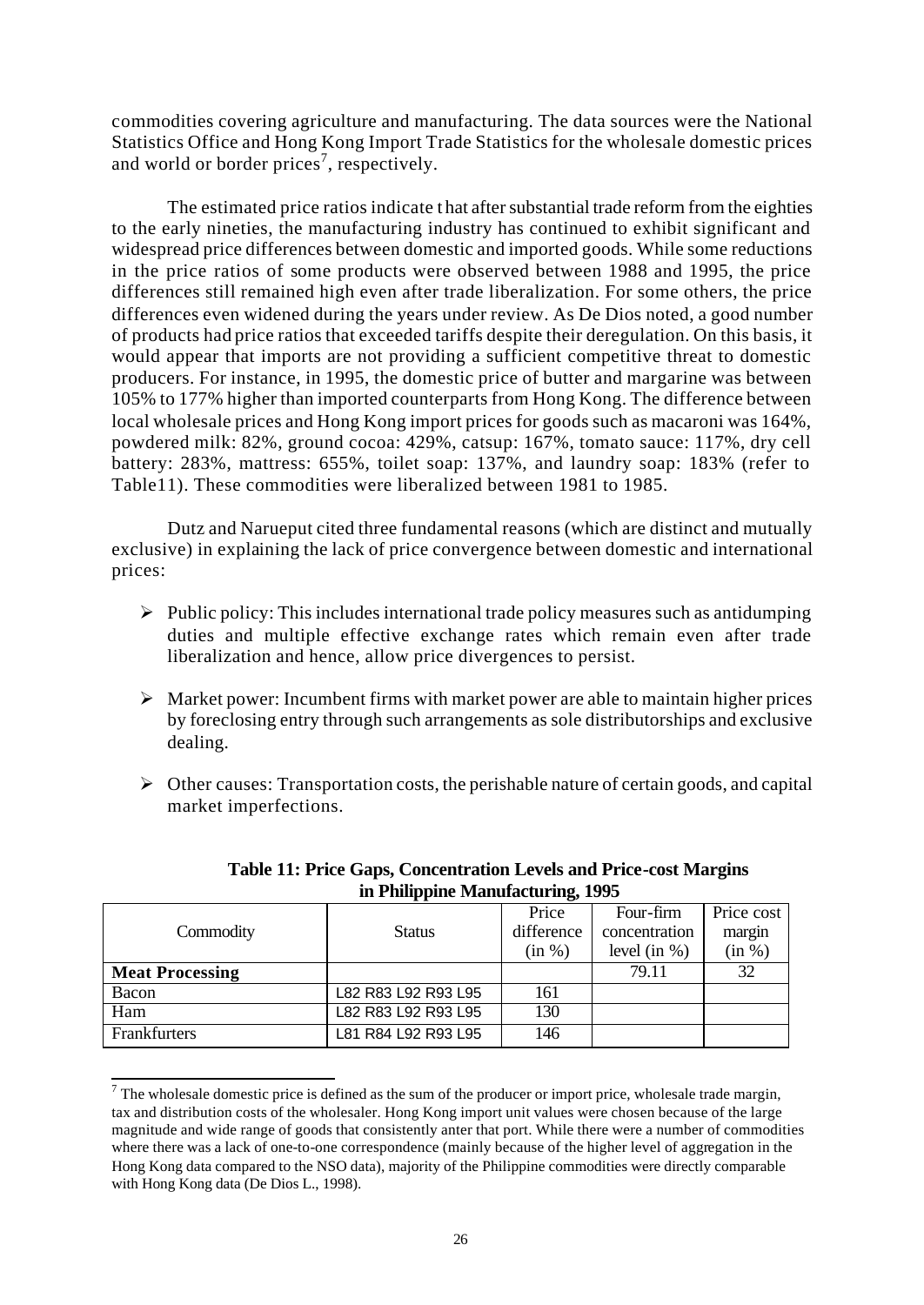| Vienna sausage                                 | L81 R84 L92 R93 L95 | 244              |       |                 |
|------------------------------------------------|---------------------|------------------|-------|-----------------|
| Powdered, condensed,                           |                     |                  | 100.0 | 49              |
| evaporated milk                                |                     |                  |       |                 |
| Powdered milk                                  | L85                 | 82               |       |                 |
| <b>Butter and cheese</b>                       |                     |                  | 100.0 | 16              |
| <b>Butter</b>                                  | L82 R84 L85         | 105              |       |                 |
| Fruits & vegetable sauces                      |                     |                  | 65.83 | 19              |
| Catsup                                         | L82                 | 167              |       |                 |
| Tomato sauce                                   | L82                 | 117              |       |                 |
| <b>Biscuits</b>                                |                     |                  | 82.57 | 40              |
| <b>Butter cookies</b>                          | L81                 | $\overline{63}$  |       |                 |
| <b>Refined</b><br>$\boldsymbol{\&}$<br>coconut |                     |                  | 74.57 | $\overline{13}$ |
| vegetable oil                                  |                     |                  |       |                 |
| Margarine                                      | L82                 | $\overline{177}$ |       |                 |
| <b>Rice noodles</b>                            |                     |                  | 100.0 | $\overline{9}$  |
| Macaroni                                       | L81                 | 164              |       |                 |
| <b>Bihon</b>                                   |                     |                  |       |                 |
| Sotanghon                                      | L81                 |                  |       |                 |
| <b>Chocolate</b><br>bars,<br>cocoa             |                     |                  | 85.23 | 26              |
| products                                       |                     |                  |       |                 |
| Ground cocoa                                   | L81                 | 429              |       |                 |
| Cocoa butter                                   | L81                 | 724              |       |                 |
| <b>Coffee</b><br>$\boldsymbol{\&}$<br>roasting |                     |                  | 63.83 | 21              |
| processing                                     |                     |                  |       |                 |
| Instant coffee                                 |                     | $\overline{76}$  |       |                 |
| <b>Petroleum Refineries</b>                    |                     |                  | 100.0 | 32              |
| Gasoline                                       | $\overline{R}$      | 91               |       |                 |
| Kerosene                                       | $\mathbf R$         | $\overline{71}$  |       |                 |
| Diesel oil                                     | $\overline{R}$      | 78               |       |                 |
| Inorganic<br>salts<br>&                        |                     |                  | 99.80 | 32              |
| compounds                                      |                     |                  |       |                 |
| Sodium hydroxide                               |                     | 1647             |       |                 |
| Caustic soda                                   |                     | $\overline{171}$ |       |                 |
| Organic acids<br>&<br>acid                     |                     |                  | 86.62 | $\overline{35}$ |
| compounds                                      |                     |                  |       |                 |
| Glycerine                                      |                     | $\overline{149}$ |       |                 |
| Acetic acid                                    |                     | $\overline{171}$ |       |                 |
| <b>Paints</b>                                  |                     |                  | 62.15 | $\overline{20}$ |
| Primer paint                                   |                     | $\overline{44}$  |       |                 |
| <b>Drugs &amp;medicines</b>                    |                     |                  | 45.04 | 48              |
| <b>Antibiotic</b>                              | L92                 | $\overline{350}$ |       |                 |
| Penicillin                                     | Restricted          | 1406             |       |                 |
| <b>Vitamins</b>                                |                     | 1168             |       |                 |
| Ascorbic acid                                  |                     | 1174             |       |                 |
| Thiamine hydrochloride                         |                     | 14560            |       |                 |
| <b>Soaps</b><br>&<br>synthetic                 |                     |                  | 98.50 | 42              |
| detergents                                     |                     |                  |       |                 |
| Toilet soap                                    | L82                 | $\overline{137}$ |       |                 |
| Laundry soap                                   | L82                 | 183              |       |                 |
| Detergent                                      | L82                 | 41               |       |                 |
| <b>Matches</b>                                 |                     |                  | 100.0 | 58              |
| Matches                                        | L82                 | 227              |       |                 |
| Vitreous china plumbing,                       |                     |                  | 100.0 | 52              |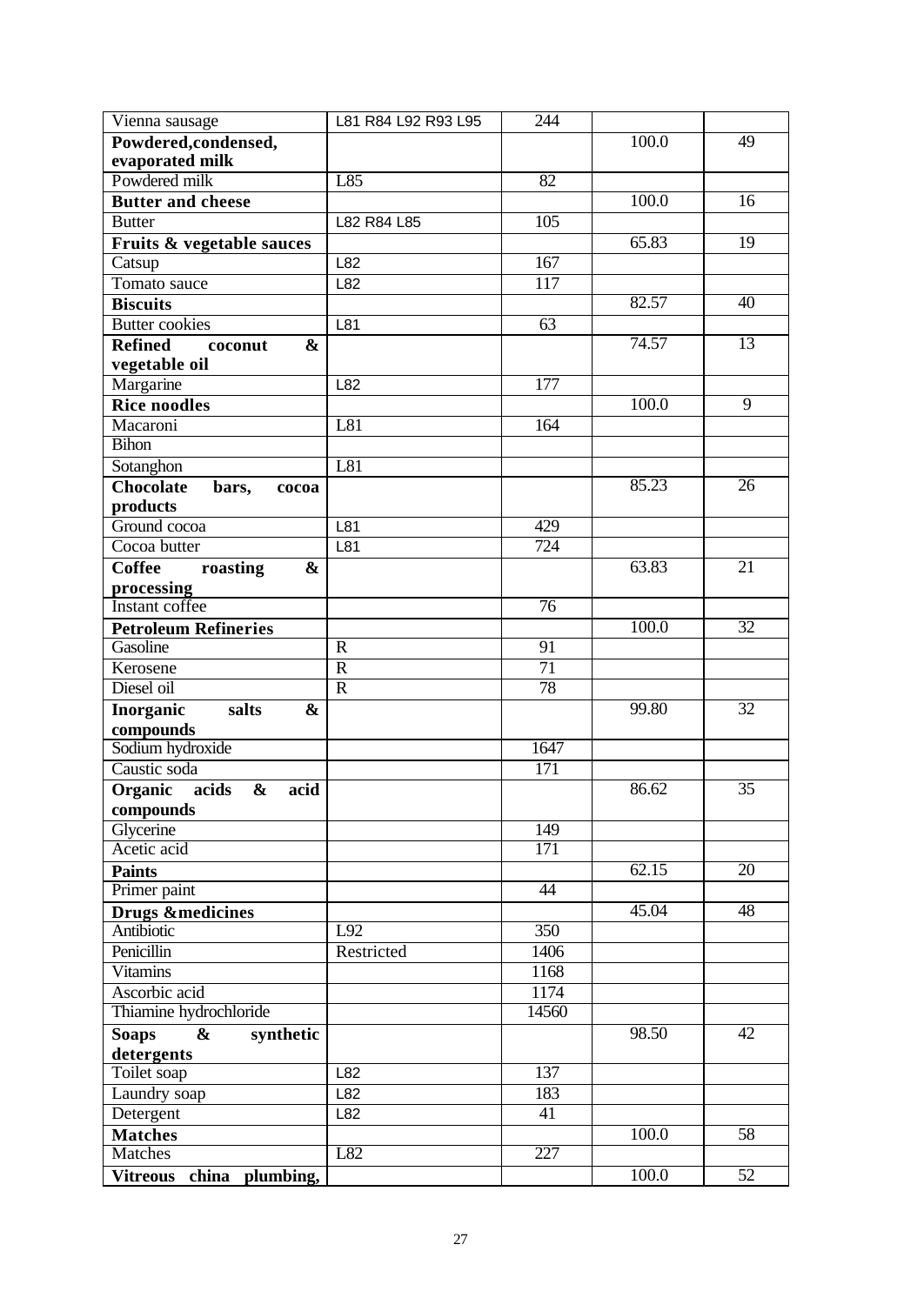| fittings & fixtures                             |             |                  |       |                 |
|-------------------------------------------------|-------------|------------------|-------|-----------------|
| Porcelain lavatory                              | L88         | $\overline{141}$ |       |                 |
| <b>Tires &amp; tubes</b>                        |             |                  | 93.64 | 43              |
| Rubber tire, car                                | L86         | 39               |       |                 |
| Pesticides, insecticides                        |             |                  | 73.71 | 31              |
| <b>Insecticide</b>                              | Restricted  | 888              |       |                 |
| Box bed & mattresses                            |             |                  | 91.88 | 23              |
| <b>Mattress</b>                                 | L81         | 655              |       |                 |
| <b>Plastic industrial supplies</b>              |             |                  | 46.01 | $\overline{22}$ |
| Plastic sheet                                   |             | 427              |       |                 |
| <b>Cement</b>                                   |             |                  | 45.37 | 44              |
| Cement                                          | L89         | 110              |       |                 |
| Paper mills                                     |             |                  | 76.33 | $\overline{35}$ |
| Manila paper                                    |             | 655              |       |                 |
| Wax paper                                       |             | 1495             |       |                 |
| Onion skin                                      | L87         | $\overline{155}$ |       |                 |
| <b>Flat glass</b>                               |             |                  | 99.74 | 56              |
| Sheet window glass                              | L87         | 830              |       |                 |
| <b>Glass tabletop</b>                           |             | 701              |       |                 |
| <b>Rolling mills</b>                            |             |                  | 70.06 | 25              |
| Steel bars                                      | L86         | $\overline{82}$  |       |                 |
| <b>Cutlery</b>                                  |             |                  | 96.15 | $\overline{32}$ |
| <b>Scissors</b>                                 |             | 445              |       |                 |
| <b>Farm tractors</b>                            |             |                  | 100.0 | $\overline{32}$ |
| Tractor                                         |             | 3456             |       |                 |
| Pumps,<br>&<br>compressors,                     |             |                  | 94.75 | 62              |
| <b>blowers</b>                                  |             |                  |       |                 |
| Aircon                                          | L82 R82 L92 | 169              |       |                 |
| Radio & tv receiving sets                       |             |                  | 83.58 | $\overline{27}$ |
| Radio phono                                     |             | $\overline{71}$  |       |                 |
| <b>Electrical</b><br>$\boldsymbol{\&}$<br>lamps |             |                  | 73.27 | $\overline{37}$ |
| fluorescent tubes                               |             |                  |       |                 |
| Fluorescent tube                                | L82 R82 L92 | 650              |       |                 |
| <b>Electric</b><br>fan,<br>vacuum               |             |                  | 93.40 | 31              |
| cleaner, etc                                    |             |                  |       |                 |
| Electric fan                                    | L82 R82 L92 | $\overline{222}$ |       |                 |
| <b>Primary cells &amp; batteries</b>            |             |                  | 99.90 | $\overline{33}$ |
| Dry cell battery                                | L82         | 283              |       |                 |
| <b>Electrical accumulators</b>                  |             |                  | 97.28 | 29              |
| Storage battery                                 | L92         | 7646             |       |                 |
| <b>Watches &amp; clocks</b>                     |             |                  | 100.0 | $\overline{25}$ |
| Watch                                           |             | 2403             |       |                 |
| Wall clock                                      |             | 681              |       |                 |
| Manufacture of umbrellas                        |             |                  | 100.0 | 27              |
| & cane                                          |             |                  |       |                 |
| Umbrella                                        | L86         | 195              |       |                 |

Notes: L- Liberalized; R - Restricted

Table 11 shows a wide range of highly concentrated products with high price differences and high price-cost margins particularly in the following sectors: Pumps, compressors, & blowers , flat glass, tires and tubes, vitreous china plumbing, fittings, and fixtures, matches, soaps and synthetic detergents, biscuits, and powdered, condensed, and evaporated milk. Drugs and medicines and cement both have wide price gaps and high price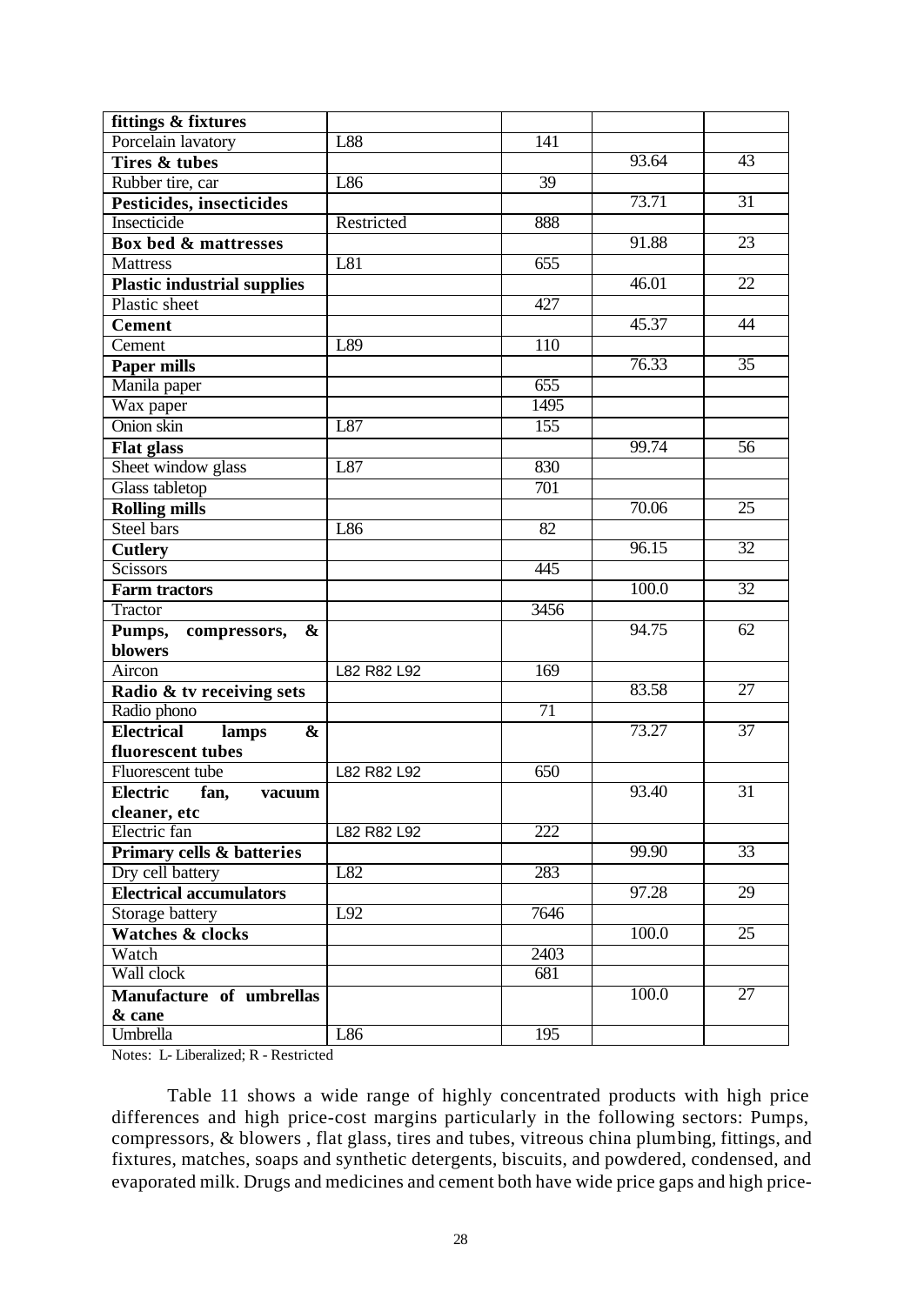cost margins. As most of the commodities were only liberalized in the 1990s and as a great number of commodities were also regulated and liberalized more than once making their import values become erratic, it would be useful to extend the calculations reflecting more recent data in order to yield more meaningful analysis.

The discussions above should not lead to the inference that trade liberalization has not had a significant impact on domestic prices. What the findings suggest is that important barriers to price equalization remain even after trade liberalization. Trade reforms are necessary for the growth of a free market, but, by themselves, they do not guarantee effective competition.

One important issue that confronts policy makers is the extent to which barriers to market access and competition might prevent domestic and international prices from converging. To the extent that this is true, manufacturers with market power are capturing the differential between international and domestic prices that were created by the earlier protectionist trade policies. Consumers are thus unable to reap the benefits that they expected from trade liberalization as these were instead captured by powerful business interests.

To make inferences about market power and determine whether the lack of price convergence is due to anticompetitive behaviour or simply by higher costs in a competitive market, micro-level studies and additional price analyses are necessary to supplement the concentration ratios, price-cost margins, and price differentials estimated for the manufacturing industry. In the next section, a case study on cement manufacturing is presented to evaluate the behavior of a sector after undergoing substantial trade liberalization and price deregulation in the early nineties and in the succeeding years.

## **XI. Cartel and Collusion in the Philippine Cement Industry : A Case Study**

*Businessmen's meetings, even for merriment and diversion usually end up in connivance to restrict competition. It is impossible indeed to prevent such meetings, by any law which either could be executed, or would be consistent with liberty and justice. -- Adam Smith*

## **F. Cartels and Collusion and Oligopoly Theory**

Collusion describes a type of conduct or form of behavior where firms agree to coordinate their actions. Instead of the firms competing against each other in one form or another they may be able to collude to avoid competing with each other. In this case, the firms can jointly agree to set prices and quantities that maximize the sum of their profits (Varian).

When firms get together and attempt to fix prices or levels of outputs, rig bids in auctions or procurements and divide markets by allocating customers, territories, relevant products or supplies in order to maximize total industry profits, they are known as a cartel. Cartels and collusion are anti-competition, they create market power, suppress rival and consumer activities, and their effects are worse than monopolies and bad mergers (Willig, Lecture on Competition Policy, May 2000).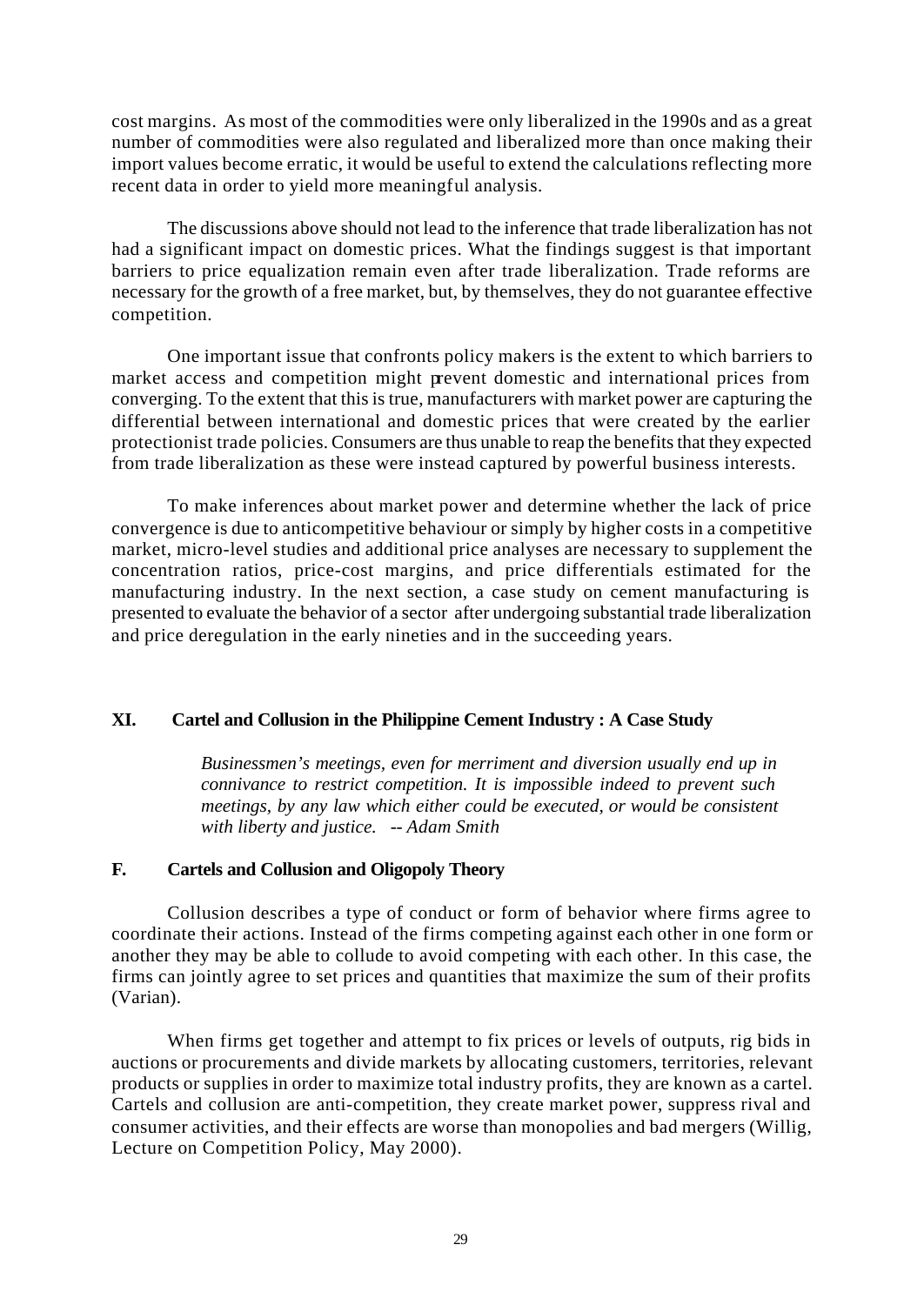In a cartel, there is always a temptation to produce more than is agreed and hence, make higher profits assuming that the rest of the industry will produce at a constant level and will not respond. To be successful, a cartel must have a punishment strategy to police members' behavior. For example, a price war to wipe out the gains from the deviation. This requires that firms must be able to keep track of the prices and production levels of the other firms in the cartel (Varian).

 Collusion is a cooperative game. It involves two elements: (1) a process of communication/discussion and (2) an exchange of information with the aim of reaching an agreement and the imposition of punishment in case of deviations. It is important to differentiate between hard and soft cartels. Hard-core cartels or explicit collusion refers to explicit agreements to fix prices or share markets between producers and sellers of substitute products. Soft cartels or tacit collusion refers to collusive agreements that are merely implicit.

In the US, collusion is in most instances per se illegal. In the European Community, hard core cartel agreements are prohibited. In the UK, the policy is directed more at evaluating the results of collusive behavior. Whether firms 'really' colluded is not a central issue and what matters is the appraisal of the outcomes of their behavior from the point of view of economic efficiency.

Oligopoly theory tells us that there are several ways in which firms behave in an oligopolistic environment. The leading models in the literature are summarized in Rees (Oxford Review of Economic Policy, Vol.9, No.2):

**Cournot Model**: firms independently choose outputs on the assumption that their rivals make no response to their choices and market equilibrium is achieved through a sequence of alternating output choices which converges over time.

**Stackelberg Model**: a leader makes a choice of output, the other firms act as followers and make their profit-maximizing response to this output. The leader takes account of these responses in choosing its output and is able t o do better than it would under Cournot reactions.

**Kinked Demand Curve Model**: each firm believes that an increase in its output (reduction in its price) will be matched by its rivals, while a reduction in output (increase in price) will not be followed. This creates a kink in the firm's perceived demand curve at its current price-output pair which then tends to remain the same despite changes in marginal cost, because of a discontinuity in the firm's marginal revenue at the kink.

**Bertrand Model**: again in the traditional story firms independently choose prices, on the assumption that their rivals make no response to their choices. When firms produce identical outputs and have identical constant marginal costs equilibrium price ends up equal to this common cost.

**Edgeworth Model**: firms choose prices as in the Bertrand model, with identical constant marginal costs, but with fixed output capacities. There is a range of possible types of outcome and the possibility of price cycles. There is a range of prices the upper and lower limits of which are determined by demand, cost, and capacity parameters. As firms set prices alternately over consecutive periods, price falls by small steps from the upper limit of the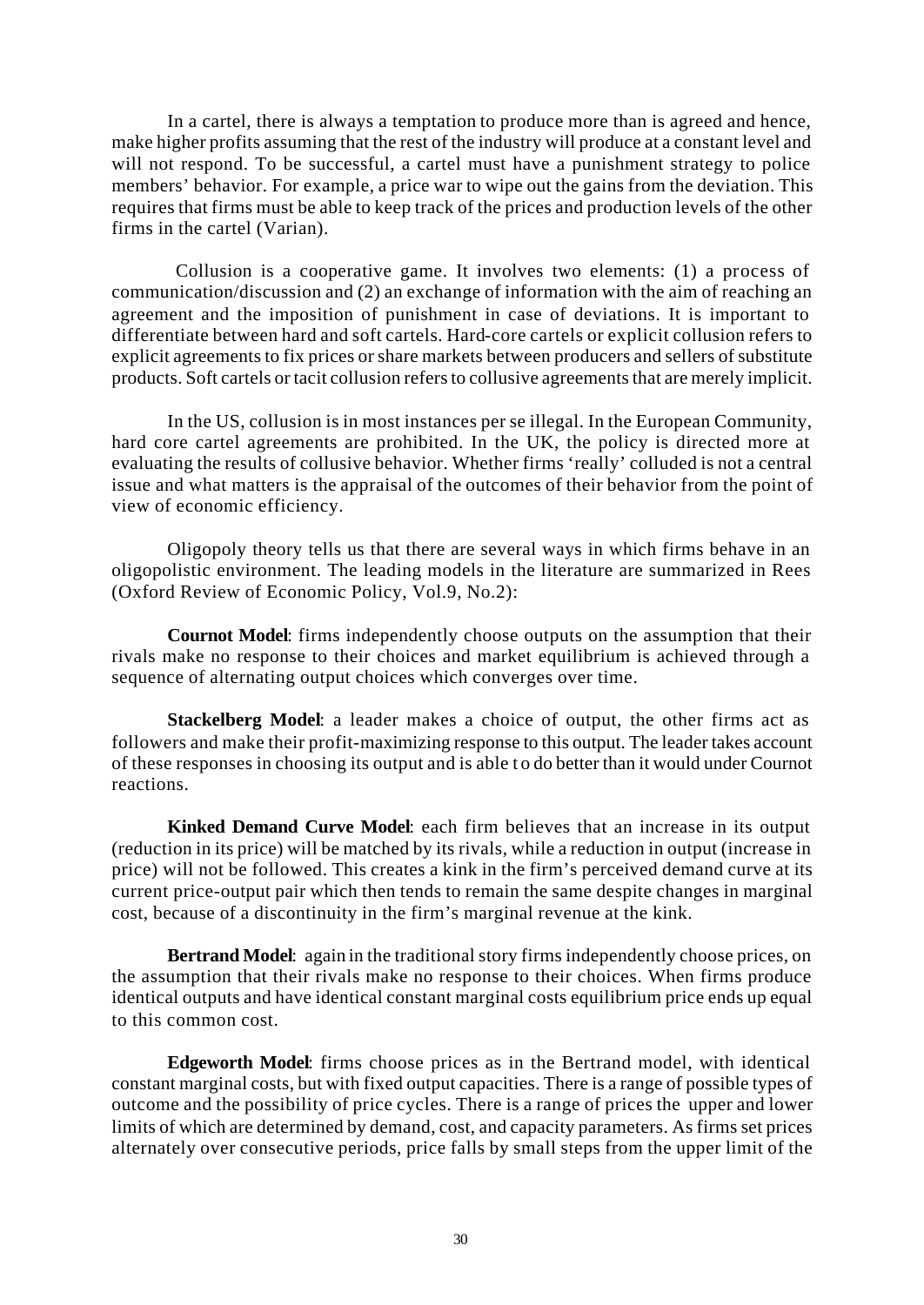interval until it reaches the lower limit and t hen jumps back to the upper limit and the cycle begins again.

All these oligopoly models are examples of non-cooperative games. In general, collusion results in the smallest industry output and the highest price. Betrand equilibrium, the competitive equilibrium, gives the highest output and the lowest price. The other models provide results that are in between these two extremes.

Many theorists see the above models as giving analytical precision to the idea of tacit collusion (Rees). This would not involve explicit agreement but simply the unspoken acceptance by the firms that it is in their best interests to produce the monopoly output on the understanding that failure to do so would provoke a price war. Implicit coordination may be achieved simply through market interactions without any communication or negotiation between firms. There would be no evidence of firms' having met or having discussed the coordination of market behavior. The only evidence that will be available relates to firms' market behavior. As in the case of an explicit enforcement mechanism, the operation of implicit mechanisms will require information. To be sustainable, information on each other's costs, outputs, prices, and discounts are necessary. The greater the number of firms and the more product heterogeneity, the greater these information requirements expand.

In the real world, there are many facilitating devices that have been developed to help firms achieve successful tacit collusion. These include:

 $\triangleright$  Trade associations: In many industries, associations are usually organized to handle public relations, organize conventions, trade fairs, etc. However, they may also act as facilitating devices as in collecting and disseminating information on costs, outputs, prices, and policing both tacit and explicit agreements:

 $\triangleright$  Price leadership: In this practice, the dominant firm first announces price changes and the other firms follow within a short period of time. It is also possible for a nondominant firm which is considered the best at judging market conditions to play this role. This practice of price leadership is a way of addressing the problem of choosing one price agreement in the set of possible agreements. If the leader is good in selecting mutually acceptable prices, the agreement can be entirely tacit.

 $\triangleright$  Basing point price: this is a pricing system where transport costs are high relative to production costs and buyers and sellers are spatially dispersed. It is common in industries like steel and cement. Delivered prices are computed based on base prices and transport charges. This arrangement often result in delivered prices to any buyer that are always uniform across sellers and there is no price competition. Sellers must exchange information on base prices and transport charges, but no explicit agreement to collude on prices is made.

 $\triangleright$  There are also many opportunities for company officials to make their views known to each other on the state of the market and the direction prices should take, for example, in newspaper interviews, articles in trade publications, or in speeches.

The prospect that firms may rely on tacit collusion or implicit coordination enforcement mechanisms, although imperfect, to exercise collective market power raises an important issue for competition policy.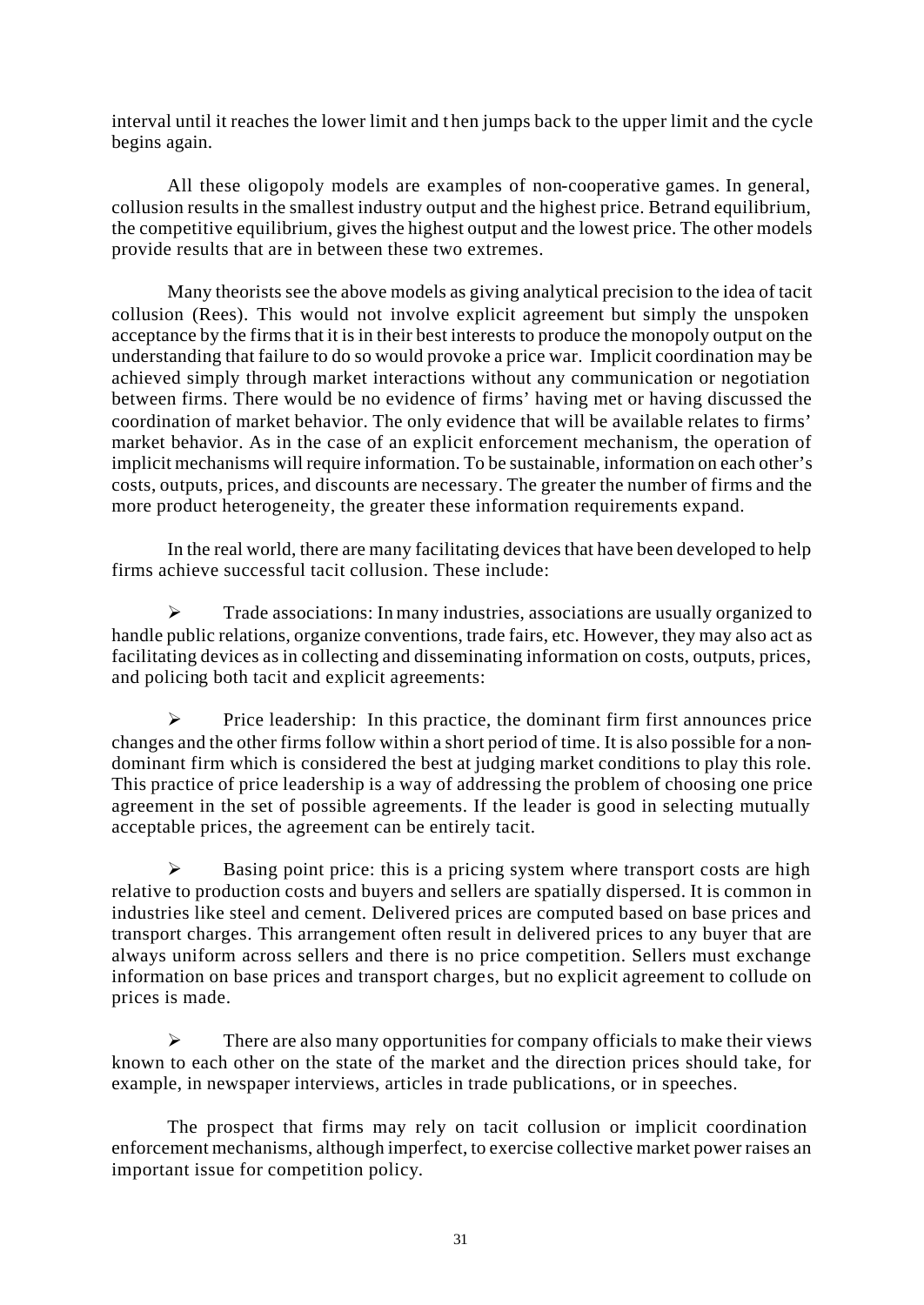#### **G. An Overview of the Philippine Cement Industry**

Cement, like other homogeneous products such as sugar and flour, is often cited as a market likely to have a cartel. In the Philippines, the industry was engaged in collusive behavior facilitated by the firms' market sharing agreements. These were accepted practices in the past as they were sanctioned by government regulations. The cement industry developed under heavy government protection and promotion through the imposition of high tariffs and import restrictions and the granting of incentives under the Board of Investment's (BOI) rehabilitation, modernization and rationalization program. It was also subject to government regulation through the Philippine Cement Industry Authority (PCIA) which was created in 1973 to regulate entry in the industry, allocate supply, and control prices as well as cement exports.

Many of the cement firms had direct government participation through guarantees, loans, and equity. The economic slump in the early 1970s resulted in large losses and chronic oversupply situation which prompted cement firms to push for government regulation of the industry. They believed that by government regulation, the industry could prevent cutthroat competition. As the government also had financial interests in the sector, it immediately responded by creating the PCIA. At about the same time, the industry association which is currently known as Philippine Cement Manufacturers Corporation (Philcemcor) was incorporated to help the PCIA in implementing its duties and responsibilities. The PCIA and the Philcemcor worked closely together in regulating the industry with PCIA delegating the setting of production quotas to Philcemcor.

Collusion took place through the firms' informal agreement to set production quotas and to assign geographic markets among themselves. Philcemcor held regular monthly meetings to set production quotas. It also arranged the geographical division of the markets that restricted Luzon plants to sell only in the Luzon area and the Visayas/Mindanao plants to confine their sales in the area (SGV Consulting, 1992). This practice divided the country into regional markets served by a dominant player, thus, eliminating competition from taking place in the industry.

In 1987, the PCIA was abolished, but the price control function was transferred to the Department of Trade and Industry and the Board of Investments. The price control was momentarily lifted in February 1989 and reimposed in July 1989. Prices were finally deregulated in November 1991.

The tariff on cement was reduced from 50 percent in 1979 to 40 percent in 1988 and it was further reduced to 20 percent in 1989. Import restrictions on cement were lifted effective March 1989. From January 1990 to mid-1991, the tariffs on portland cement and clinker were suspended to address the problem of cement shortage following the expansion of construction activities in the country. In July 1991, the 20 percent tariff on cement imports was restored. This was reduced to five percent in 1993-94 and to three percent in 1995-1997. The rate, however, was increased to 10 percent during 1997-1998. In 1999, this was reduced to seven percent and currently, its rate stands at five percent.

Simultaneous with the abolition of the PCIA in 1987, the Development Bank of the Philippines transferred cement industry financial assets to the Asset Privatization Trust (APT). Most of the firms negotiated with the APT the settlement of their debts under the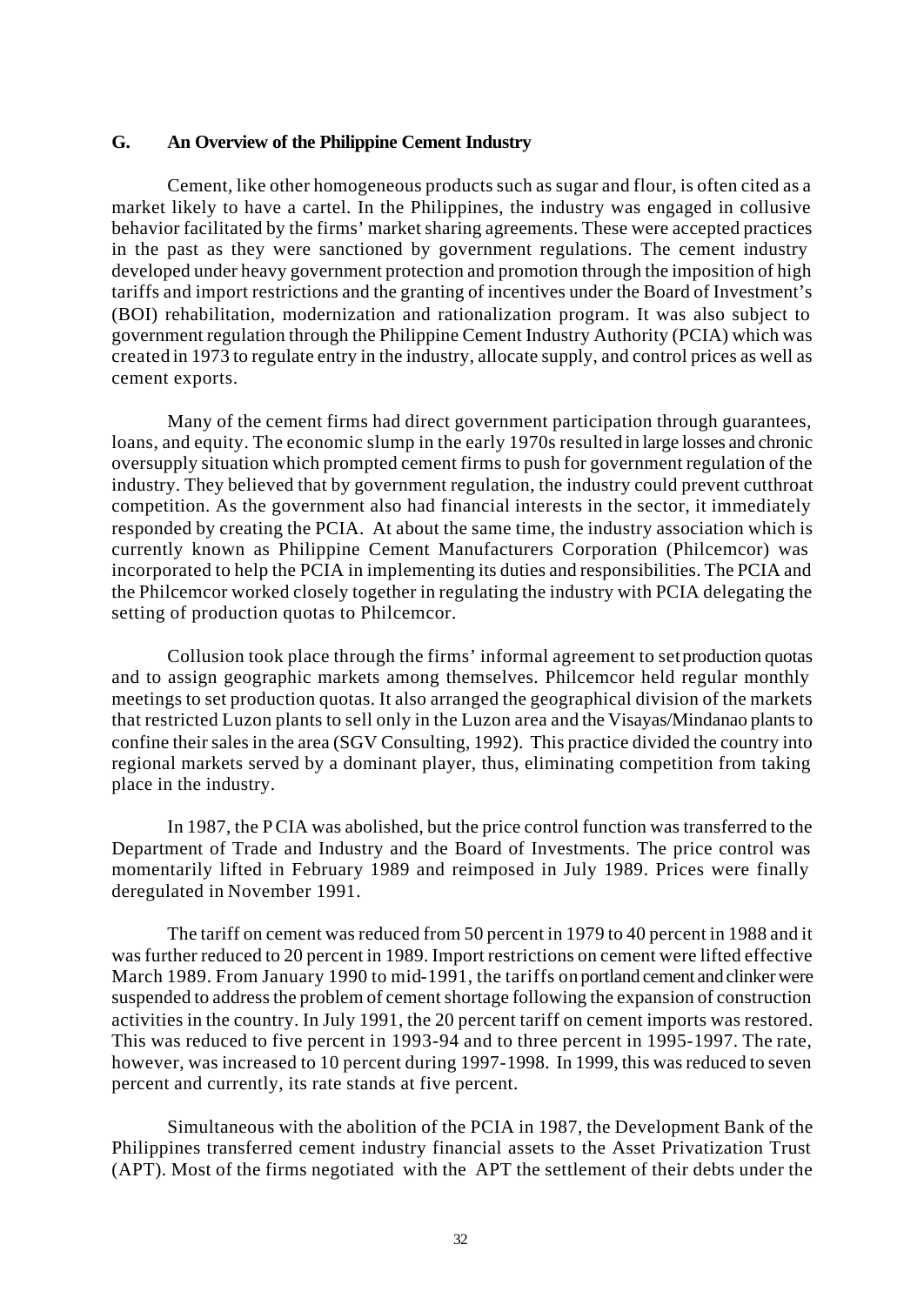"direct debt buy out" scheme. APT also bidded out all the cement companies foreclosed by DBP (Onada Engineering and Consulting Co., 1991).

The past three years witnessed the acquisitions of local cement companies by four large foreign firms: Lafarge, Holderbank, Cemex, and Blue Circle. These firms (together with Heidelberger) account for about 60 percent of the annual 100 million MT of the global cement trade. Following the entry of foreign players, some sectors raised concerns on their possible domination of the market and the creation of a cartel.

Cement prices have been rising continuously starting in May 1999, in contrast to the downward trend exhibited during the period February 1997 to April 1999. Industry analysts are questioning the price increases in the presence of excess supply and weak demand due to the slowdown in construction activity in the country. These price increases immediately following the entry of foreign players prompted them to believe that a cement cartel is at work. Philcemcor defended the companies by saying that the price increases were inevitable due to the high production costs and finance charges. The financial crisis struck at a time when cement companies were expanding in anticipation of increased economic growth. This resulted in dramatic increases in their foreign denominated loans and high interest rates on local loans. Congress immediately initiated investigations on the re-emergence of a cement cartel. The DTI also conducted preliminary investigation on the possible collusion among members of the cartel to keep cement prices above normal levels.

Philcemcor was quick in pointing out the gains to be reaped by the industry from foreign participation. These include the advanced technology that they would bring in to help make the industry more modern and efficient and more competitive internationally, export markets for local companies, financial resources needed by the capital-intensive industry, and high industry standards in terms of workforce training and safety as well as environmental protection.

More than ten years have passed since the deregulation and liberalization of the industry. Has the liberalization and deregulation of the industry curbed the industry's collusive practices? Is trade liberalization and deregulation sufficient to foster effective competition in an industry previously engaged in collusion which was sanctioned by government regulation? Has the recent wave of foreign acquisitions of local cement firms spurred competition in the industry?

## **H. Competition Analysis**

## **1. Market Definition**

A market has two components, its product and its geographic reach. The product market describes the good or service that is bought and sold while the geographic market describes the location of the producers or sellers of the product.

## **Product Market**

The cement industry covers the manufacture of hydraulic cements including portland, aluminous slag and superphosphate, whether or not in the form of clinker (1994 Philippine Standard Industrial Classification). Cement is a superior bonding agent used as a raw material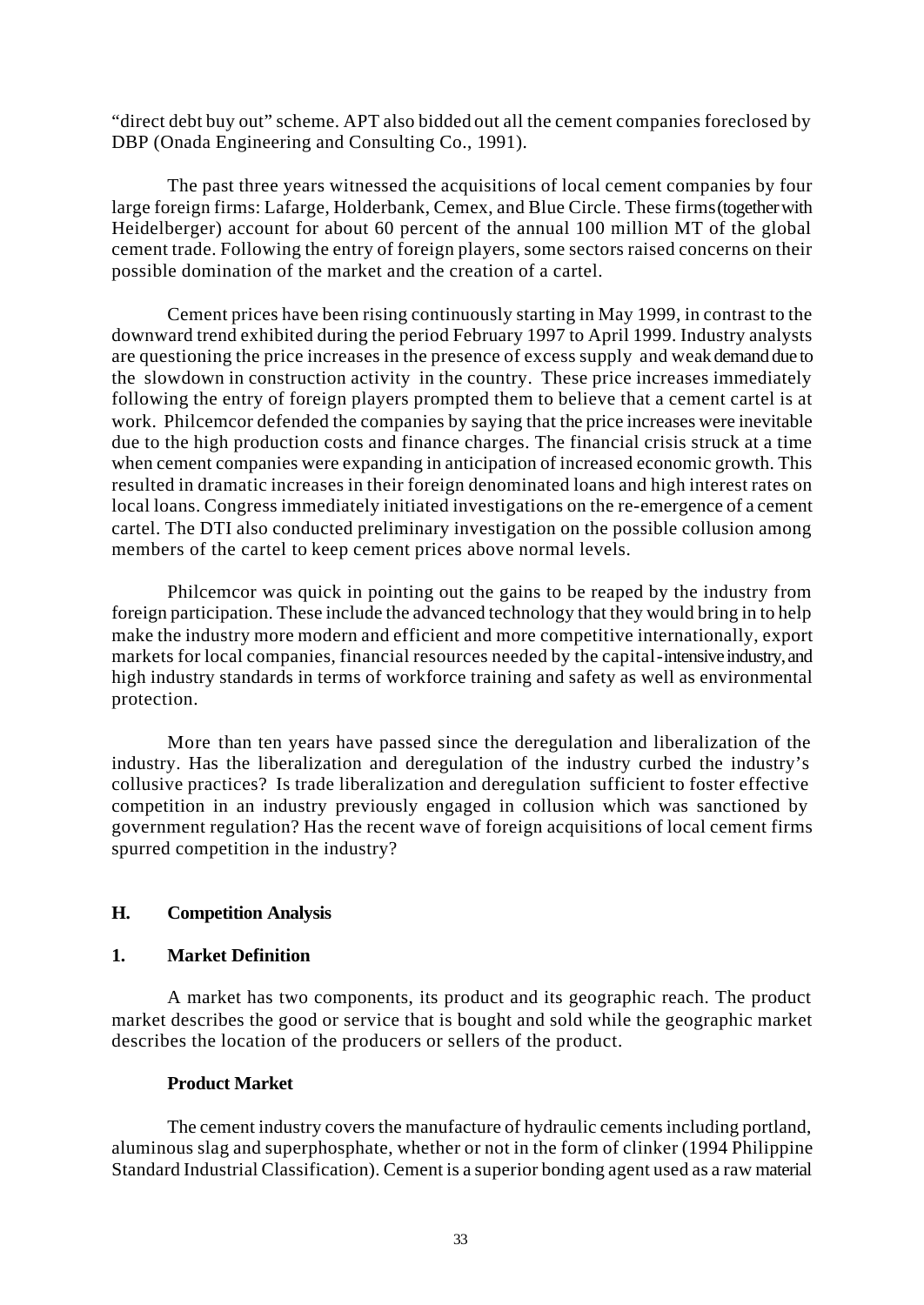in concrete construction. Its main components are limestone, clayey materials, and ferrous materials which are processed into clinker. The latter is ground and mixed with gypsum to produce cement.

Cement manufacturing is basically capital intensive. Capital costs accounted for about 20 percent of total manufacturing costs (SGV Consulting, 1992). The industry is also a heavy user of energy with energy costs ranging from 30 to 43 percent of manufacturing costs depending on the type of manufacturing process applied.

There are currently three types of cement produced in the country:

Ordinary Portland cement (Type 1): regarded as the most important type of cement and is manufactured from limestone, clayey materials, siliceous materials, ferrous materials, and gypsum. It is hydraulic and cementitious in the presence of water. Portland (Type 1) cement accounts for the bulk of total demand in the industry.

Portland Pozzolan Cement (Type P): a type of blended cement composed of a finely ground mixture of 70 to 80 per cent clinker and 20 to 30 per cent pozzolan materials.

Portland-Pozzolan Cement (Type 1 -P): a cement product with a shorter curing period than Type P Portland pozzolan and compares favorably with ordinary portland cement in terms of compressive strength and setting time.

## **Industry Players**

While there are many individual cement firms operating in the industry, in terms of ownership, only a few groups control the industry's operations. In the early 1990s, there were only three ownership groupings in the industry with the Phinma group controlling six plants accounting for 42 percent of the industry's rated capacity. The Zobel-Araneta-Montinola group accounted for 18 percent of the industry's rated capacity while the Alcantara group had 1 4 percent. The rest of the firms were independent from the three groups and together comprised roughly 27 percent of industry capacity.

Following the 1997 Asian financial crisis which hit the construction sector badly, an industry reorganization started to unfold as foreign cement companies entered and forged partnerships with local firms. The peso depreciation boosted the debt costs of cement firms with foreign-denominated loans and as the recession caused the construction industry to contract, foreign firms were able to buy into the local cement industry. Most local firms have taken in foreign companies as partners in order to generate fresh capital, strengthen their balance sheet, and improve their technology to bring operations at par with world standards.

| Geographic<br>Market | Phinma group    | Zobel-Araneta-<br>Montinola<br>group | Alcantara group | Independent<br>firms |
|----------------------|-----------------|--------------------------------------|-----------------|----------------------|
| Luzon North          | <b>Bacnotan</b> |                                      |                 | Northern             |
| <b>NCR</b>           | Solid           | FR                                   |                 | Republic             |
|                      | Hi-Cement       | Titan                                |                 | Continental          |

**Table 12 : Industry Ownership Structure Prior to Asian Crisis**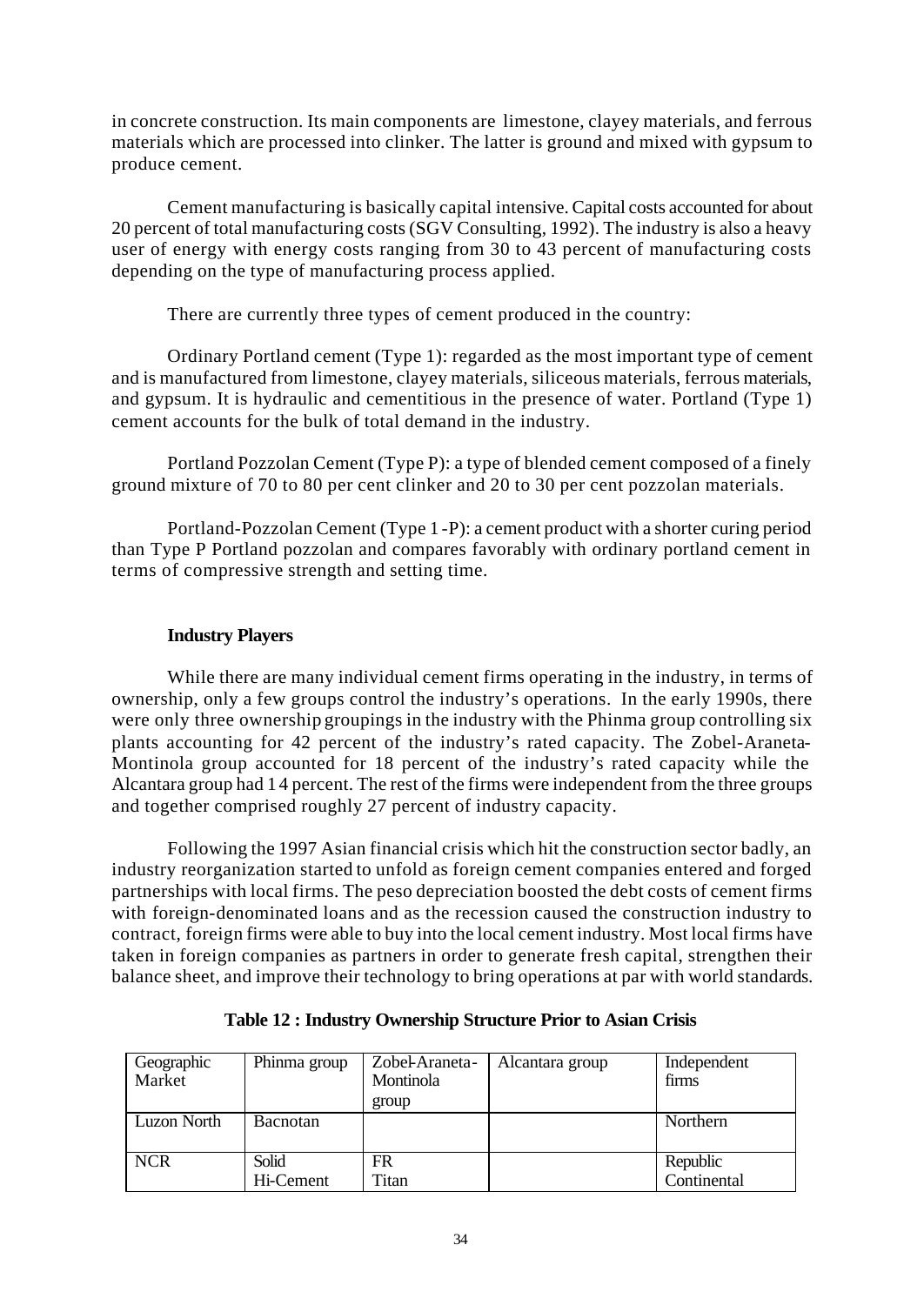|             | Rizal       |         |        |          |
|-------------|-------------|---------|--------|----------|
|             | Central     |         |        |          |
| Luzon South |             | Fortune |        |          |
| Visayas     |             |         |        | Apo      |
| Mindanao    | Davao Union |         | Alsons | Pacific  |
|             |             |         | Iligan | Mindanao |

In 1997, Central merged with Bacnotan reducing the total number of local cement firms to nineteen. During the same year, Cemex S.A. of Mexico (the wo rld's third largest cement maker) bought Rizal and Solid. In 1999, it acquired Apo Cement from JG Summit Holdings of taipan John Gokongwei Jr.

In 1998, the French firm Lafarge (the world's second largest cement manufacturer) bought into Southeast Asian Cement, Republic Cement, and Continental Cement while UKbased Blue Circle Ltd. also bought into Republic Cement and Fortune Cement (which are partly owned by retail magnate Henry Sy Sr) as well as in Mindanao Portland and Iligan. Heidelberger bought into Limay while Swiss cement manufacturer Holderbank (the world's largest cement maker) bought into Bacnotan Cement, Davao Union Cement, and Hi-Cement in mid-1998 as well as into Alsons and Iligan in early 1999.

With the presence of the world's largest cement companies, the industry, which used to be dominated by one big group and several family-owned companies, is now divided into five groups with cross-ownership: Phinma, Holderbank, Lafarge, Blue Circle, and Cemex. Four firms remain independent and have not linked up with a foreign partner: Northern (Eduardo Cojuangco), Grand (Benedictos), Pacific, and Titan (Aranetas). Industry restructuring continues as the market remains sluggish due to the decline in construction activities. Currently, industry restructuring has taken the form of mergers and consolidations with the objective of commercial and operational efficiency improvements.

Early this year, the Securities and Exchange Commission approved the merger of Bacnotan Cement, Davao Union Cement, and Hi-Cement. Phinma and Holderbank control the umbrella company known as Union Cement Corporation. The latter has a total capacity of 5.7 million metric tons and is expected to be the country's biggest cement company.

Industry analysts also expect Holderbank to merge Union Cement with Alsons Cement where it owns a 50 percent stake.

Towards the end of 1999, Blue Circle announced its plan to consolidate the operations and activities of Fortune Cement, Republic Cement, Zeus Holdings, and Iligan Cement. Blue Circle will own 64.5 percent of the merged entity. The other partners are the SM Group of Henry Sy and the Montinola family. The combined entity will be the second largest cement company (with a market share of almost 20 percent) in the country with full national coverage and a total clinker capacity of 4.4 million tons. The integration is expected to incur cost savings amounting to P750 million by 2002.

| Geographic Market   Phinma   Holderbank   Lafarge | Group |     | Blue<br><b>Tircle</b> | Cemex | Others |
|---------------------------------------------------|-------|-----|-----------------------|-------|--------|
| Luzon North<br><b>Bacnotan</b>                    | 60%   | 40% |                       |       |        |

**Table 13: Ownership Structure After Asian Crisis**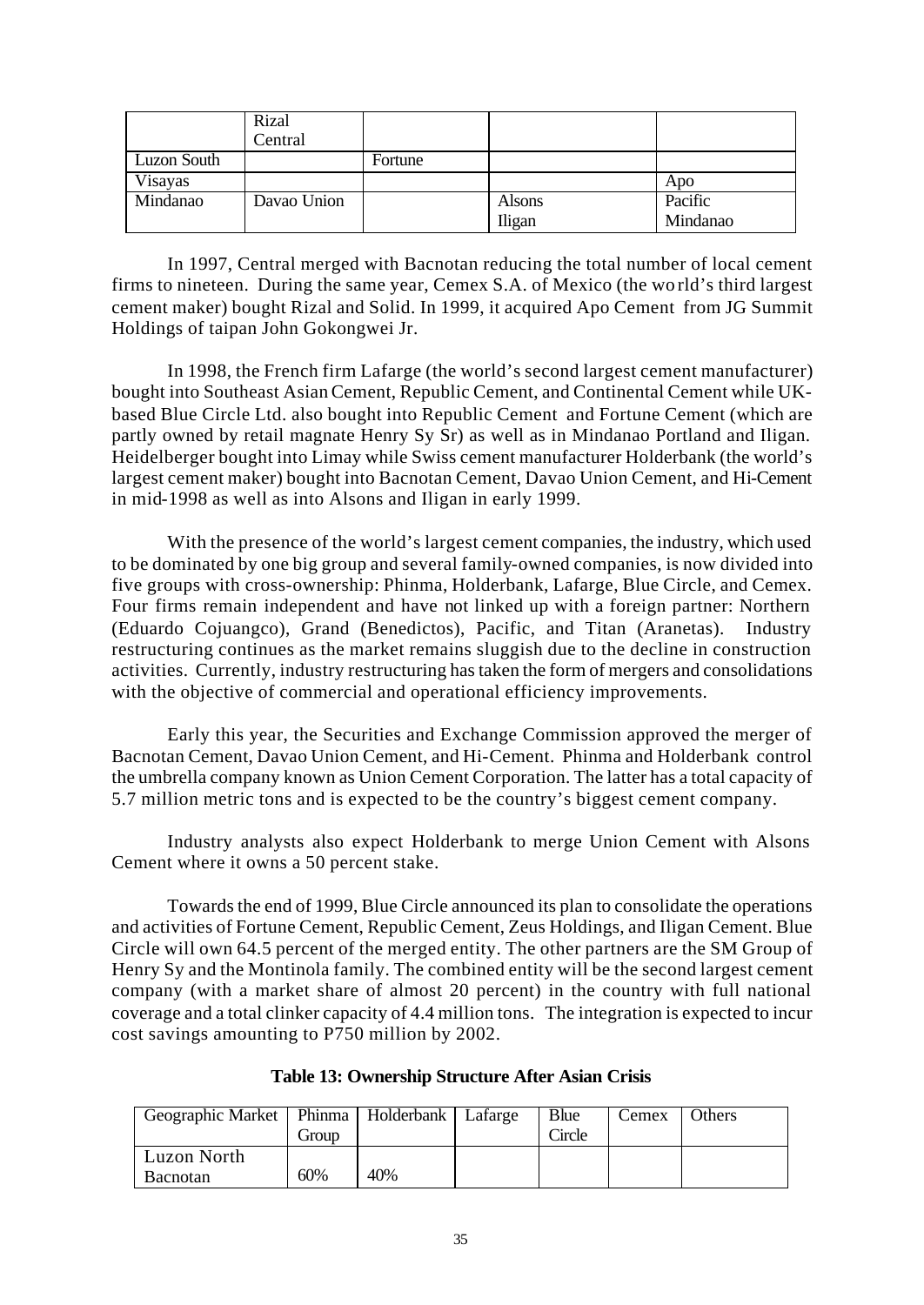| Northern      |     |     |      |     |      | Independent  |
|---------------|-----|-----|------|-----|------|--------------|
| Limay         |     |     |      |     |      | Heidelberger |
| A. NCR        |     |     |      |     |      |              |
| Solid         |     |     |      |     | 100% |              |
| Hi-Cement     | 60% | 40% |      |     |      |              |
| Republic      |     |     | 13%  | 54% |      |              |
| FR            |     |     | 69%  |     |      |              |
| Rizal         |     |     |      |     | 100% |              |
| Continental   |     |     | 100% |     |      |              |
| Titan         |     |     |      |     |      | Independent  |
| Luzon South   |     |     |      |     |      |              |
| Fortune       |     |     |      | 20% |      |              |
| B. Visayas    |     |     |      |     |      |              |
| Lloyds        |     |     | 69%  |     |      |              |
| Grand         |     |     |      |     |      | Independent  |
| Apo           |     |     |      |     | 100% |              |
| C. Mindanao   |     |     |      |     |      |              |
| Davao         | 60% | 40% |      |     |      |              |
| Union         |     |     |      |     |      |              |
| <b>Alsons</b> |     | 50% |      |     |      |              |
| Iligan        |     | 37% |      |     |      |              |
| Pacific       |     |     |      |     |      | Independent  |
| Mindanao      |     |     |      | 73% |      |              |

## **Geographic Market**

Cement has a limited shelf life (three to six months) and is characterized by high transport and handling costs. Cement manufacturing in the Philippines is basically resourcebased with cement plants located in or near limestone quarry areas. Cement firms use exclusive distributors to sell their products. Cement is distributed by land within Luzon and by both land and water within Visayas and Mindanao.

There are two major natural markets in the country: Luzon (except Bicol) and the South (Bicol with Visayas and Mindanao). A more detailed geographic market breakdown divides the country into five large regional groups: Northern and Central Luzon, National Capital Region, Southern Luzon, Visayas, and Mindanao.

## **2. Market Shares**

Table 14 presents the five geographic markets in which the firms manufacture and sell as well as the individual market shares of the cement firms based on their production data. In the Northern and Central Luzon area, there are three firms operating namely Bacnotan, Northern, and Limay. The first two cement companies dominate the market, although Limay which entered the market only in 1997 registered increasing shares between 1997 and 1999.

|                         | 1990  | 1991  | 1992                             | 1993  | 1994  | 1995         | 1996  | 1997  | 1998  | 1999           |
|-------------------------|-------|-------|----------------------------------|-------|-------|--------------|-------|-------|-------|----------------|
| <b>North</b><br>Luzon N |       |       |                                  |       |       |              |       |       |       |                |
| Bacnotan                | 43.80 | 36.48 | $\overline{\phantom{a}}$<br>41., | 45.37 | 48.89 | 55.34<br>--- | 56.55 | 55.83 | 47.67 | 27.24<br>31.34 |

**Table 14. Market Shares**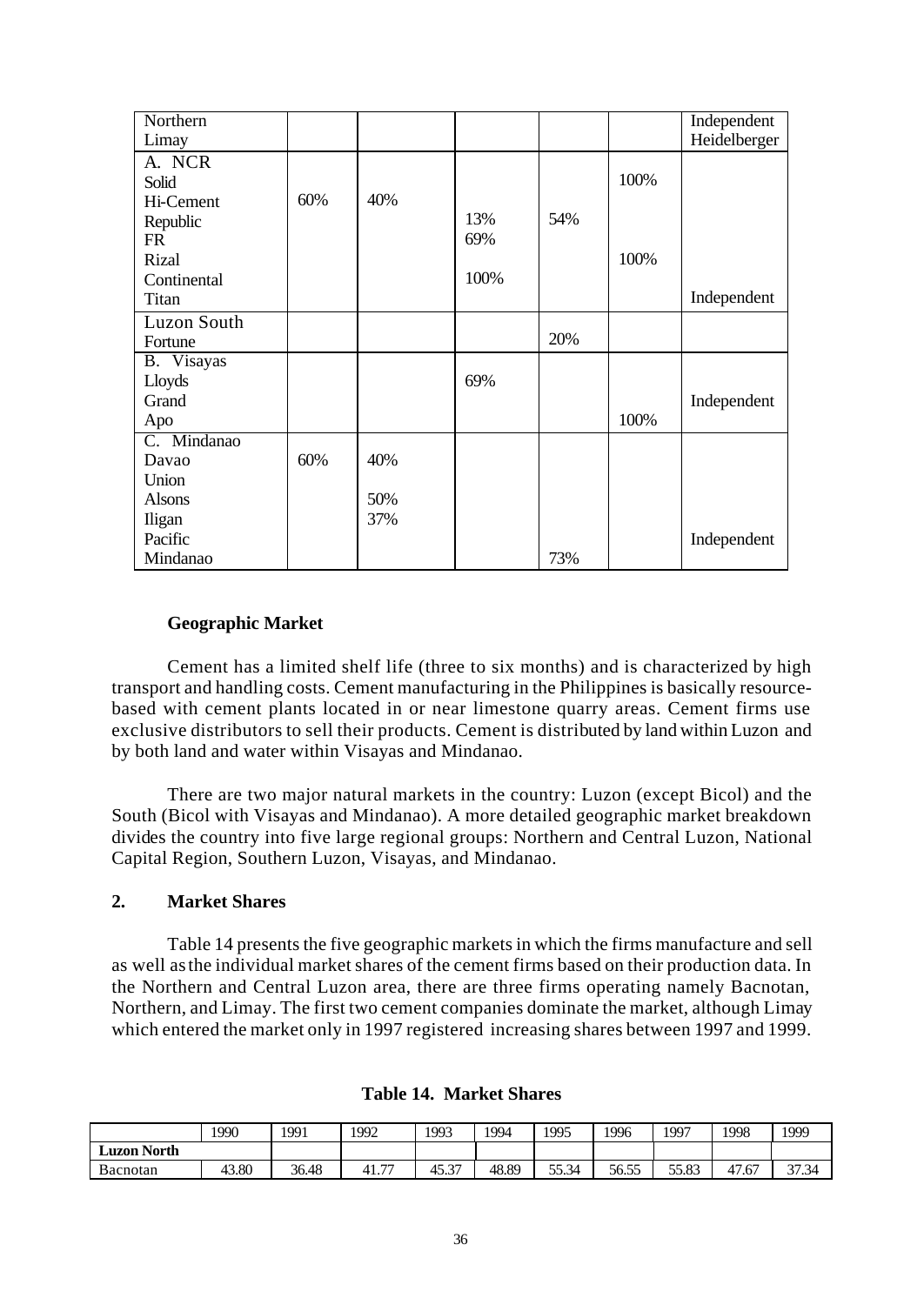| Northern                    | 56.20  | 63.52  | 58.23  | 54.63  | 51.11  | 44.66  | 43.45  | 29.21  | 39.54     | 45.53  |
|-----------------------------|--------|--------|--------|--------|--------|--------|--------|--------|-----------|--------|
| Limay                       | 0.00   | 0.00   | 0.00   | 0.00   | 0.00   | 0.00   | 0.00   | 14.96  | 12.78     | 17.13  |
| Sub-total                   | 100.00 | 100.00 | 100.00 | 100.00 | 100.00 | 100.00 | 100.00 | 100.00 | 100.00    | 100.00 |
|                             |        |        |        |        |        |        |        |        |           |        |
| <b>Nat'l Capital Region</b> |        |        |        |        |        |        |        |        |           |        |
| Solid                       | 23.03  | 23.59  | 27.10  | 29.66  | 28.75  | 30.06  | 27.88  | 23.07  | 22.53     | 22.00  |
| Hi-Cement                   | 15.06  | 15.07  | 18.01  | 21.35  | 21.07  | 19.49  | 22.57  | 31.86  | 33.00     | 29.65  |
| Republic                    | 13.43  | 12.94  | 14.03  | 12.03  | 13.53  | 13.11  | 12.81  | 15.44  | 17.01     | 19.19  |
| ${\sf FR}$                  | 17.07  | 16.29  | 10.10  | 11.01  | 11.02  | 10.24  | 8.22   | 8.33   | 14.55     | 20.59  |
| Rizal                       | 15.11  | 15.86  | 12.85  | 9.41   | 10.23  | 9.68   | 9.20   | 7.22   | 3.20      | 0.33   |
| Central                     | 7.63   | 7.14   | 6.86   | 6.32   | 6.14   | 5.81   | 5.41   |        | Merged w/ | 0.00   |
|                             |        |        |        |        |        |        |        |        | Bacnotan  |        |
| Continental                 | 4.23   | 4.86   | 6.09   | 5.59   | 5.02   | 6.76   | 7.21   | 8.20   | 7.00      | 7.47   |
| Titan                       | 4.44   | 4.25   | 4.97   | 4.62   | 4.25   | 4.87   | 6.69   | 5.89   | 2.70      | 0.77   |
| Sub-total                   | 100.00 | 100.00 | 100.00 | 100.00 | 100.00 | 100.00 | 100.00 | 100.00 | 100.00    | 100.00 |
|                             |        |        |        |        |        |        |        |        |           |        |
| South                       |        |        |        |        |        |        |        |        |           |        |
| Fortune                     | 100.00 | 100.00 | 100.00 | 100.00 | 100.00 | 100.00 | 100.00 | 100.00 | 100.00    | 100.00 |
|                             |        |        |        |        |        |        |        |        |           |        |
| Visayas                     |        |        |        |        |        |        |        |        |           |        |
| Lloyds                      |        |        | 25.39  | 61.16  | 45.75  | 39.51  | 37.13  | 37.66  | 14.83     | 18.86  |
| Grand                       |        |        |        |        | 41.91  | 47.41  | 49.16  | 50.19  | 28.18     | 19.36  |
| Apo                         |        |        | 74.61  | 38.84  | 12.34  | 13.08  | 13.71  | 12.15  | 56.99     | 61.78  |
| Sub-total                   | 100.00 | 100.00 | 100.00 | 100.00 | 100.00 | 100.00 | 100.00 | 100.00 | 100.00    | 100.00 |
|                             |        |        |        |        |        |        |        |        |           |        |
| Mindanao                    |        |        |        |        |        |        |        |        |           |        |
| Davao Union                 | 37.58  | 37.38  | 40.95  | 37.60  | 35.65  | 34.07  | 47.17  | 45.18  | 44.78     | 33.08  |
| Alsons                      | 26.30  | 24.92  | 20.19  | 25.00  | 27.46  | 26.23  | 21.19  | 26.54  | 22.25     | 38.81  |
| Iligan                      | 22.33  | 23.58  | 21.30  | 24.56  | 24.65  | 23.36  | 19.02  | 16.76  | 19.61     | 11.90  |
| Pacific                     | 5.45   | 5.81   | 10.48  | 8.01   | 7.68   | 9.19   | 7.01   | 6.07   | 4.65      | 7.26   |
| Mindanao                    | 8.35   | 8.31   | 7.08   | 4.83   | 4.56   | 7.15   | 5.61   | 5.45   | 8.71      | 8.95   |
| Sub-total                   | 100.00 | 100.00 | 100.00 | 100.00 | 100.00 | 100.00 | 100.00 | 100.00 | 100.00    | 100.00 |
|                             |        |        |        |        |        |        |        |        |           |        |

Source: Philcemcor

The National Capital Region has the most number of competing firms. There used to be eight firms before Central merged with Bacnotan in 1997. Hi-Cement, Solid, Republic, and FR are currently the leaders in the NCR market. In Southern Luzon, there is only one firm, Fortune Cement.

In the Visayas, there used to be only one firm, Apo Cement, up to 1991. Lloyds entered the market in 1992 followed by Grand in 1994. The incumbent, Apo Cement, lost substantial market share to the new entrants, but gained back its position in the last two years 1998-1999.

In Mindanao, five firms are operating with the bulk of the market controlled by Davao Union, Alsons, and Iligan.

## **3. Concentration Measures**

One needs to be careful in defining the cement market. Product market definition is relatively easy as cement is a homogeneous good. Geographic market definition is very important as the firms' individual shares would change depending on the extent of the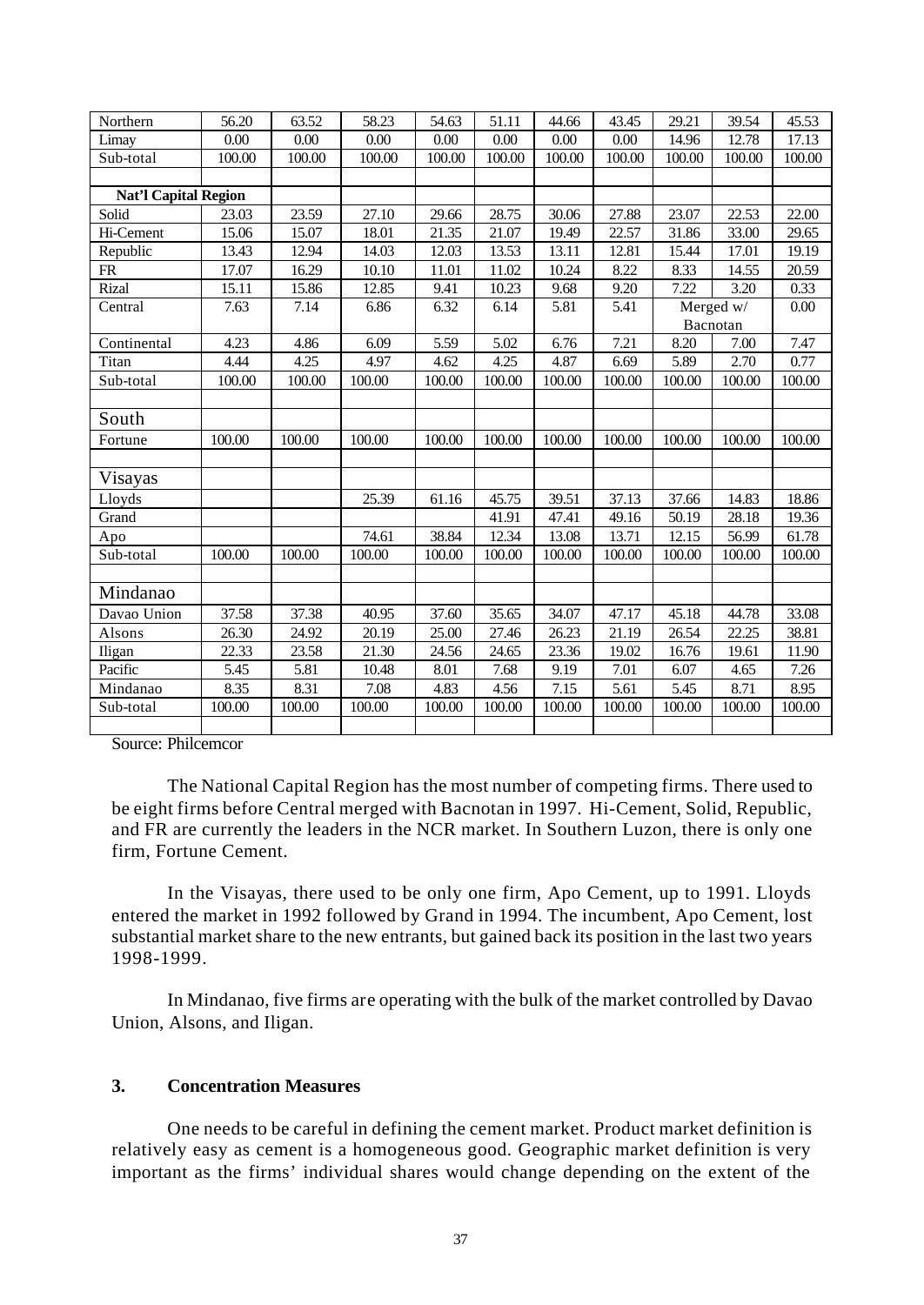geographic market defined. Correctly defining the product and geographic markets is necessary in order to correctly assess the level of concentration in the industry. As earlier indicated (refer back to Table 9), the cement industry was only moderately concentrated, although a more detailed examination which takes the geographic market definition into account would reveal otherwise because the industry is a highly concentrated one.

| CR4        | 1987  | 1988  | 989   | 1990  | 1991  | 1992  | 1993  | 1994  | 1995  | 1996  | 1997  | 1998  | 1999 |
|------------|-------|-------|-------|-------|-------|-------|-------|-------|-------|-------|-------|-------|------|
| N.Luzon    | 100   | 100   | 100   | 100   | 100   | 100   | 100   | 100   | 100   | 100   | 100   | 100   | 100  |
| <b>NCR</b> | 100   | 84    | 86    | 91    | 81    | 72    | 74    | 74    | 73    | 81    | 87    | 88    | 99   |
| S Luzon    | 100   | 100   | 100   | 100   | 100   | 100   | 100   | 100   | 100   | 100   | 100   | 100   | 100  |
| Visayas    | 100   | 100   | 100   | 100   | 100   | 100   | 100   | 100   | 100   | 100   | 100   | 100   | 100  |
| Mindanao   | 100   | 93    | 94    | 94    | 94    | 92    | 96    | 96    | 93    | 94    | 100   | 95    | 93   |
|            |       |       |       |       |       |       |       |       |       |       |       |       |      |
| <b>HHI</b> | 1987  | 1988  | 1989  | 1990  | 1991  | 1992  | 1993  | 1994  | 1995  | 1996  | 1997  | 1998  | 1999 |
| N.Luzon    | 5370  | 5193  | 5169  | 5081  | 5360  | 5123  | 5115  | 5001  | 5085  | 5087  | 4293  | 3962  | 3768 |
|            |       |       |       |       |       |       |       |       |       |       |       |       |      |
| <b>NCR</b> | 2676  | 1578  | 1623  | 1547  | 1523  | 1649  | 1791  | 1774  | 755   | 1727  | 2008  | 2213  | 2163 |
| S Luzon    | 10000 | 10000 | 10000 | 10000 | 10000 | 10000 | 10000 | 10000 | 10000 | 10000 | 10000 | 10000 | 4353 |
| Visayas    | 10000 | 10000 | 10000 | 10000 | 10000 | 10000 | 5118  | 4312  | 3998  | 3977  | 4086  | 4318  | 3587 |

**Table 15. Four-Firm Concentration (CR4) Levels and HHI**

After the deregulation of cement prices, removal of import restrictions as well as substantial tariff reductions, the estimates show that in all five geographic markets, the cement industry has remained highly concentrated for the thirteen-year period 1987-1999. Both the four-firm concentration ratios as well as the HHI estimates confirm this finding. Except in NCR, the four-firm concentration ratios have remained high and hardly changed in the last thirteen years. In the case of NCR, its concentration ratio rose remained high and fluctuated between 1987 to 1999 with slight movements downward in 1992 and 1995 and steady increases thereafter. These high levels of concentration should be a source of concern given the cartel image of the cement industry.

Going by the US guidelines (where 1000 and below is considered unconcentrated, between 1000 to 1800 is moderately concentrated, and above 1800 is highly concentrated), the HHI estimates indicate that between 1988 to 1996, NCR was only moderately concentrated and only started to be highly concentrated in 1997. The HHI estimates indicate that the concentration levels in Northern Luzon and the Visayas are declining but still remained high. There was not change in Southern Luzon, which was controlled by only one firm as indicated by its HHI of 10000 ( the maximum in the range of HHI outcomes), except in 1999. In Mindanao, the concentration level stayed high and was almost constant between 1988 and 1999. Between 1988 to 1995, the concentration levels remained roughly at the same level, a peak of 3174 was reached in 1997, although this has been gradually declining in the last two years.

#### **D. Anticompetitive Behavior in the Philippine Cement Industry**

Despite substantial market reforms like price deregulation and trade liberalization in the Philippine cement industry, geographic market sharing agreements, which have been accepted practice in the past, continue to limit competition in the industry. As earlier shown, the industry has remained highly concentrated. Market sharing along geographical lines facilitates collusion and enhances the market power of major participants.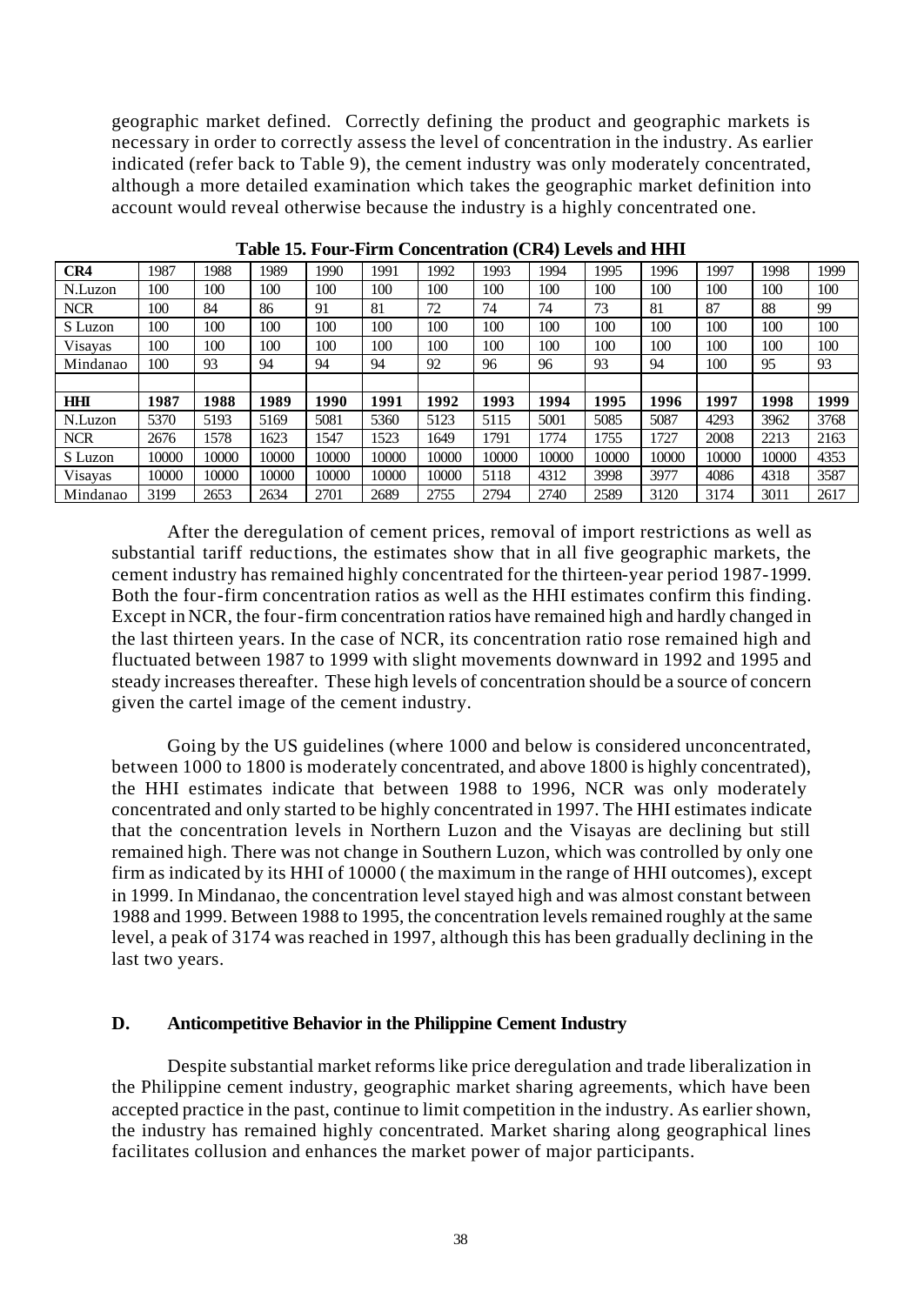There is consensus among economists and legal professionals that agreements to fix prices, to reduce output, or to allocate customers or territories are anti-competitive. In an interview with one of its officials, Philcemcor denied the existence of cartel and collusion in

## **Box 2: Cases of Cement Cartels: Other Countries'Experience**

#### **Case 1: Slovak Republic**

In the Slovak Republic, the Antimonopoly Office (AMO) successfully prosecuted a cement cartel which was found engaging in unlawful agreements. Starting in 1992, the AMO had been receiving complaints from cement users alleging illegal practices between cement producers. The AMO made a breakthrough after an investigator found a letter from an official of the Cement Association of the Slovak Republic suggesting a nationwide division of markets.

This prompted the AMO to collect data on prices, production, exports, and inventories of the domestic cement producers. In their analysis of the pattern of price changes, they could not explain the observed trend objectively. This gave rise to strong suspicions that cement prices were artificially set. The AMO started interviewing witnesses at the offices of the cement association. Their interviews confirmed their suspicions that indeed cement producers entered into agreements restricting competition for at least two years. The cement producers agreed to a regular exchange of basic economic data about their firms (output, costs, exports, inventories, profits, number of employees, and average wages and salaries). They reported this information monthly to a consulting firm, which compiled and distributed it to the producers.

The consulting firm also prepared documents establishing a geographic division of markets among the producers and suggesting production quotas for each producer. One of the documents contained the following: "The particular region shall be supplied exclusively by the producer located therein. If there is no producer in a region, a principal supplier shall be designated."

In 1994, the AMO issued an order prohibiting all cement producers from engaging in market division, setting sales quotas or exchanging information that could facilitate the coordination of such illegal agreements. The office imposed fines totaling SK19.96 million (US\$0.7 million) on the entrepreneurs who had participated in the agreements. The firms appealed the decision to the Supreme Court of the Slovak Republic which upheld the same.

#### **Case 2: European Community**

In the European Community, the European Commission found 42 cement producers throughout Europe to have prevented parallel imports, to have systematically exchanges detailed information and to have occasionally fixed prices. The Commission relied mostly on material evidence of coordination between firms as it imposed fines ranging from 100,000 to 32 million ECUs.

#### **Case 3: Norway**

Steen and Sorgard (1996) showed that the Norwegian cement market was characterized by semicollusion where firms competed on capacities and colluded on prices. Their results indicated that the rapid increase in capacity and thereby exports in the period 1956 to 1967 – the late phase of the price cartel could be best explained by the market sharing agreement in which each firm overinvested in capacity to receive a large quota in the domestic market.

Sources: World Bank–OECD, A Framework for the Design and Implementation of Competition Law and Policy, 1998.

European Competition Policy and Agreements Between Firms, Chapter 3.

Steen, F. and L. Sorgard, "A Model of Semicollusion in the Norwegian Cement Market", 1996.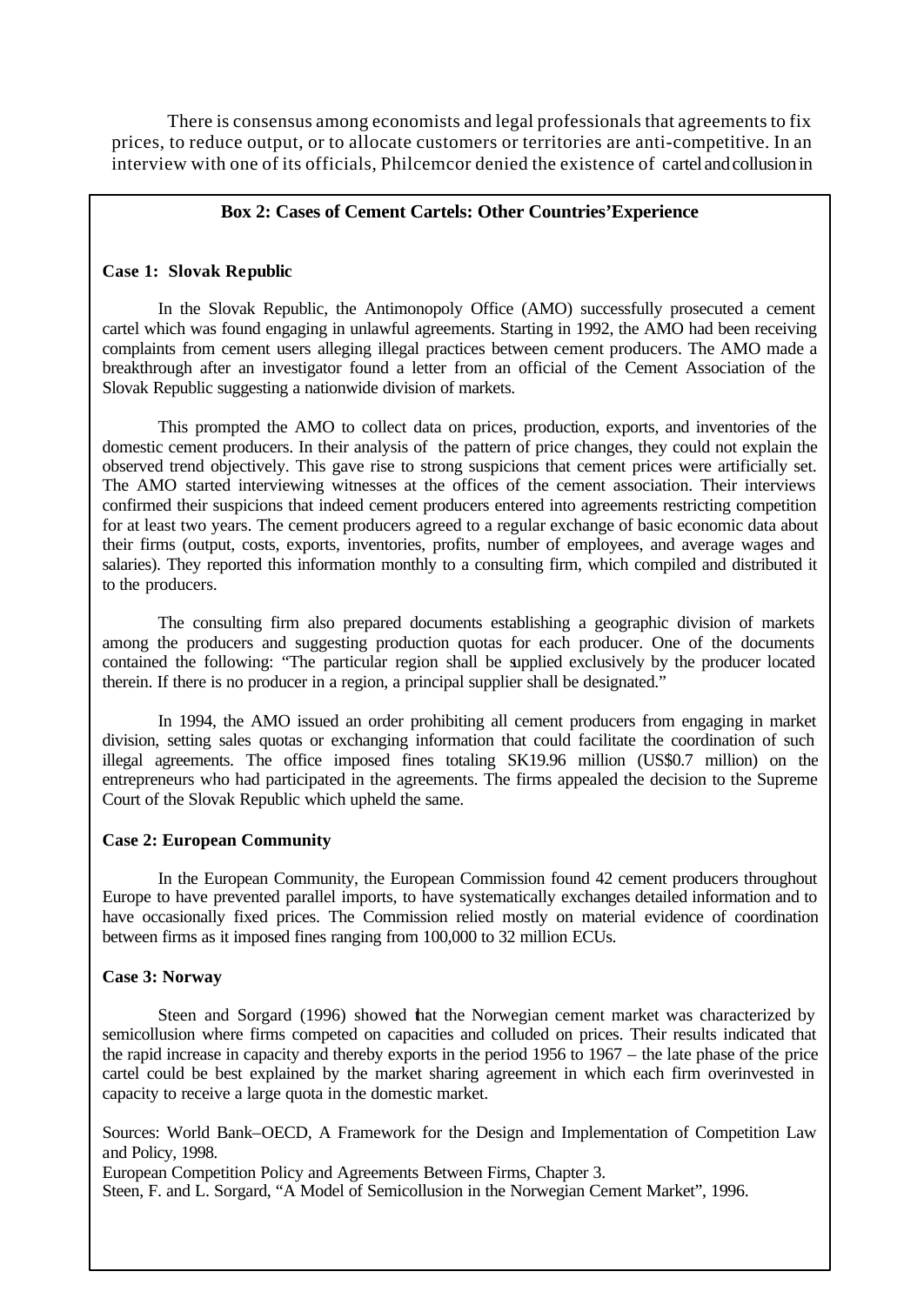the industry. The geographic market arrangement prevailing in the industry is not anticompetitive and defended it by saying that "this is legitimate, good business strategy for the industry, this was devised in order to avoid the high cost of transportation inherent in the industry".

It is very difficult to find material evidence of coordination such as a written document which could be described as agreement on the cement industry's market sharing. As such, the analysis here would focus on industry characteristics and environment that make it conducive for firms to coordinate their actions. The analysis would also look at associated firm behavior and practices that are indicative of a common policy being pursued by the industry.

Cement is a homogeneous product and is often regarded as an industry likely to engage in collusion. Box 2 contains cement cartel cases in the Slovak Republic, an economy in transition, the European Community, and in Norway. In the Philippines, there are relatively few firms in the industry which makes industry coordination easier. The industry has a very active association, the Philcemcor, that aggregates industry statistics and may facilitate the exchange o f individual price and quantity between competitors. The history of coordination in the industry is also a very significant factor to establish the presumption that the firms are not acting on their own and coordination still takes place as firms consciously try to support implicit coordination.

| Year | Bagged   | <b>Bulk</b> | Total    | Total       | As Percentage of         |
|------|----------|-------------|----------|-------------|--------------------------|
|      |          |             | Imports  | Consumption | <b>Total Consumption</b> |
| 1990 | 23097831 |             | 23097831 | 183722831   | 12.57                    |
| 1991 | 250000   |             | 250000   | 173252916   | 0.14                     |
| 1992 | 13769275 | 3271400     | 17040675 | 182149782   | 9.36                     |
| 1993 |          |             |          | 200081411   |                          |
| 1994 | 241723   |             | 241723   | 240152950   | 0.10                     |
| 1995 | 5104175  | 6906250     | 12010425 | 277237624   | 4.33                     |
| 1996 | 10885250 | 6105050     | 16990300 | 323821577   | 5.25                     |
| 1997 | 8794475  |             | 8794475  | 372209958   | 2.36                     |
| 1998 | 1821775  | 2682500     | 4504275  | 322362183   | 1.40                     |
| 1999 |          | 11860750    | 11860750 | 308594848   | 3.84                     |

**Table 16 : Cement Imports (in 40 kg bags)**

Source: PHILCEMCOR

Potential competition from imports is important as a mechanism to control market power. In the case of cement, however, this is of little practical value because of the substantial costs of entry. Cement is a type of high weight-to-value product with high transport and handling costs and as such, cement is often classified as a non-tradable good. Cement can be imported in bulk, although this will entail a bulk handling facility which is quite expensive. For instance, a 300,000 MT silo will cost around P500 million in investment. On the other hand, shipping cement in bags will entail extra handling costs which can easily increase the price. These factors limit the pro-competitive effects of imports on the industry. Table 16 presents cement imports from 1990 to 1999. Except for the years 1990 and 1992, imports constituted a small portion of total consumption. Foreign firms may have found it more profitable to become parties to the domestic anti-competitive arrangements rather than to compete via imports.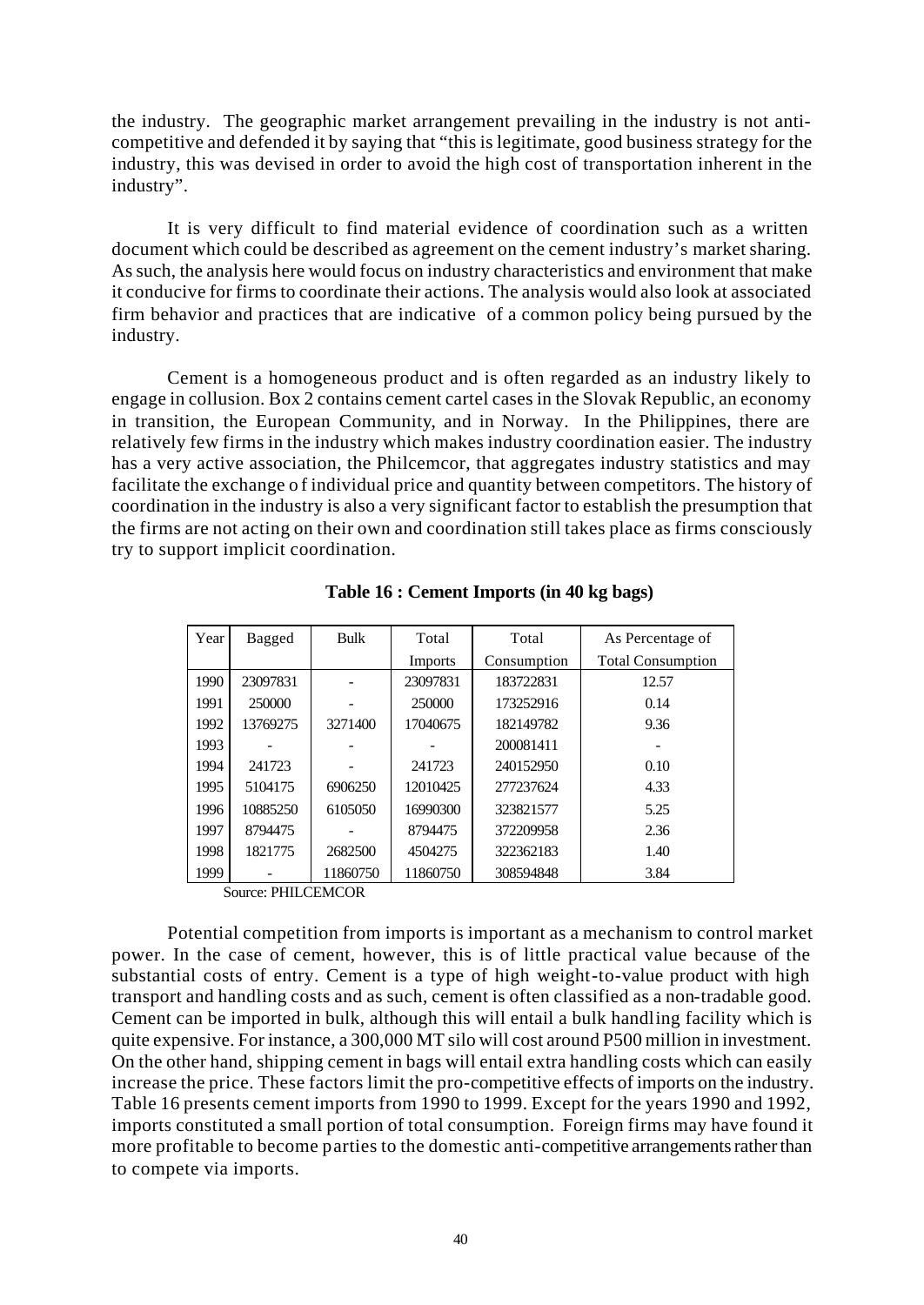Figure 1 presents the pricing behavior of firms in the industry over the last seven years from January 1993 to May 2000. In general, the demand for cement is seasonal, it peaks during the dry months and falls thereafter. As is evident from the figure, there is a fairly stable pattern in the movement of average ex-plant prices between 1993 to 1996. Chaotic movements in the average ex-plant prices started to be felt in April 1997, way ahead of the Asian financial crisis. During this time, the demand for cement was still rising with growth estimated at about 14 percent. Average ex-plant prices declined steadily from P104 in March 1997 to P 88 in September of the same year. While it slightly moved up to P90 in October to November, it again fell to P87 by the end of the year.



The same declining trend was observed during the whole period of 1998. It only stopped after Phinma, the leader in the industry, announced that it would no longer engage in any price reduction. As expected, everybody in the industry followed. Cement prices then began to go up consistently from January 1999 to May 2000. This continued even with the entry of imports (sold P5-10 cheaper than local cement) from Taiwan and Japan which started to build up in March 1999.

The industry strongly resisted the entry of cheaper imports. Philcemcor immediately filed a dumping suit against Taiwan and Japan. According to the industry, "imports have cornered nine percent of the market last year (1999) and this is likely to double by the end of 2000 if the government fails to address the industry's dumping concerns". The local cement companies were asking the government for more stringent measures to regulate the entry of cement imports which are allegedly sold at dumped prices. Alsons and several o ther domestic firms are planning to divert all their cement exports to Taiwan in retaliation to the alleged dumping. Alsons said that it would sell its cement at significantly lower price than the prevailing domestic price in Taiwan to send a message that Philippine cement companies could play their game. Note that as import tariffs are liberalized, the pressure on governments to invoke instruments like anti-dumping and countervailing duties (measures that limit import competition) increases.

Meanwhile, the Philippine Constructors Association (PCA) warned that government imposition of anti dumping measures would translate to further increases in the prices of local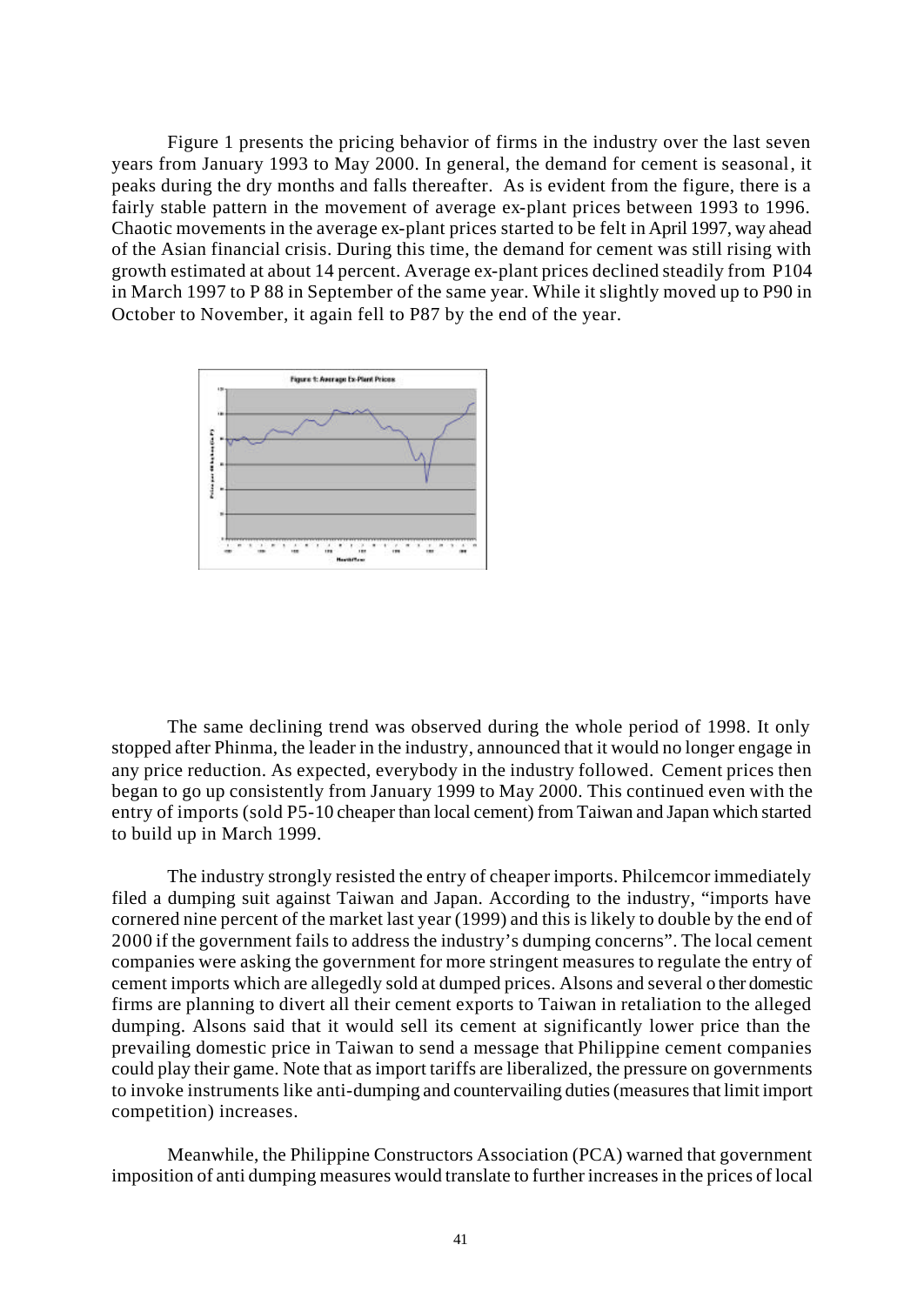cement. The PCA estimated that this measure would increase domestic ex-plant prices to as high as P130 to P140 per bag and retail prices to about P150 to P170 per bag. The PCA together with other construction groups, the National Confederation of Contractors Associations of the Philippines (NACCAP) and the Association of Concrete and Aggregate Producers of the Philippines (ACAPP) have strongly opposed the "unwarranted and concerted increase of cement prices " by the domestic cement industry. $8$  The groups said that the abrupt price increases in March 2000 were not related to any major production cost or market forces but are meant to recoup past investment losses".<sup>9</sup>

Table 17 presents the percentage changes in the monthly average ex-plant prices from February to May 2000. The table shows the simultaneous price increases among the firms during these months. The variability in ex-plant prices among the firms within each geographic market in the industry is very small as indicated by the standard deviation figures. In February and April 2000, the standard deviation was 1.15 in Northern Luzon, 1.04 and 1.1 respectively in NCR, and 1.1 in Mindanao. In May, it was 1.59 in the Visayas, 1.53 in NCR, and 1.34 in Mindanao.

|                                   | February                 | March             | April                    | May                      |
|-----------------------------------|--------------------------|-------------------|--------------------------|--------------------------|
| <b>Luzon North</b>                |                          |                   |                          |                          |
| Northern                          | $\overline{\phantom{a}}$ | 7.29              |                          |                          |
| Bacnotan                          | 7.14                     |                   | 2.86                     |                          |
| Limay                             | 4.08                     | 2.94              | 4.76                     |                          |
| Average Price (in P)              | 101.00                   | 104.33            | 107.00                   | 107.00                   |
| <b>Standard Deviation</b>         | 1.15                     | 4.58              | 1.15                     | $\overline{3.61}$        |
| <b>NCR</b>                        |                          |                   |                          |                          |
| Hi-Cement                         | 8.25                     |                   | 2.86                     |                          |
| Continental                       | 1.04                     | 8.23              | 1.90                     |                          |
| Republic                          |                          | 6.11              | $\overline{\phantom{a}}$ | 2.88                     |
| FR(Pasig)                         |                          | 8.14              | 0.02                     |                          |
| FR(Teresa)                        | (0.26)                   | 7.20              | 1.92                     |                          |
| Solid                             |                          | 8.08              | 0.93                     |                          |
| Average Price (in P)              | 99.17                    | 105.33            | 107.00                   | 107.5                    |
| <b>Standard Deviation</b>         | 1.04                     | 2.94              | 1.1                      | 1.53                     |
| <b>Luzon South</b>                |                          |                   |                          |                          |
| Fortune                           | $\overline{\phantom{a}}$ | $\qquad \qquad -$ | 8.75                     | $\overline{\phantom{a}}$ |
| Visayas                           |                          |                   |                          |                          |
| Lloyds                            |                          | 9.59              |                          | 1.31                     |
| Grand                             |                          | 9.59              |                          |                          |
| Apo                               |                          | 11.43             | 1.59                     |                          |
| Average Price $(\overline{in P})$ | 104.50                   | 115.17            | 115.17                   | 115.67                   |
| <b>Standard Deviation</b>         | 0.43                     | 0.43              | 1.59                     | 1.59                     |
| Mindanao                          |                          |                   |                          |                          |
| Mindanao                          | 2.04                     | 7.00              |                          | 1.59                     |
| Davao Union                       |                          | 8.25              | 1.90                     |                          |
| <b>Alsons</b>                     | 2.04                     | 7.00              |                          |                          |
| Iligan                            | 2.04                     | 7.00              |                          |                          |

**Table 17: Percentage Changes in Average Ex-Plant Prices**

 8 Business World, "Constructors warn cement prices may hit P140 per bag", March 30, 2000.

<sup>&</sup>lt;sup>9</sup> Manila Bulletin, "Construction industry groups object to cement price increase", March 30, 2000.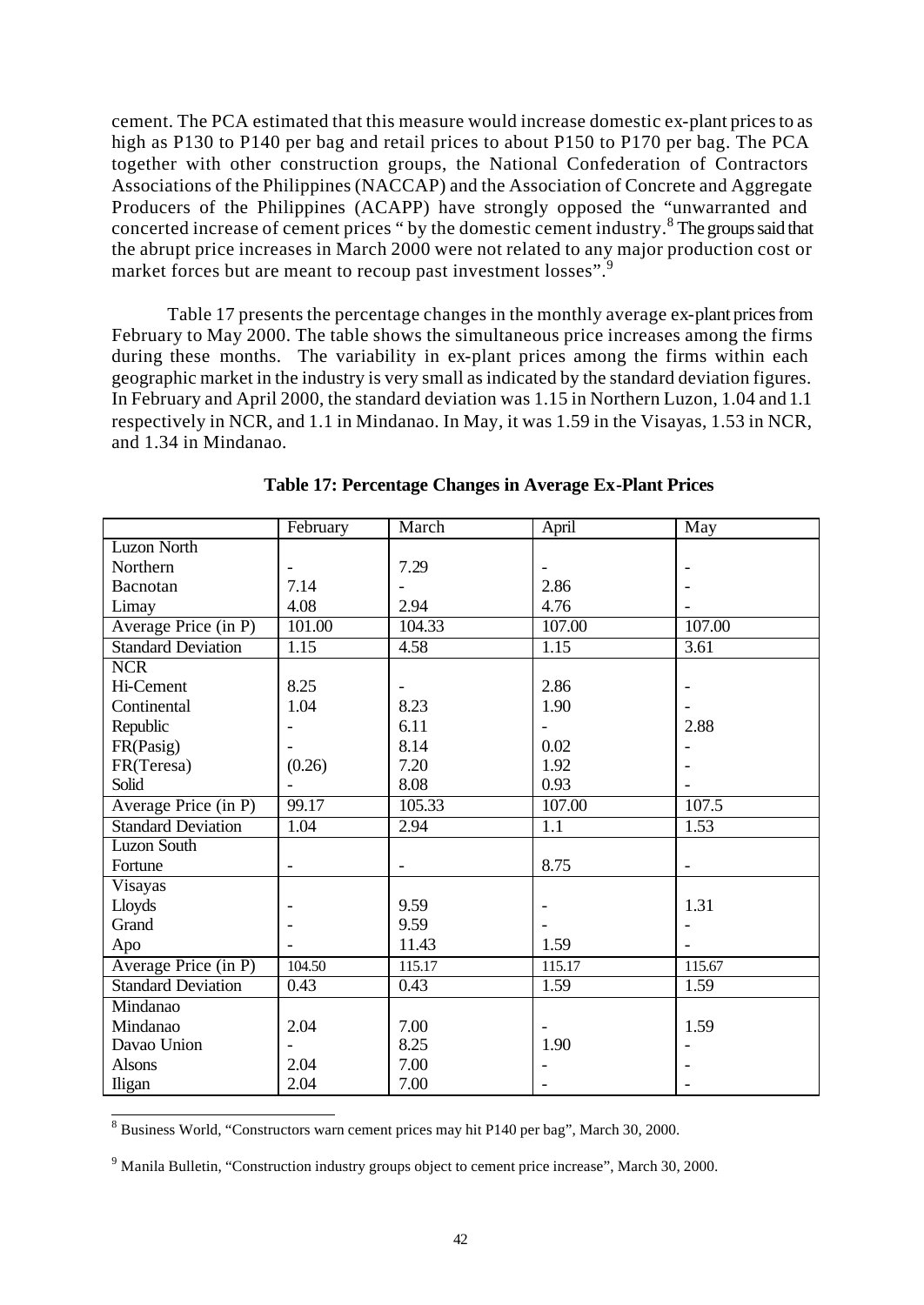| Pacific                   | 5.00 <sub>1</sub> | 4.85   | 1.85   |        |
|---------------------------|-------------------|--------|--------|--------|
| Average Price (in P)      | 100.00            | 106.80 | 107.60 | 107.60 |
| <b>Standard Deviation</b> | 1.10              | 2. I 2 | 1.10   | 1.34   |

Source of basic data: Philcemcor

There is also not much variation in the average prices across the three major geographic markets in the country. In February 2000, the average price in Northern Luzon was P101 per bag, P99.17 in NCR, and P100 in Mindanao. The average price of P104.50 in the Visayas is slightly different. In March, the average price in Northern Luzon was P104.33, P105.33 in NCR, P106.80 in Mindanao, and P115.17 in the Visayas. In April and May, the average price in Northern Luzon was P107, P107 and P107.50, respectively in NCR, P107.60 in Mindanao, and P115.67 in the Visayas. The only explanation for this low variation in prices is that firms have more or less similar cost structure. This does not seem to be the case based on current cost estimates provided by industry sources. Based on the production costs submitted by cement firms to the Department of Trade and Industry, the latter noted that power costs alone fluctuated widely among the firms. For instance, the power cost of one firm was found to be ten times more than the others. According to the Philcemcor president, the production and debt servicing costs of the firms amount to much more than P90 per bag. Southeast Asia Cement Holdings, Inc. (FR and Lloyds) estimated the average cost of cement including depreciation and interest payments at about P80 per  $bag<sup>10</sup>$ . With different cost structures, firms should be quoting different prices.

It is evident from Figure 1 that the price trend was rising in a stable fashion between 1993 to 1996, a price war broke out between 1997 to 1998 (1998 was a period of low demand), and simultaneous price increases from 1999 up to the present. Notice the sequence of price increases in the year 2000 (refer to Table 17). Beginning in February 2000, the largest price increases were initiated by Phinma firms Bacnotan and Hi Cement whose prices went up by 7.14 percent and 8.25 percent, respectively. In March, the rest of the firms followed and increased their prices by roughly the same amount of change. Northern increased its price by 7.3 percent, Continental: 8.23 percent, Republic: 6.11 percent, FR Pasig: 8.14 percent, FR Teresa: 7.2 percent, and Solid: 8.08 percent. In the Visayas, Lloyds and Grand increased their prices by 9.59 percent, and Apo: 11.43 percent. In Mindanao, Mindanao increased its price by 7 percent, Davao (Phinma firm): 8.25 percent, Alsons and Iligan: 7 percent, and Pacific: 5 percent. These simultaneous price increases by the cement firms take place in the face of excess supply and weak demand as a result of construction slowdown in the country. Imports continue to come in as their share to total consumption more than doubled from 1.4 percent in 1998 to 3.84 percent in 1999.

Prior to the 2000 price increases ( or late in 1999), the Philcemcor president noted that "cement prices must be such that they would allow cement firms to recover their costs of debt servicing and production and get a fair and reasonable return on their investments in order for the industry to remain viable and eventually achieve stability."<sup>11</sup> The industry's operating costs, including those for energy and labor, have gotten higher than in the past. Due to the depreciation of the peso, the costs of servicing the huge foreign debts incurred by the cement firms when they expanded their capacities have also risen. Production and debt servicing costs amount to much more than P90 per bag, hence cement firms, individually and for their

l

 $10$  Philippine Daily Inquirer, "Cement prices won't go up further".

<sup>&</sup>lt;sup>11</sup> Manila Bulletin, "Cement price key to viability", November 29, 1999.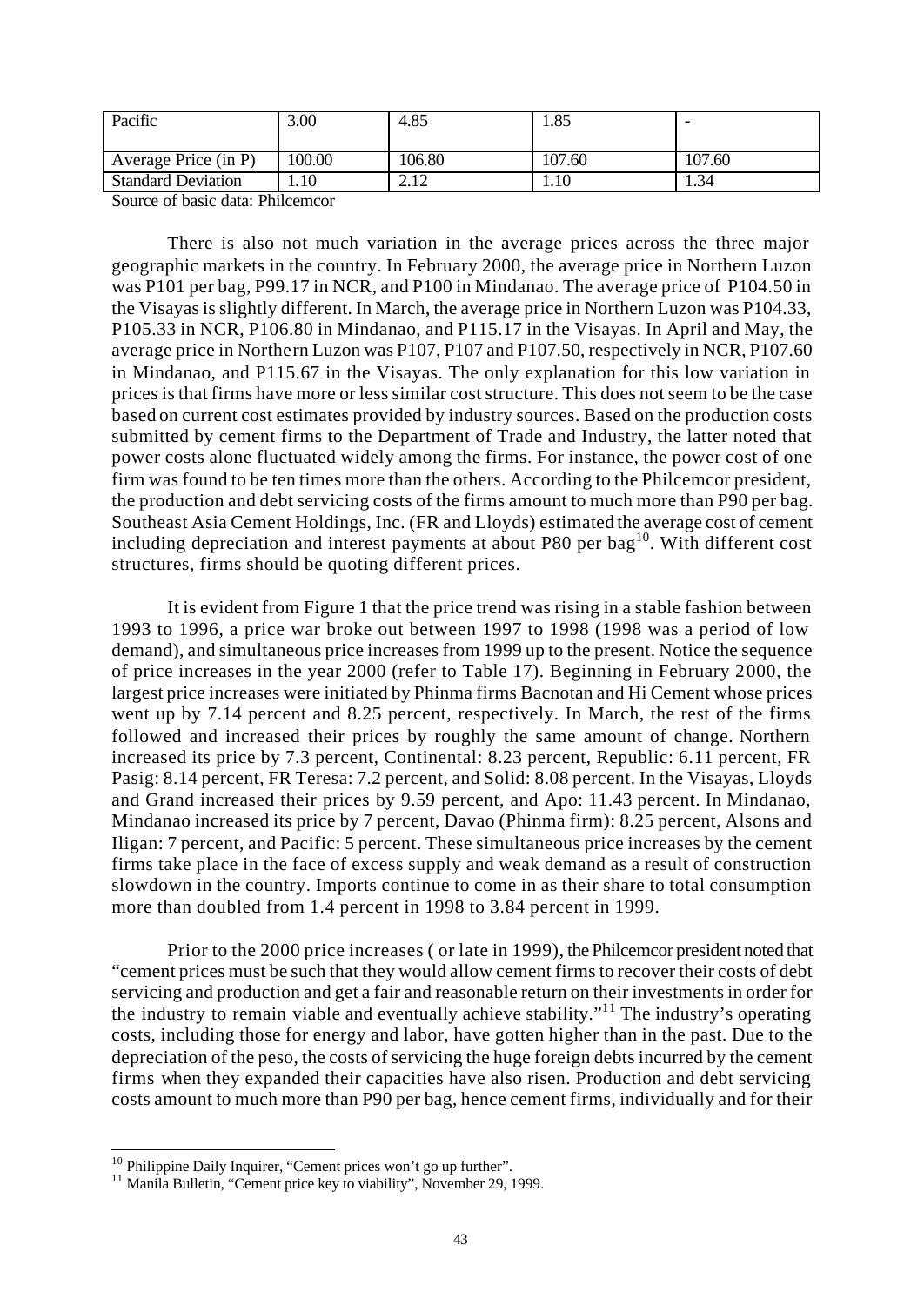own self interests, have had to increase their prices to avoid incurring heavy losses which could lead to closure.

Altogether, it is far from clear that the sequence of observed price increases occurring in the industry since January 1999 could be explained in terms of competitive interactions. The firms seem to have different cost structures and yet, the prices that they are quoting have, on the average, very low variation. Why are they increasing their prices by almost the same amount together in what seems to be a harmonious fashion? As the observed price behavior is inconsistent with competitive behavior, the only way to explain it would be in a framework with coordination. Under competitive conditions, the simultaneous price increases that the firms have been engaged in is quite unbelievable considering that demand for cement is still low and imports are able to come in. Moreover, under competitive conditions, firms will react to a negative demand shock by reducing output in contrast to firms involved in price or output coordination which react by expanding output or engaging in a price war (Green and Porter, 1984 as cited in "Hard and Soft Cartels).

## **E. A Summing Up**

The case study shows that deregulation and trade liberalization, while necessary, are not sufficient to ensure that markets perform efficiently and that their outcomes are reasonably equitable. In the presence of restrictive business practices, these reforms alone cannot guarantee competition as observed in the behavior of the cement firms. Trade reforms need to be accompanied by competition policy in order to strengthen market forces and ensure that their benefits flow to consumers.

In the absence of competition laws, imports are the only means to provide competitive discipline in an industry characterized by limited competition and one that is prone to collusive behavior. The government must be cautious in introducing antidumping regulations. These can reduce the welfare of the country even more than they do global welfare. Thus, the injury to the industry must be carefully weighed against consumers and user industries welfare gain.

#### **XII. Conclusions and Policy Recommendations**

#### **Is trade liberalization sufficient to promote competition?**

Since the 1980s, the Philippines has witnessed substantial trade reforms which included tariff reduction and removal of quantitative import restrictions. These policy changes intended to expose industries to international competition and the need to improve quality, costs, and innovation. After more than a decade of implementation, we find that these reforms have not resulted in a major increase in the size of industry and systematic movement of resources towards the manufacturing sector. Therefore, despite real progress in implementing trade liberalization, the real growth of the manufacturing sector has been slow.

One possible reason for this slow growth is that barriers to competition continue to exist and are preventing the sector from maximizing the gains from trade liberalization. As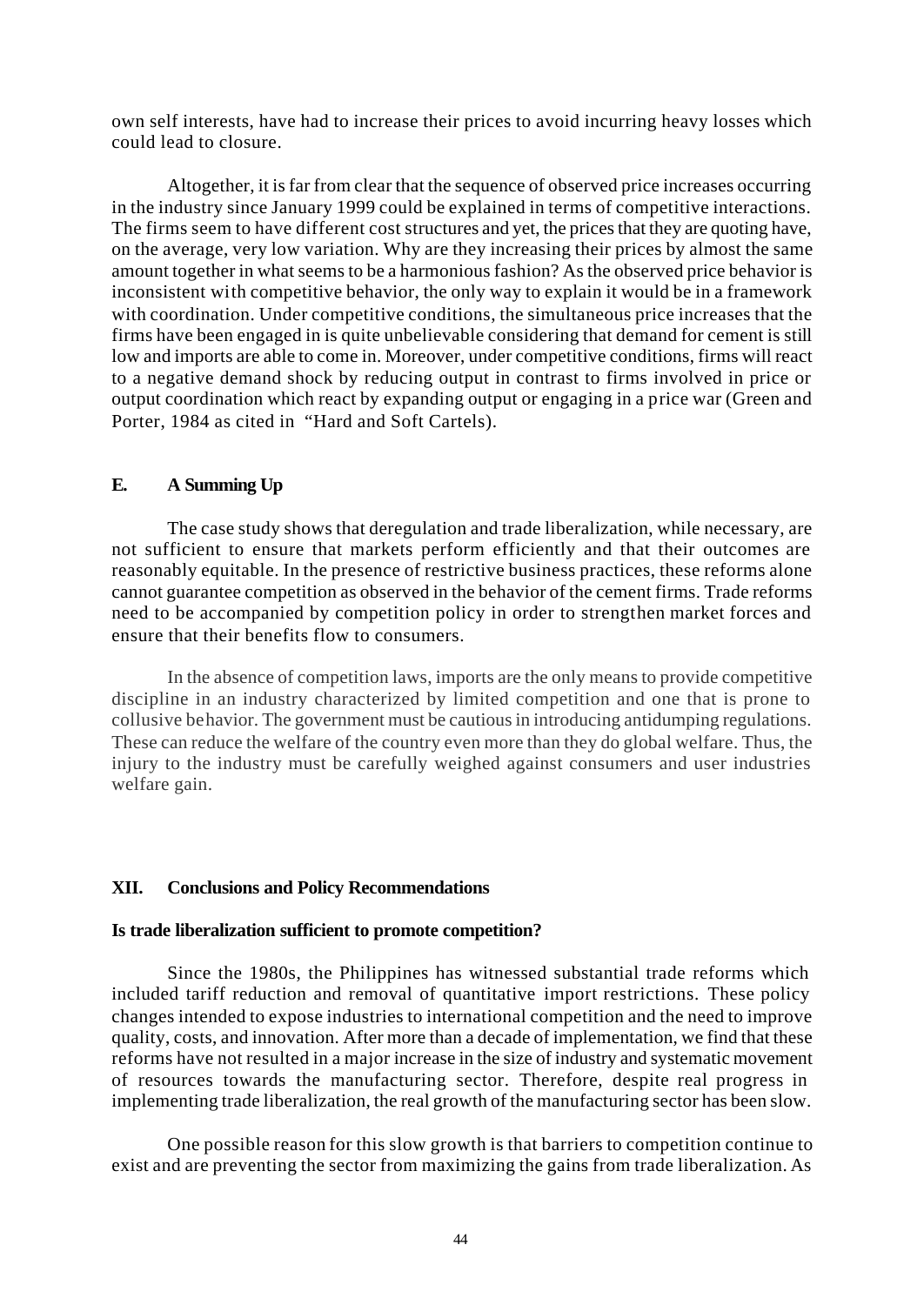liberalization progresses, private enterprises may engage in restrictive business practices to offset the effect of liberalization. Mergers and acquisitions especially those between large scale firms may result in an increase in market concentration and a reduction in competition.

An economy may remain for a long time sluggishly trapped in a cycle of weak competition, low productivity, and slow growth if large incumbent firms with monopoly power are able to prevent new entrants into existing markets, if government intervenes to distort foreign or domestic trade, if access to credit, land, infrastructure, or distribution outlets inhibits new firms from competing vigorously. The situation becomes particularly risky for those firms engaged in the manufacture of inputs into other production processes. The output of such sectors may be essential to the ability of downstream firms to compete effectively on international markets, and weak competition or low productivity in these sectors may have social costs significantly higher than calculations of private costs might lead one to conclude (Fingleton et al, 1995).

Empirical evidence suggest that the Philippine manufacturing industry was very much protected, heavily regulated, and highly concentrated. The government policy of regulation, promotion, and protection encouraged greater concentration as a way to compete against imports and achieve economies of scale. The industry studies reviewed indicated the presence of largely regulatory barriers which included import restrictions and high tariffs as well as structural barriers such as economies of scale and huge capital requirement. Behavioral barriers like excess capacity and horizontal price fixing were also found. With the presence of high trade barriers, competition from abroad was impeded. Cartel-like practices which were sanctioned by the government as well as government involvement in the economy through state-controlled monopolies limited the potential for price competition among producers, thus failing to nurture the culture of competition in the country.

Estimates showed that for the manufacturing industry as a whole, concentration in most sectors remained high from the late 1980s to the mid-1990s. The four-firm concentration level for the whole manufacturing industry increased from 70.88 in 1988 to about 74 in 1994 to 1995. Around two -thirds of t he manufacturing sub-sectors had very high concentration levels which ranged from 70 to 100 percent.

Available data also indicated that price cost margins, rough measures of profitability, moved in the same direction as concentration levels. The price cost margins (PCM) increased from 30 percent in 1988 to 34 percent in 1994 and to 36 percent in 1995. Some highly concentrated sub-sectors were found to have very high price cost margins such as tobacco (PCM: 57 percent), glass and glass products (PCM: 52 percent), food manufacturing (PCM: 41 percent), and other non-metallic mineral products (PCM: 40 percent).

The relationship between between concentration and profitability is estimated using regression techniques. The results confirmed the positive correlation/relationship between concentration and profitability in Philippine manufacturing. This positive relationship is consistent with both the structuralist school and efficiency hypothesis or Chicago school. However, given the limited R&D and S&T activities in the country, particularly the underinvestment by the private sector in manufacturing and agriculture R&D/S&T activities, one is inclined to believe that the structuralist school is more applicable to us. Future studies should take a more in-depth analysis of this issue.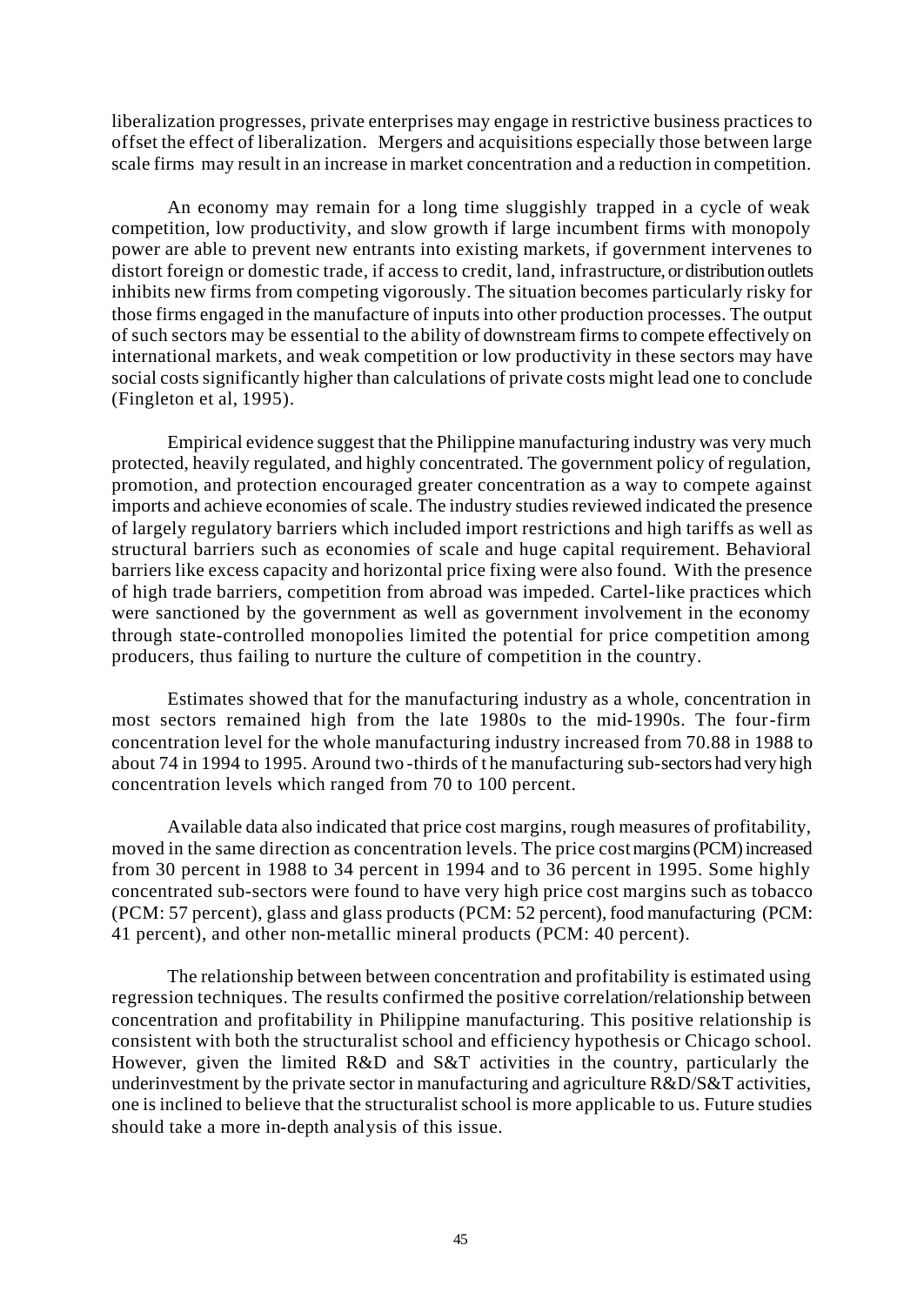L. De Dios's estimated price ratios (comparing domestic and international prices) for a sample of manufacturing commodities were used to examine the extent to which domestic and international prices have converged after trade liberalization. The estimates suggested that from the late 1980s to the mid-1990s, the manufacturing industry continued to exhibit significant and widespread price differences between domestic and international goods. There were some goods whose price gaps even widened during the years under review. Although the lack of price convergence may be explained by factors such as transportation costs, quality differences, or perishable nature of certain commodities, this may also be attributed to the ability of domestic incumbent firms with market power to maintain higher prices by foreclosing market entry (for example, through sole distributorship and exclusive dealing arrangements) as well as to the presence of government imposed measures like antidumping duties and multiple exchange rates.

The cement case illustrated the behavior of firms after the implementation of deregulation and trade liberalization in the industry. Prior to these reforms, the industry was engaged in collusion facilitated by their market sharing agreements which were accepted practices in the past and were sanctioned by government regulations. Cement is a homogeneous product and there were relatively not too many firms in the industry. A strong trade association also existed in the industry. As A. Smith stated: "businessmen's meetings, even for merriment and diversion, usually end up in connivance to restrict competition". These characteristics of the industry bolster the presumption that the firms are pursuing their own best communal interest and are consciously trying to support implicit coordination. Although the import restrictions on cement were already lifted and tariffs were set at a low rate of five percent, its high weight-to-value nature with high transport and handling costs easily makes it a non-tradable good. As such, competition from imports is limited. These conditions made coordination easier at the local level. Despite substantial market-oriented reforms in the industry, concentration levels remained high and major players continued to collude and exercise market power.

The current paper only gives a general sense of the extent of competition in the manufacturing industry owing to the broad nature of the sector and the absence of reliable data. Further industry cases are needed not only to extend the variety of industries studied but to delve into details. Hence, there is a need to collect detailed price data, to monitor the behavior of individual firms and identify restrictive business practices and other barriers to competition. These are the only means through which conclusive evidence on the state of competition in manufacturing could be reached.

To sum up, liberalizing the trade regime -- removing tariff and non-tariff barriers, removing anti-export bias, and increasing import competition – constitutes the basic agenda for the deregulation of the international trade regime and complements deregulation efforts in the domestic markets. Even if trade barriers are removed, there are other factors that can impede the pro-competitive effects of trade liberalization:

- $\triangleright$  The presence of non-tradables which include not only high weight-to-value products with high transport costs but also perishables as well as legal, financial, and other services.
- $\triangleright$  The absence of effective competition due to the ability of domestic firms to increase prices up to the international price plus transport costs and still prevent imports from entering the market.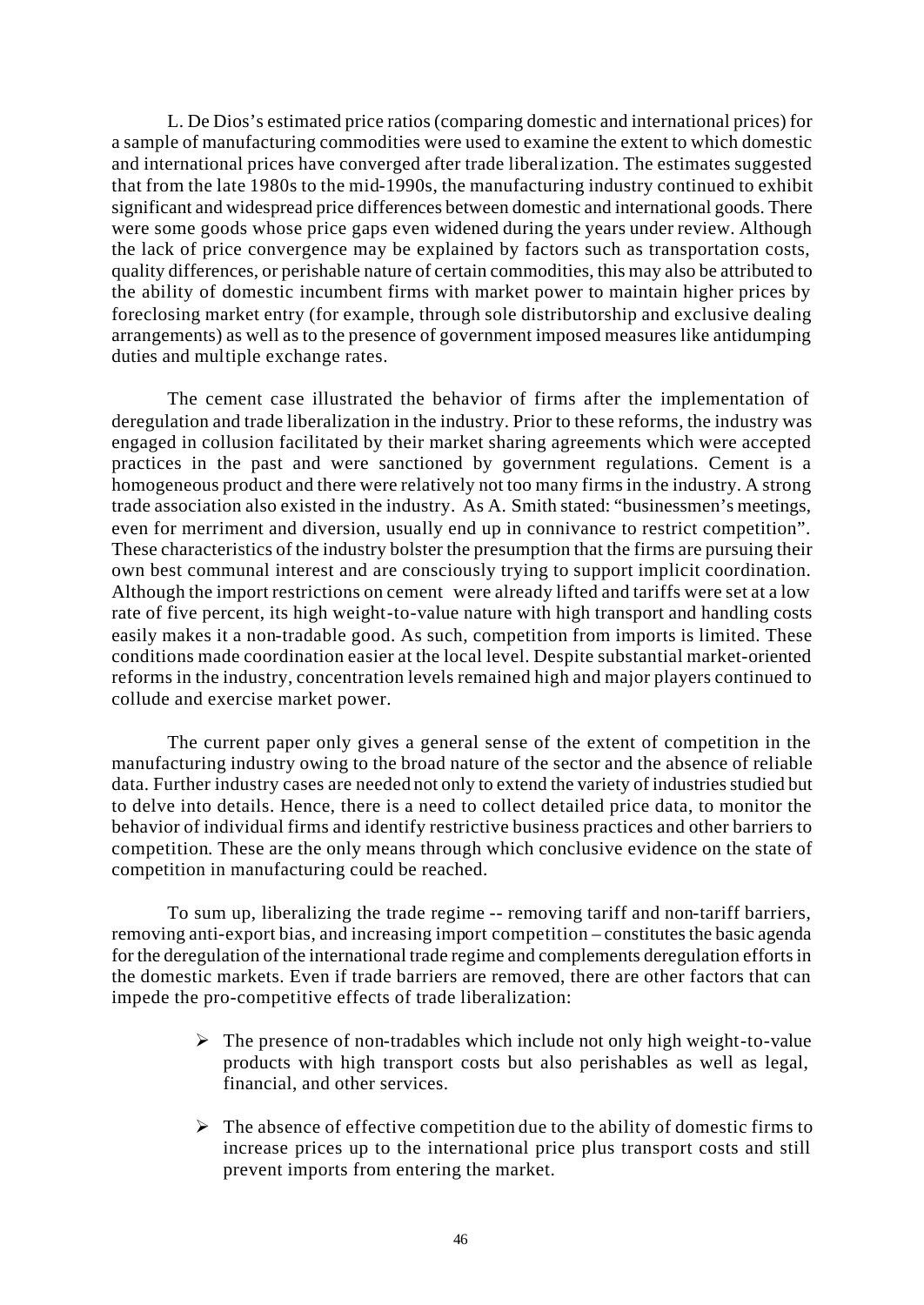$\triangleright$  The presence of cartels which may divide the markets through price-fixing or geographic market sharing agreements.

The presence of these barriers prevent domestic and international prices from converging, thus muting the gains from trade liberalization. While liberalization may be a precondition for the growth of a free market, it does not, by itself, guarantee effective competition. In the absence of competition laws, there is a risk that liberalization may not be sufficient to foster effective competition and it would also be difficult to control possible abuses of dominant positions by large scale firms including multinationals. If effective competition has to emerge, trade reforms have to be accompanied by the creation of competitive market and industry structures.

It is, thus, necessary to design safeguards that would ensure market contestability and regulate anti-competitive business conduct which can damage emerging competition. A welldrafted competition law is an important policy measure that the government should undertake. The adoption of a sound competition policy and establishment of an effective competition agency will buttress measures such as trade liberalization and deregulation with more domestic market competition. It is also essential to remove the remaining barriers to competition and enforce a competition policy that would foster the efficient use of resources and promote consumer welfare while protecting the freedom of economic action of various economic agents. Markets and their development require rules to orient the behavior of agents and institutions. For instance, as observed in the cement industry, agreements between firms to divide markets have been accepted practice in the past. Given this environment, a competition agency has a critical role in changing the mindset of enterprise managers and the code of conduct of firms.

Finally, in this age of globalization, deregulation, and liberalization; the idea of having competition law becomes a fashionable one. It is easy to jump into this, however, we have to be cautious. We should be aware of the problems faced by developing countries in creating an effective competition law system which are different from those faced by developed countries. Our country needs a competition law to complement previous and ongoing market-oriented reforms. It should be emphasized that any attempt to make the implementation of competition law as a source of intervention in the market, corruption, misuse of bureaucratic power, or cause of market distortions must be rejected. The competition institutions to be created must possess the following characteristics: accountability, transparency, checks and balances, and clear rules and procedures. We should be careful in formulating our competition law taking into consideration our country's institutional endowments, technical capacity, and financial capability.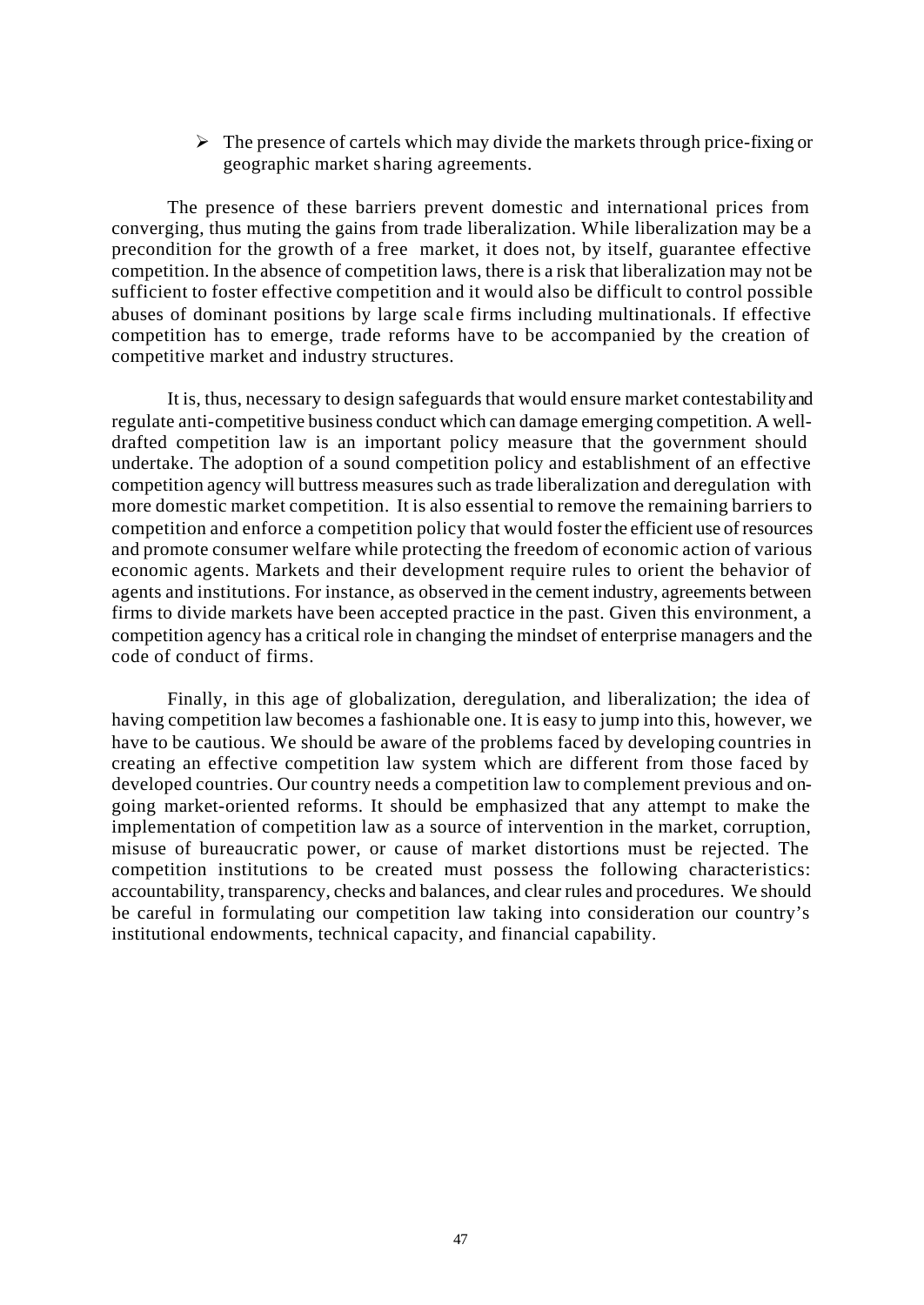#### **References**

Bautista, Power, and Associates, Industrial Promotion Policies in the Philippines, Philippine Institute for Development Studies, 1979

Boner, Roger Alan, Competition Policy and Instruments in Reforming Economies, Chapter 3 in Regulatory Policies and Reform: A Comparative Perspective, Claudio R. Frischtak (ed), December 1995.

De Dios, Loreli, Impediments to Trade in the Philippines in Impediments to Trade in APEC: The Case of China, Indonesia, and the Philippines, APEC Study Center, Institute of Developing Economies, February 1998.

Dutz, Mark and S. Suthiwart-Narueput, Competition Issues Beyond Trade Liberalization : Distribution and Domestic Market Access, Chapter 4 in Regulatory Policies and Reform: A Comparative Perspective, Claudio R. Frischtak (ed), December 1995.

Fingleton, J., E. Fox, D. Neven, and P. Seabright, Competition Policy and the Transformation of Central Europe, European Communities, 1995.

Frischtak, Claudio R., The Changed Role of the State: Regulatory Policies and Reform in a Comparative Perspective, Chapter 1 in Regulatory Policies and Reform: A Comparative Perspective, Claudio R. Frischtak (ed), December 1995.

Gilbert, Robert J., The Role of Potential Competition in Industrial Organization in Journal of Economic Perspectives.

Khemani, R Shyam and M.A. Dutz, The Instruments of Competition Policy and Their Relevance for Economic Development, Chapter 2 in Regulatory Policies and Reform: A Comparative Perspective, Claudio R. Frischtak (ed), December 1995.

- Lamberte, E. De Dios et al, Barriers to Entry Study, Volumes I and II, study prepared for the USAID, April 1992.
- Leach, D., Concentration-Profits Monopoly Vs. efficiency Debate: South African Evidence, Contemporary Economic Policy, Vol.XV, April 1997.
- Medalla, e., Discussion Paper Series No. 98-05: Trade and Industrial Policy Beyond 2000: An Assessment of the Philippine Economy, Philippine Institute for Development Studies, May 1998.
- Medalla, Tecson, Bautista, Power and Associates, Catching Up With Asia's Tigers Volumes I and II, Philippine Institute for Development Studies, 1995.
- Neven, D. et al, Hard and Soft Cartels, Chapter 3 in European Competition Policy and Agreements Between Firms.

Onada Engineering and Consulting Co, Industrial Restructuring Studies: Cement Development Bank of the Philippines, 1991